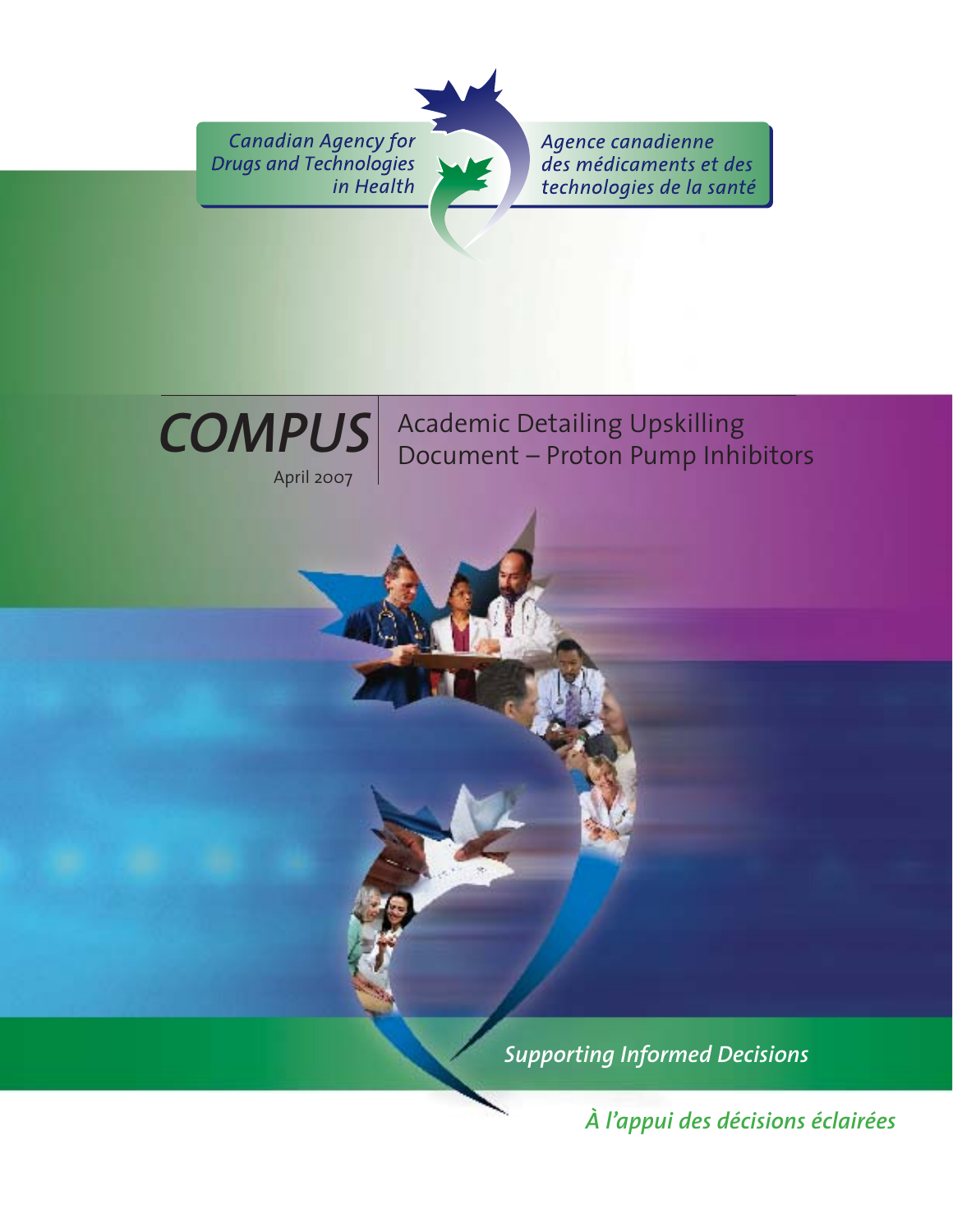# COMPUS Academic Detailing Upskilling April 2007 Document – Proton Pump Inhibitors

The information in this document is not a substitute for clinical judgement in the care of a particular patient. CADTH is not liable for any damages arising from the use or misuse of any information contained in or implied by the information in this document.

The statements, conclusions and views expressed herein do not necessarily represent the view of Health Canada or any Provincial or Territorial Government.

Made possible through funding from Health Canada.

Copyright © 2007 CADTH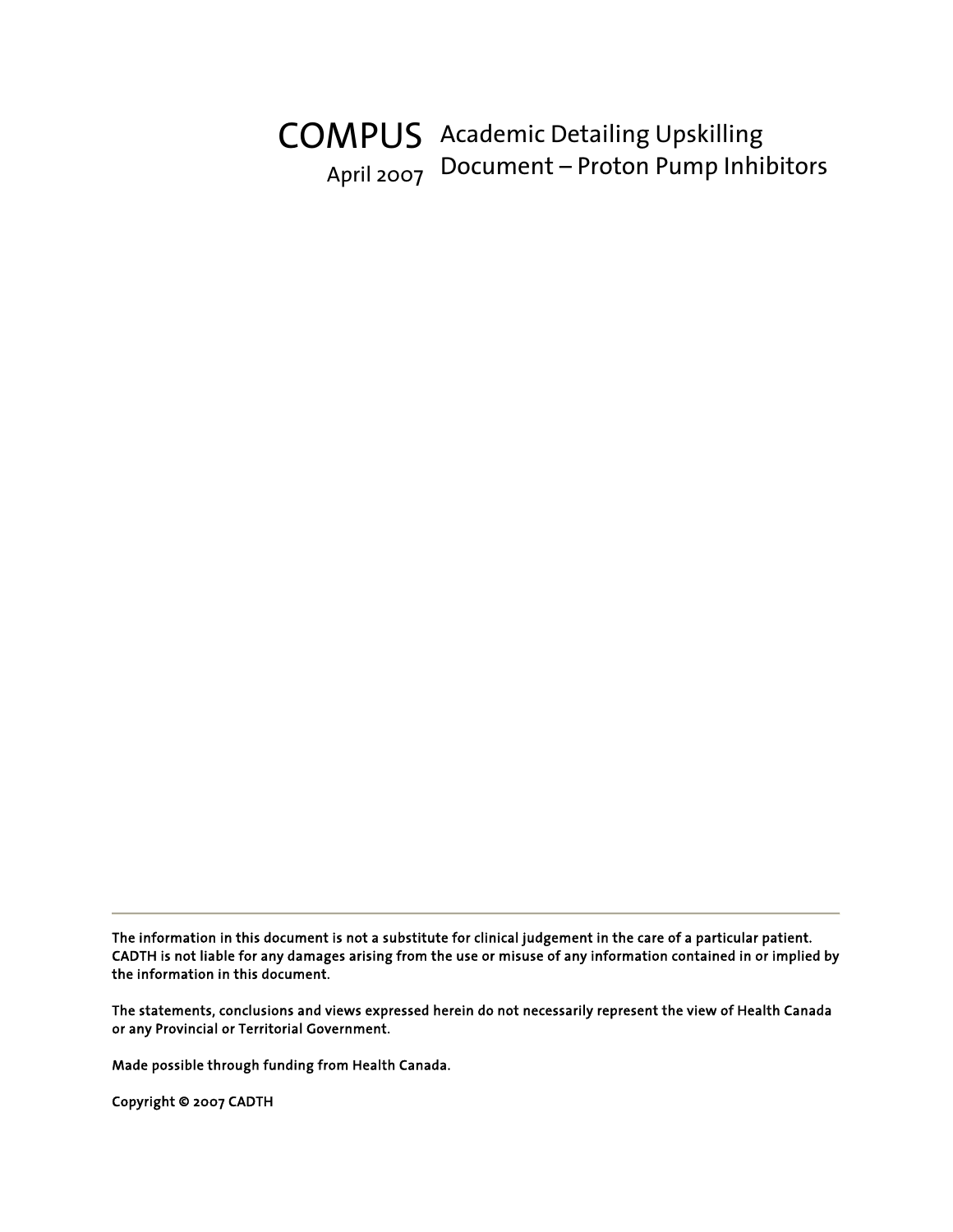## Canadian Optimal Medication Prescribing and Utilization Service

# Academic Detailing Upskilling Document Proton Pump Inhibitors



Shawn Bugden, BSc(Pharm) MSc Kyle MacNair, BSc(Pharm) ACPR

April 2007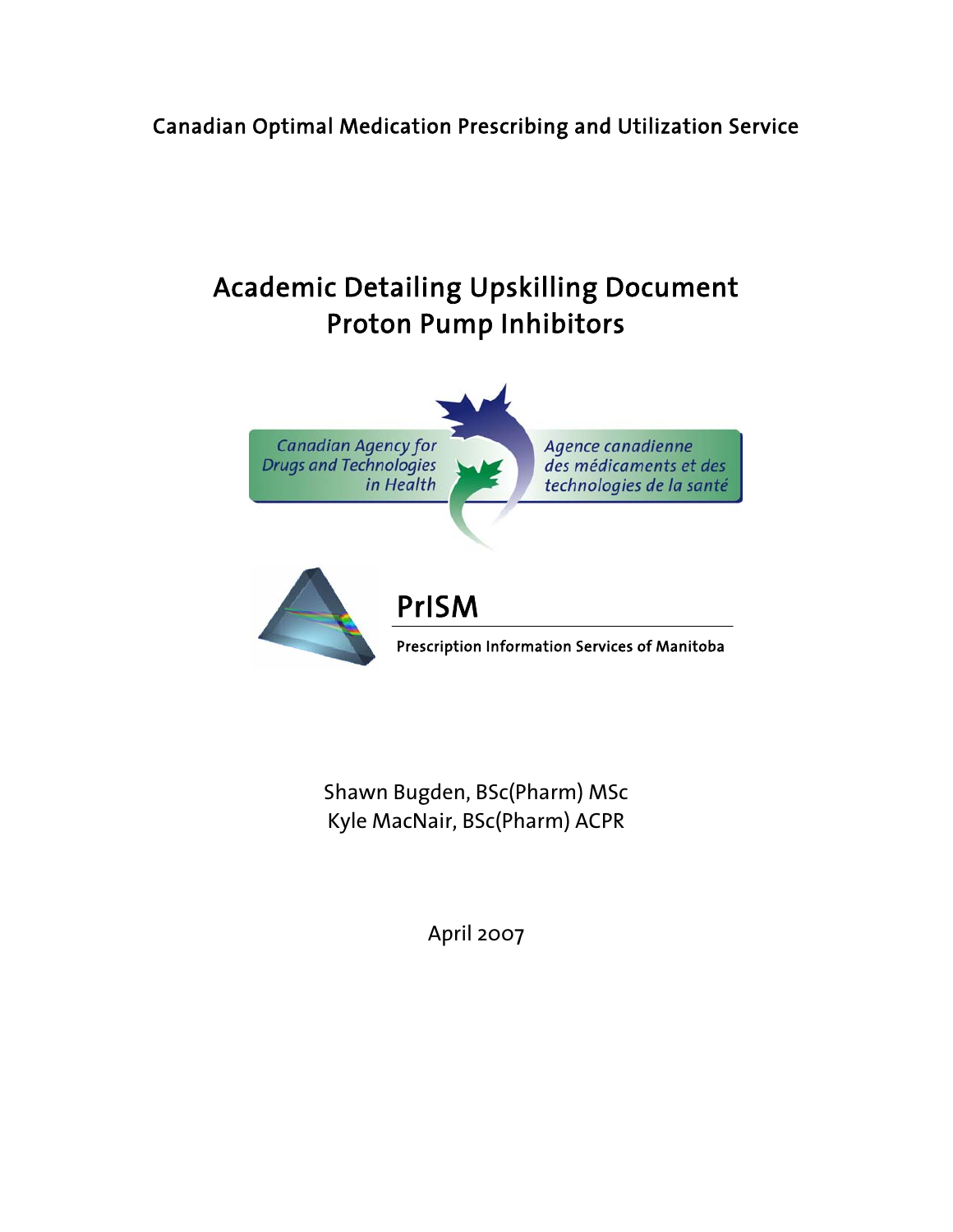# **TABLE OF CONTENTS**

| 1<br>1.1<br>1.2<br>1.3<br>1.5 | 1.4                                           |  |
|-------------------------------|-----------------------------------------------|--|
| 2                             | 2.1<br>2.2<br>2.3<br>2.4<br>2.5<br>2.6<br>2.7 |  |
| 3                             | 3.1<br>3.2<br>3.3<br>3.4<br>3.5<br>3.6<br>3.7 |  |
| 4                             | 4.1<br>4.2<br>4.3                             |  |
| 5<br>6                        | 5.1<br>5.2<br>5.3                             |  |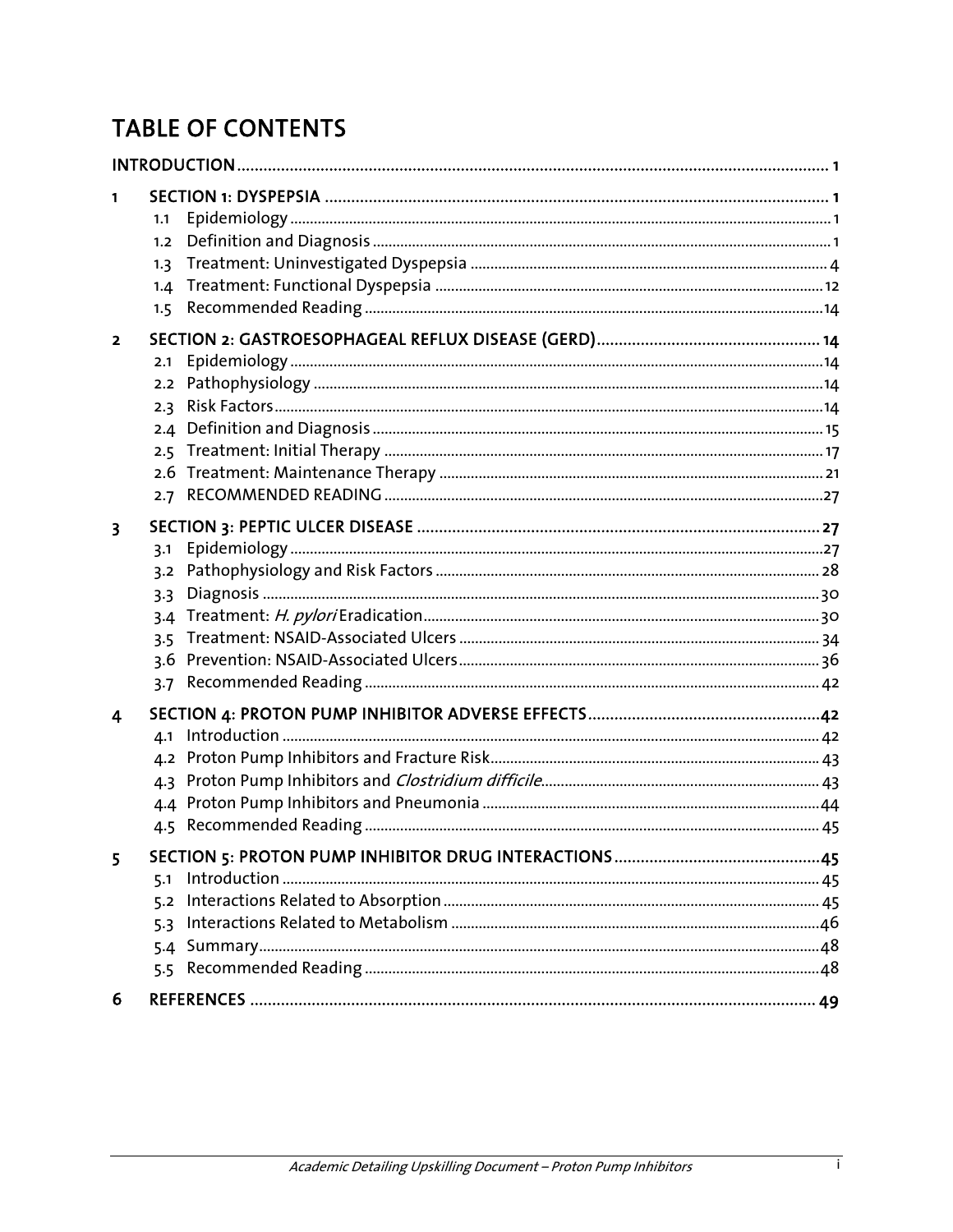# INTRODUCTION

The academic detailing upskilling document on proton pump inhibitors is intended as a companion document to the Canadian Agency for Drugs and Technologies in Health's (CADTH's) Scientific Report entitled, Evidence for PPI Use in Gastroesophageal Reflux Disease, Dyspepsia and Peptic Ulcer Disease.<sup>1</sup> This document focuses on the evidence for proton pump inhibitor (PPI) use in these conditions. Organizations considering academic detailing (or related) interventions based on the Scientific Report recommendations will require additional clinical background information. The act of preparing academic detailers for intervention interactions has been called "upskilling" as it reflects the elevation of background knowledge and skill that is required. The upskilling document will provide some of this background information and enhance the ability of academic detailers to present information and respond to questions in the field. This companion document supplements rather than replaces the information in the Scientific Report. A thorough review of both documents will be required by academic detailers.

This document is divided into five sections. The first three sections correspond to the dyspepsia, gastroesophageal reflux disease, and peptic ulcer disease divisions contained in the Scientific Report. Broader aspects of the disease (epidemiology, diagnosis) and disease management (non-PPI options, lifestyle) beyond PPI use are considered in the upskilling document. In addition, the document covers adverse events and PPI drug interactions that are not considered in the Scientific Report. A recommended reading list is included in each section with key references intended to supplement the information contained in the upskilling document. The combination of the CADTH's Scientific Report and the academic detailing upskilling document should provide an informational cornerstone for interventions to improve the utilization of PPIs.

# 1 SECTION 1: DYSPEPSIA

## 1.1 Epidemiology

The management of patients with dyspepsia represents a substantial cost to the Canadian health care system, including health care practitioner time and costs associated with diagnostic services and treatment. Furthermore, patients suffering from upper gastrointestinal (GI) symptoms report a significant reduction in quality of life indicators.<sup>2</sup> A study investigating the prevalence of upper GI symptoms in a random sample of Canadian adults found that approximately 29% reported some form of upper GI symptoms in the previous three months.<sup>2</sup> Over half of those who experienced symptoms described them as dysmotility-like. While the study was not specifically designed to estimate the incidence of dyspepsia, it is widely quoted to describe the prevalence of the condition in Canada.<sup>3</sup>

## 1.2 Definition and Diagnosis

Concisely defining the diagnosis of dyspepsia is quite difficult. Because of the symptom-based nature of the condition, the diagnosis is based on subjective rather than objective measures. However, attempts have been made to structure the definition of dyspepsia to support clinicians who diagnose and treat the condition. In Canada, the Canadian Dyspepsia (CanDys) Working Group published an evidence-based clinical management tool that included diagnostic as well as treatment recommendations.<sup>3</sup> The following definition of dyspepsia is advocated by the group: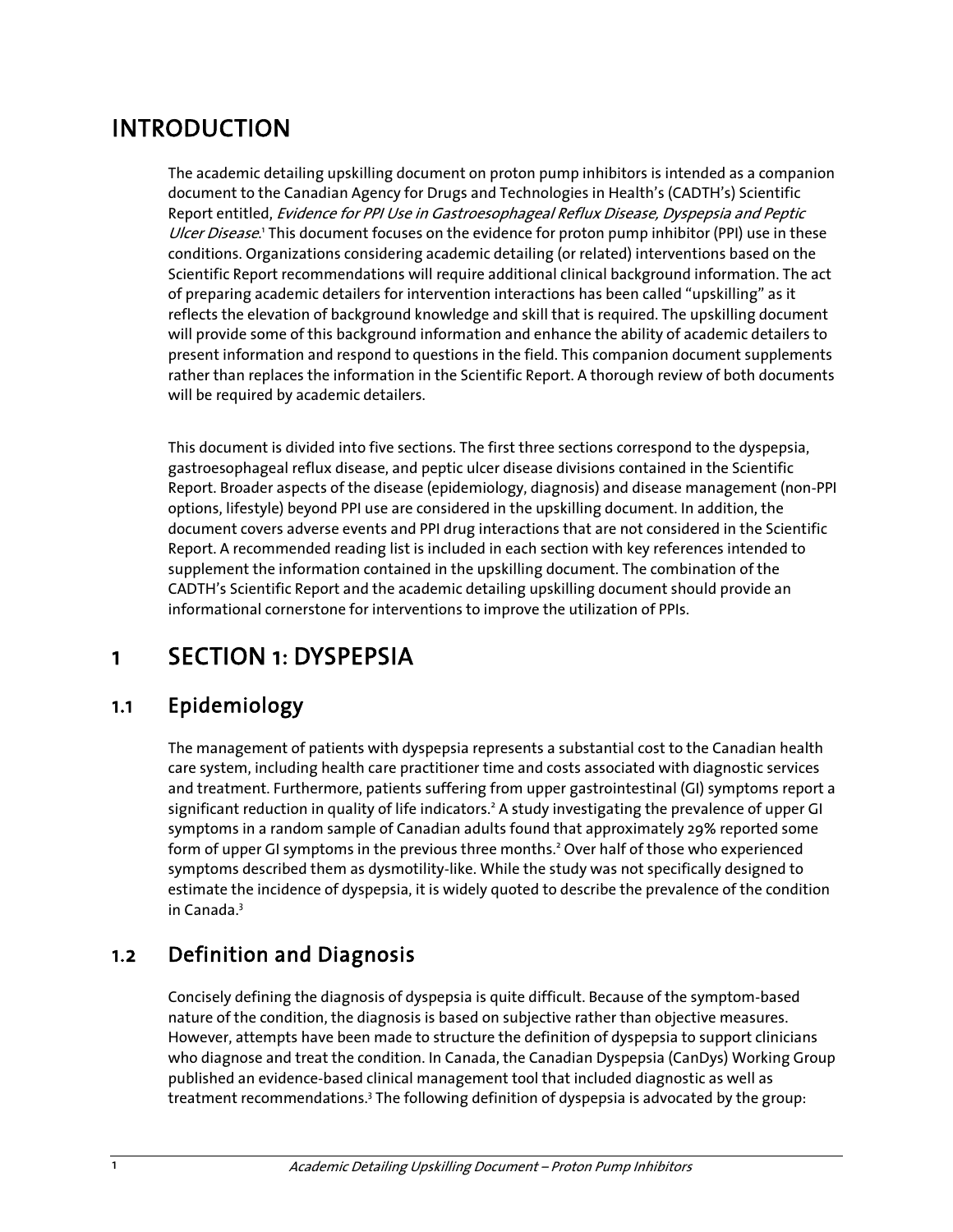"Dyspepsia is a symptom complex of epigastric pain or discomfort thought to originate in the upper gastrointestinal tract, and it may include any of the following symptoms: heartburn, acid regurgitation, excessive burping/belching, increased abdominal bloating, nausea, feeling of abnormal or slow digestion, or early satiety."<sup>3</sup>

The inclusion of reflux-related symptoms is somewhat controversial as internationally recognized criteria exclude such symptoms from the diagnosis. However, the CanDys Working Group believes its definition is more practical from the perspective of a primary care practitioner since it better reflects the reality of clinical practice, in which patients often present with heterogeneous symptoms. The group does, however, refer to the internationally developed Rome criteria for the definition of functional dyspepsia.

The Rome criteria were created by consensus opinion of an international panel of clinical investigators. These criteria cover a broad range of GI disorders, including dyspepsia. The original Rome criteria were developed in 1991 (Rome I),<sup>4</sup> revised in 1999 (Rome II),<sup>4</sup> and again in 2006 (Rome III).<sup>5</sup> We will primarily discuss the Rome II criteria for dyspepsia since they have been applied in most recent clinical trials, and we will also review the major differences between the Rome II and III criteria.

#### Rome II

The broad definition of dyspepsia has not changed from the Rome I: "dyspepsia refers to pain or discomfort centered in the upper abdomen." 4

Symptoms that fit under this broad definition include early satiety, fullness, bloating in the upper abdomen, and nausea. A dominant complaint of heartburn is not considered to fall under the definition of dyspepsia under the Rome II criteria; rather, it is considered to be symptomatic gastroesophageal reflux disease (GERD).

Dyspepsia is further defined by whether diagnostic investigation occurs and by findings upon investigation. Figure 1 provides a representation of the subtypes of dyspepsia and how they relate to each other.

The term "non-ulcer dyspepsia (NUD)" has been used synonymously with the term "functional dyspepsia"; however, NUD is not a recommended term by the authors of Rome II as ulcers are not the only condition excluded in investigations for organic causes.

Functional dyspepsia is essentially a diagnosis of exclusion. The Rome II criteria define it as: "At least 12 weeks, which need not be consecutive, within the preceding 12 months of:

- 1. Persistent or recurrent dyspepsia (pain or discomfort centered in the upper abdomen); and
- 2. No evidence of organic disease (including upper endoscopy) that is likely to explain the symptoms; and
- 3. No evidence that dyspepsia is exclusively relieved by defecation or associated with the onset of a change in stool frequency or stool form (i.e., not irritable bowel).<sup>4</sup>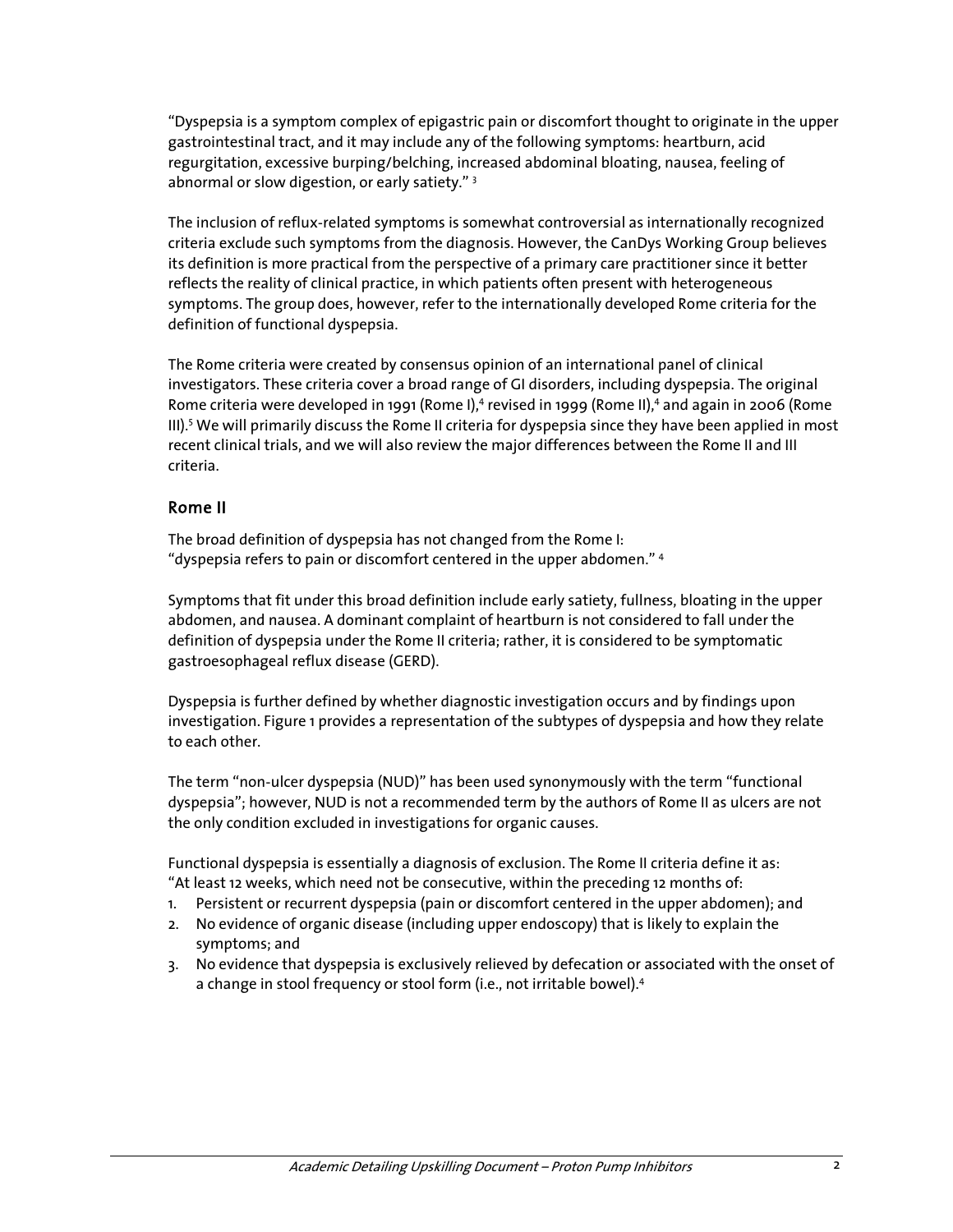

#### Figure 1: Diagram of dyspepsia terms and their relationships

Adapted from Talley et al.<sup>4</sup>

Rome II provides a further breakdown of functional dyspepsia by its predominant or most bothersome symptom, as follows:

- 1. Ulcer-like dyspepsia "Pain centered in the upper abdomen is the predominant (most bothersome) symptom." 4
- 2. Dysmotility-like dyspepsia "An unpleasant or troublesome non-painful sensation (discomfort) centered in the upper abdomen is the predominant symptom; this sensation may be characterized by or associated with upper abdominal fullness, early satiety, bloating, or nausea." 4

### Rome III

This revised classification system was published in April 2006.<sup>5</sup> Because of its relatively recent publication, the classification has not been used widely in clinical research; therefore, it remains to be validated. The major changes in Rome III centre on the diagnostic criteria for functional dyspepsia and its subclasses.

Functional dyspepsia is defined by:

- One or more of:
	- bothersome postprandial fullness
	- early satiation
	- epigastric pain
	- epigastric burning

and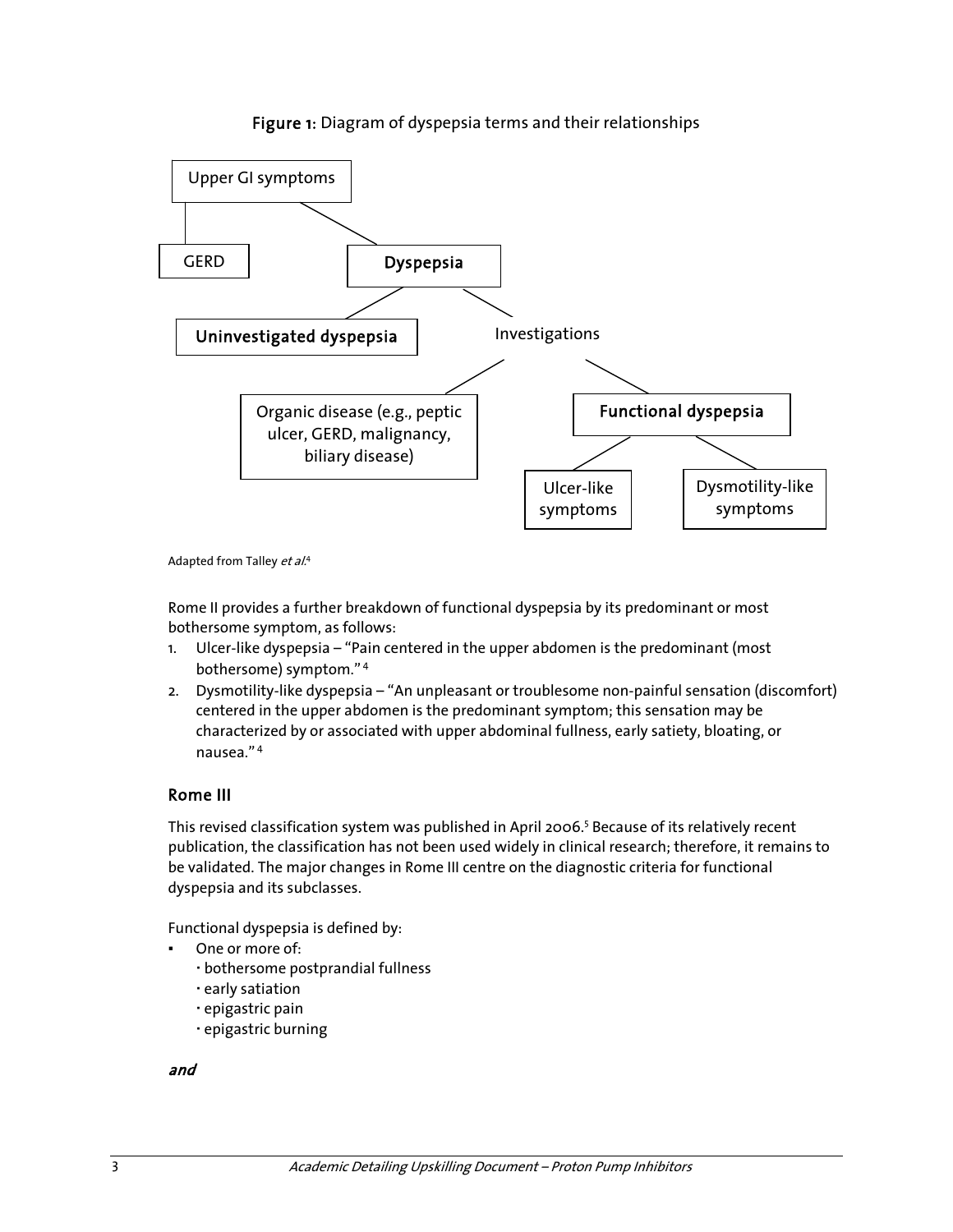No evidence of structural disease (including at upper endoscopy) that is likely to explain the symptoms.

The criteria must be fulfilled for the last three months with symptom onset at least six months before diagnosis.

The authors of the Rome III criteria provide extensive rationalization for the changes made. It appears that the key limitation of the Rome II criteria was that it was not uniformly interpreted and accepted by various authorities around the world (including Canada).<sup>3</sup> Consequently, many trials published subsequent to the Rome II criteria included patients with heartburn and acid regurgitation as typical presentations of dyspepsia. The Rome III authors also point to the inadequacy of using predominant symptoms to define the condition, indicating that "this subdivision has … been criticized because of the difficulty in distinguishing pain from discomfort, the lack of an accepted definition of the term 'predominant,' number of patients who do not fit into one of the subgroups, and especially the lack of stability, even over short time periods."<sup>5</sup>

Instead of using symptom-based sub-classification as in Rome II, the Rome III authors recommend the application of the revised functional dyspepsia criteria to clinical practice. They further defined two new diagnostic entities to be used for pathophysiological and therapeutic research purposes: Postprandial Distress Syndrome (PDS) and Epigastric Pain Syndrome (EPS). How these new syndromes will be applied in clinical research remains to be seen.

It is recognized in both sets of criteria (Rome II and III) that there may be significant overlap in the symptoms patients present with in primary care. Patients may often complain of occasional symptoms more synonymous with reflux or irritable bowel disease in association with common dyspepsia symptoms. The criteria are provided as a general tool for patients presenting with dyspepsia but must be individualized on a case-by-case basis.

## 1.3 Treatment: Uninvestigated Dyspepsia

In order to structure the discussion of dyspepsia management, the clinical management tool produced by the CanDys Working Group will be introduced (Figure 2).<sup>3</sup> It is important to be familiar with this tool as it has been promoted to general practitioners and may guide clinical decision making. Discussion of the CanDys approach in this document is not intended to be an endorsement; rather, it is a means to present a logical review of the dyspepsia literature.

### Other possible causes<sup>3</sup>

Dyspepsia-like symptoms can be induced or mimicked by other conditions. These other causes may be identified through the patient's history and physical examination and managed accordingly. Non-gastrointestinal pathology causing the symptoms will be managed quite differently from classic dyspepsia. Drugs that may cause or worsen dyspepsia symptoms include NSAIDs (discussed further down in the management tool), bisphosphonates (especially when administered inappropriately), calcium channel blockers, and corticosteroids.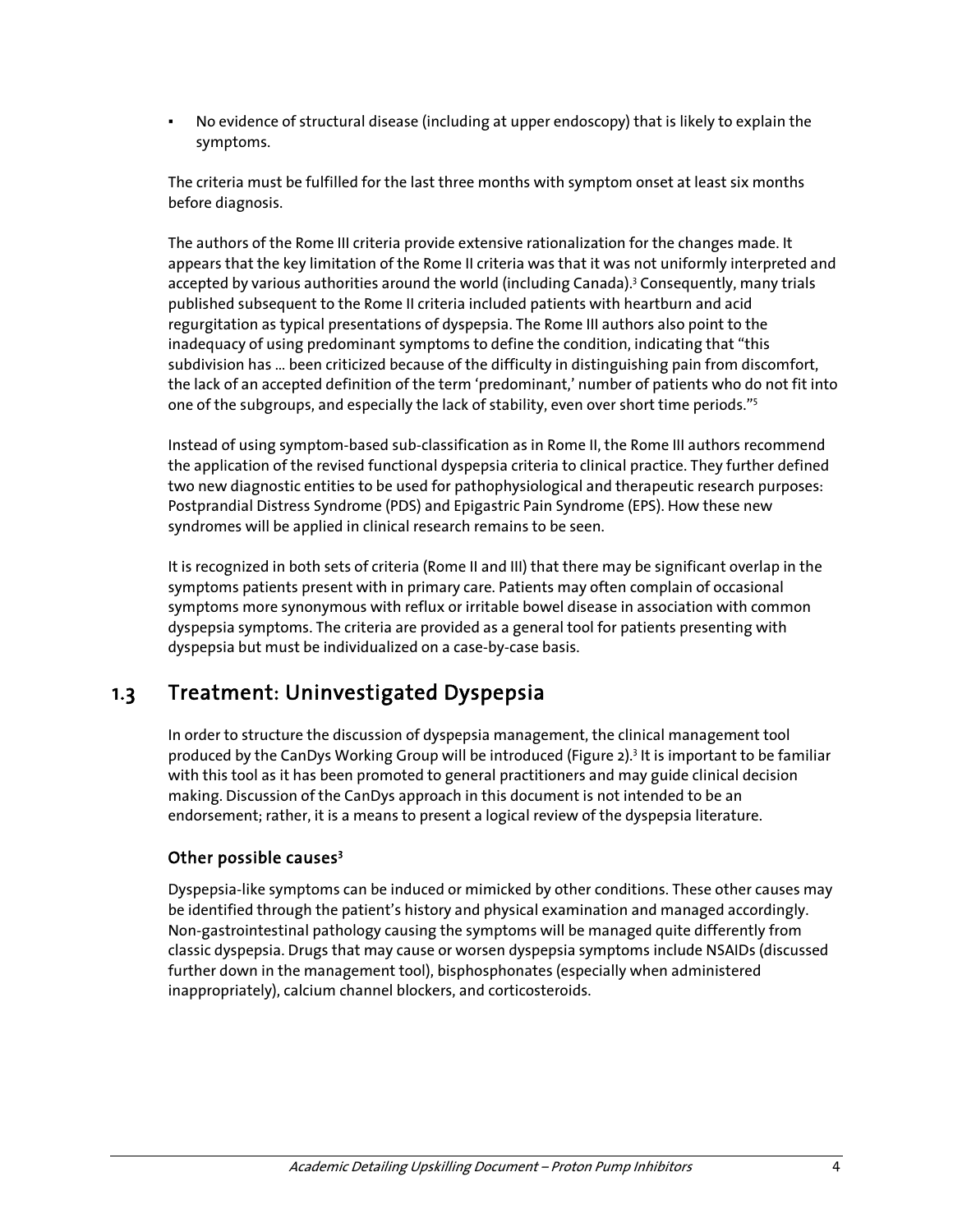



#### HP=H. pylori

Adapted from: An evidence-based approach to the management of uninvestigated dyspepsia in the era of *Helicobacter pylori*. Reprinted from CMAh3-Jun-00; 162(12 Suppl), pages S1-S23 by permission of the publisher. ©2000 Canadian Medical Association.<sup>3</sup>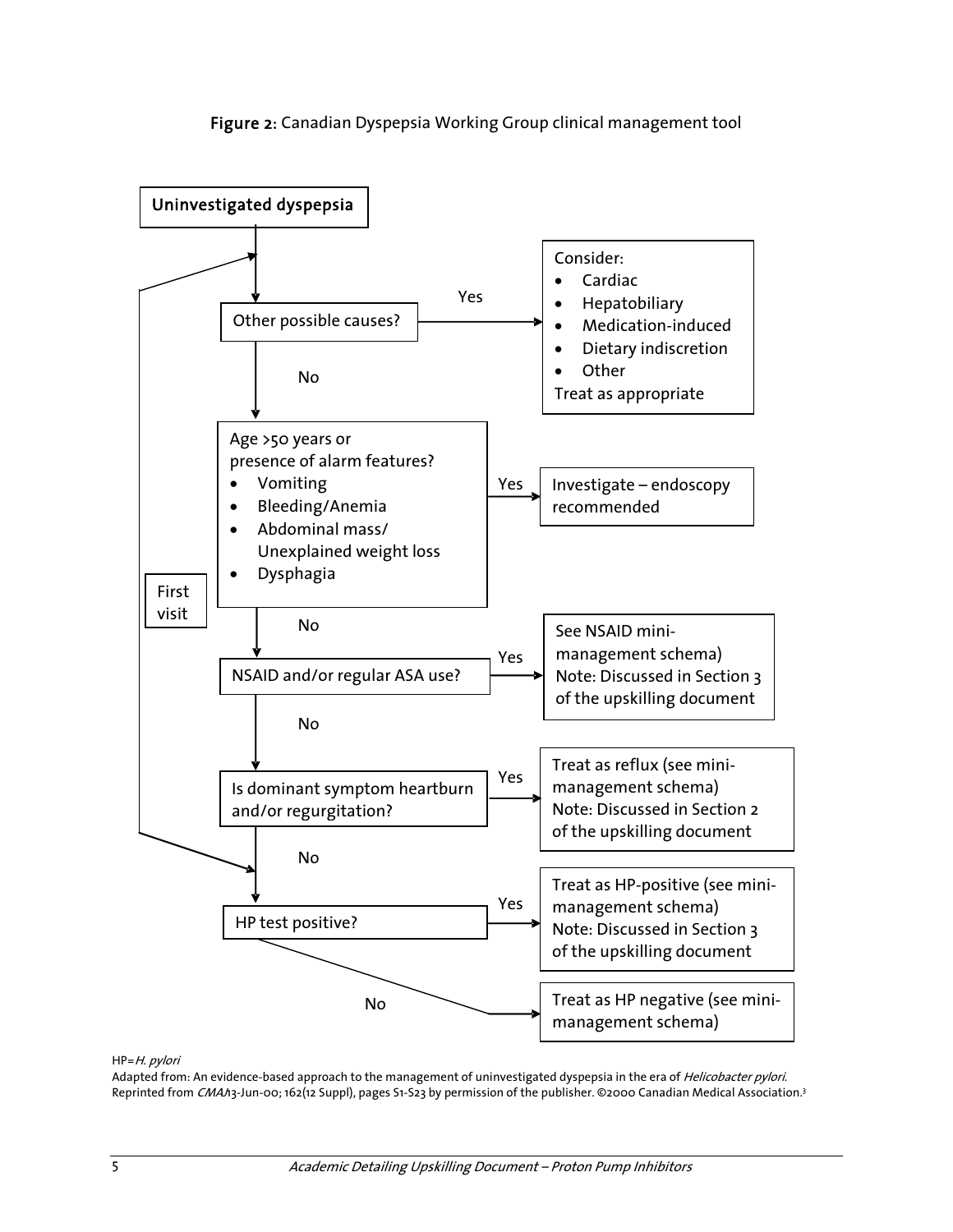### Age >50 years or presence of alarm symptoms?<sup>3</sup>

This decision point includes two patient groups: those aged >50 years, and those with alarm symptoms. Endoscopy is recommended for symptoms of vomiting, bleeding, abdominal mass, or dysphagia (VBAD), since these may be due to severe gastrointestinal pathology such as cancer. In those aged >50 years without alarm symptoms, the choice between endoscopic investigation and pharmacological management has been an area of considerable research. The initial management of uninvestigated dyspepsia was considered in the CADTH Scientific Report as per the following Evidence Statement:<sup>1</sup>

 D1.1.2A: Management strategy based on initial (prompt) endoscopy does not produce better outcomes (e.g., improvement of symptoms, failure of treatment strategy, quality of life) than empirical PPI therapy in patients with uninvestigated dyspepsia.

The evidence behind this statement consists entirely of one small randomizes control trial (RCT) (n=84) that randomized patients to empiric PPI therapy for two weeks or management based on endoscopy.<sup>6</sup> At the end of one year, there was no significant difference in symptom-free days or quality-of-life (QOL) scores. The mean age of patients in the trial was 43 to 44 years. The results of this study generally support the CanDys strategy to treat empirically in patients under age 50 without alarm symptoms, since prompt endoscopy did not appear to confer benefit over empiric PPI therapy in a younger population.

A recent Cochrane systematic review by Delaney et al. investigated initial management strategies for dyspepsia.<sup>7</sup> One section of the review looked at initial endoscopy versus any form of empiric acid suppression therapy (H2RA, antacids, PPIs) for symptom improvement. Five RCTs were identified. Although the RCT described in the previous paragraph as evidence for Statement D1.1.2A in the CADTH Scientific Report was among the five studies, it was removed from the pooled analysis because it did not report symptom scores, only number of symptom-free days.<sup>7</sup> When the other four trials were pooled, they found no statistically significant difference in symptom scores between the two strategies (RR 0.89, 95% CI: 0.77 to 1.02).7

None of the studies stratified the benefit of endoscopy based on patient age. Therefore, the available data do not support the empiric decision to scope those patients over age 50, as specified in the Management Tool. The CanDys Working Group defended this recommendation based on a number of factors.<sup>3</sup> The probability of developing gastric cancer in Canadian men and women is exceedingly small until the age of 50. The probability of having been diagnosed with gastric cancer is 0.1% for both men and women at age 50, and rises with increasing age.<sup>3</sup> Furthermore, early detection of gastric cancer increases the cure rate. CanDys also noted that prompt investigation with a normal finding provides reassurance to the patient and physician. Finally, another consideration was that a similar recommendation was made by the Canadian *Helicobacter pylori* Consensus Conference.<sup>8</sup> CanDys assigned a grade of B to the evidence for the recommendation to investigate patients over the age of 50 without alarm symptoms. $3$ 

A series of Canadian studies known as the Canadian Adult Dyspepsia Empirical Treatment (CADET) looked at different management strategies for uninvestigated dyspepsia. In one of these trials (CADET-PE), all patients presenting with the CanDys Working Group definition of dyspepsia were subjected to endoscopy.<sup>9</sup> This study was not a comparison of endoscopy to another initial management strategy; rather, it was conducted to determine the proportion of patients presenting with dyspepsia that had clinically significant upper gastrointestinal findings (CSF). A total of 1,040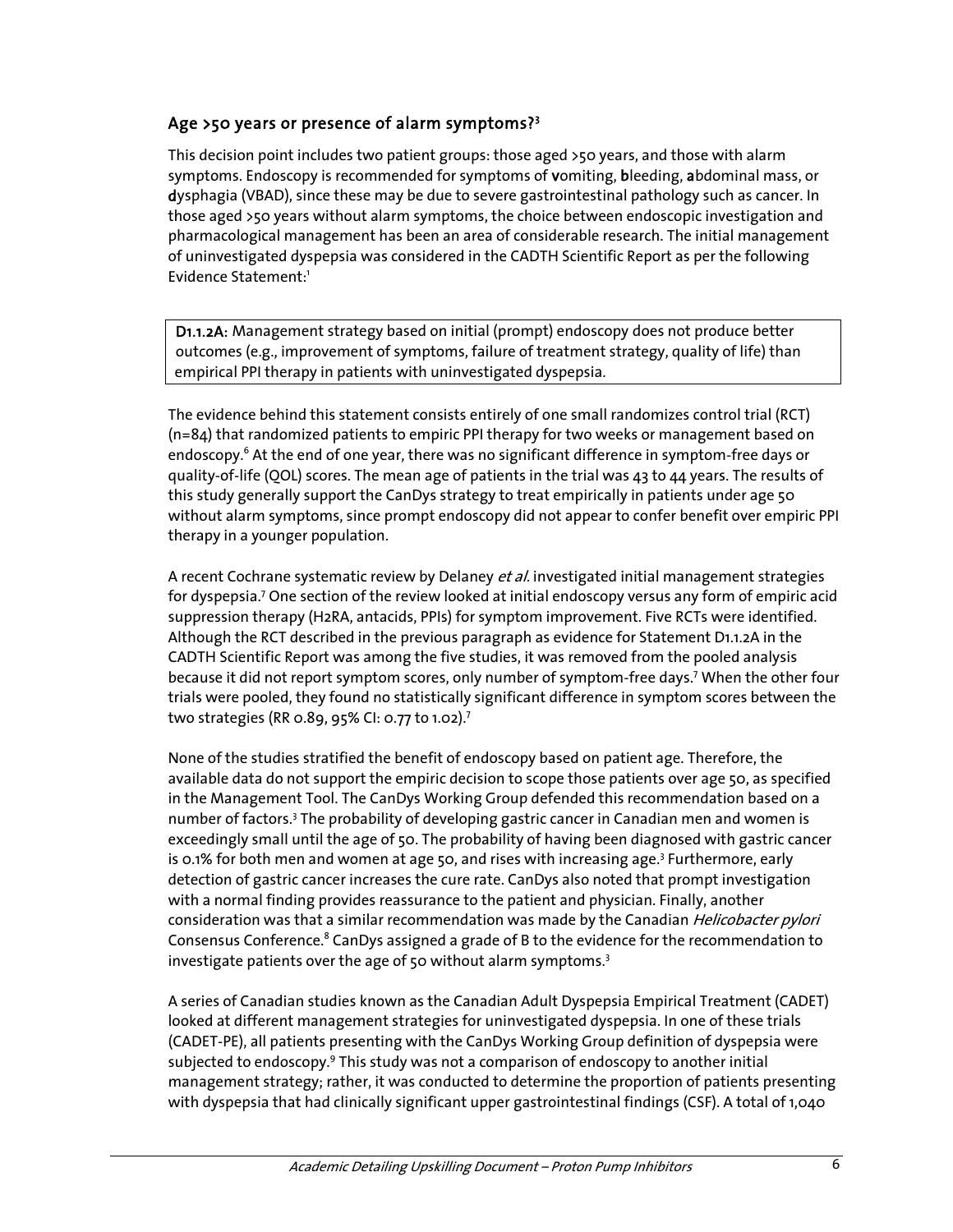patients 8 to 84 years of age (almost 2/3 were <50 years) were enrolled in the study. In total, 58% of the patients receiving endoscopy had a CSF, of which esophagitis comprised about three quarters of the findings. The proportion of patients with a CSF was 6.6% higher in the age >50 group compared with the age <50 group. This was mostly attributed to greater number of findings in the stomach (e.g., gastric ulcers and erosions). As well, gastric cancer was identified in only two patients, both of whom were over 50 years of age. The authors of the study concluded that:

 clinically significant endoscopic findings were observed in 58% of patients with uninvestigated dyspepsia. Reflux oesophagitis was by far the most common finding. Most patients presented with a complex of three or more dyspeptic symptoms, and the symptom profile was not predictive of the endoscopic findings. Our study did not specifically address management strategies. However, the high prevalence of oesophagitis, the 30% prevalence of H. pylori infection, and the observation that 62%  $(34/55)$  of patients with a peptic ulcer were infected with H. pylori, suggests that most patients presenting with uninvestigated dyspepsia in primary care can be safely managed initially with acid suppressive therapy or treatment of H. pylori, if the patient is infected<sup>9</sup>

Data from both comparative trials and the CADET-PE study do not provide clear evidence to support the cut-off of age 50 for empiric endoscopy. However, they also do not clearly delineate when investigation should be undertaken. This leaves clinicians without direction on which patients should be investigated. Perhaps the take-home message is that clinicians who choose to refer or investigate patients older than 50 years of age without alarm symptoms are justified based on expert recommendations. On the other hand, those who choose a more conservative management approach can do so with the confidence that the majority of patients presenting with dyspepsia suffer from conditions that are amenable to empiric treatment.

### NSAID and/or regular acetylsalicylic acid (ASA) use?<sup>3</sup>

The evidence behind treatment recommendations for NSAID and ASA users who experience gastrointestinal side effects will be discussed in Section 3 of this upskilling document.

### Is dominant symptom heartburn and/or regurgitation?<sup>3</sup>

The evidence behind treatment recommendations for heartburn will be discussed in Section 2 of this upskilling document.

### H. pylori test positive?<sup>3</sup>

The CanDys Working Group recommends taking a "test and treat" approach to the management of patients presenting with dyspepsia. The CADTH Scientific Report has identified the following research gap related to the "test and treat" approach:<sup>1</sup>

Research Gap: Test and treat for *H. pylori* infection as an initial therapeutic strategy for the treatment of uninvestigated dyspepsia (H. pyloristatus unknown) is not more efficacious than empirical PPI therapy.

When this Statement came to a vote, the CADTH Expert Review Panel (ERP) was equally divided between acceptance and rejection of this Statement. The available evidence is from a single, goodquality RCT by Manes *et al.*," in which patients aged 18 to 45 were randomized to either *H. pylori*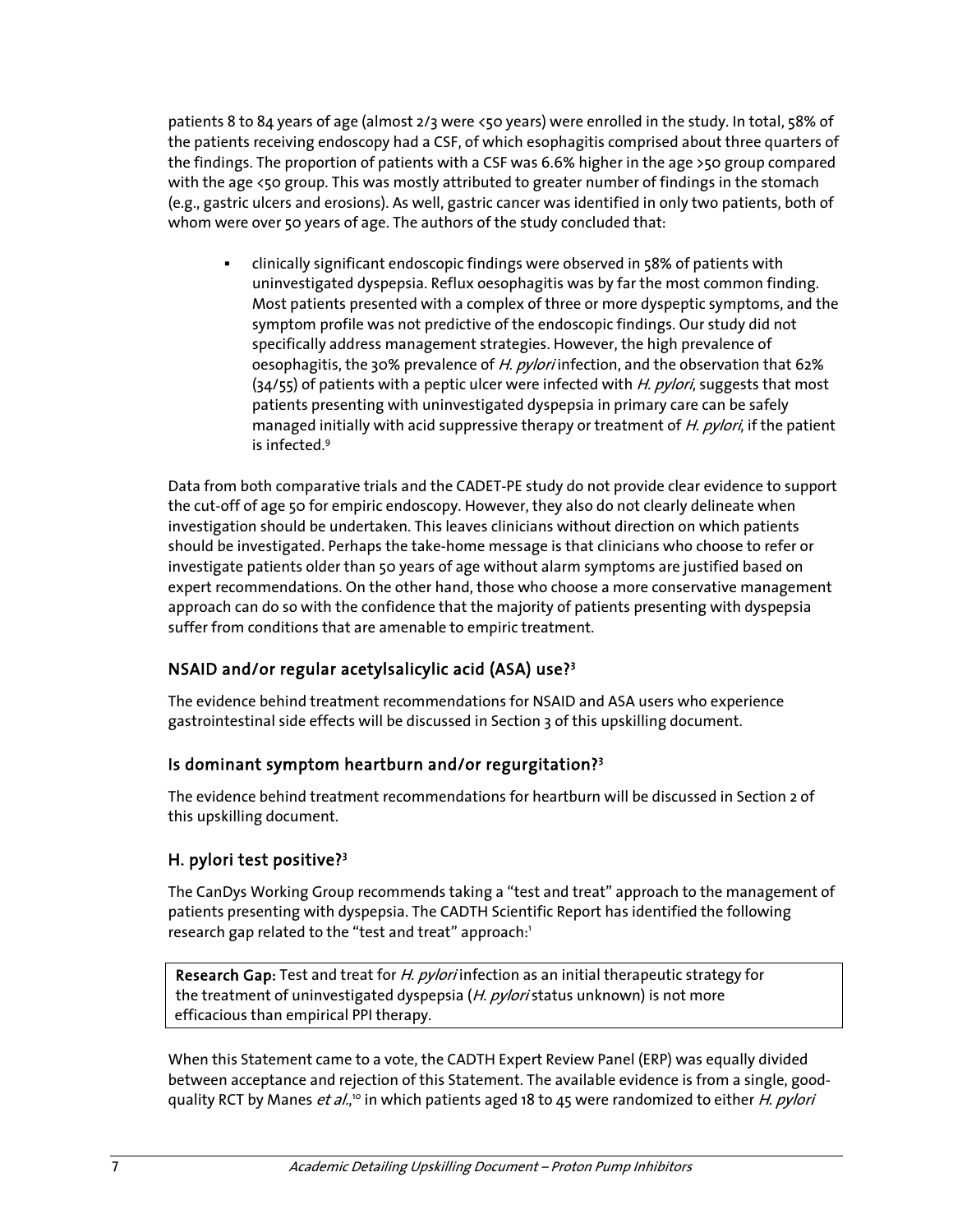test with eradication therapy if positive, or empiric omeprazole 20 mg daily for four weeks. At the end of four weeks, 83% of the empiric PPI group and 71% of the "test and treat" group had improvement in dyspepsia symptoms (p=0.05). The calculated number needed to treat (NNT) for empiric PPI therapy was eight (95% CI: 4 to 104) patients for one additional patient with improved symptoms at four weeks.<sup>1</sup> The dyspepsia scores in the empiric PPI group were also significantly better at four weeks; however, measures at six and 12 months showed significantly better scores in the "test and treat" group. Endoscopy rates also favoured the "test and treat" strategy with 55% of patients receiving endoscopy for relapse of symptoms versus 88% of the empiric PPI group. The generally high rates of endoscopy in this trial resulted from the practice of offering the procedure to all patients returning with relapse symptoms. This degree of diagnostic vigilance is unlikely to reflect routine clinical practice in Canada. The authors concluded "if we choose to offer an empirical treatment the test and treat strategy should be the preferred option."<sup>10</sup> However, as reflected in the ERP vote, factors such as small sample size, marginal differences in efficacy, and the high rate of H. pylori infection in the "test and treat" arm (61%), make it difficult to recommend one strategy over another. Further research is therefore required.

### H. *pylori* test positive? Yes<sup>3</sup>

The evidence behind treatment recommendations for H. pylori eradication will be discussed in Section 3 of this upskilling document.

### *H. pylori* test positive? No<sup>3</sup>

### H. pylori-negative dyspepsia: Initial therapy

The Canadian Dyspepsia working group describes a mini-management scheme for those patients with dyspepsia who are *H. pylori*-negative (Figure 3).<sup>3</sup> For initial therapy, none of the three recommended agents is preferred. It should be noted that the "prokinetic" option in the first treatment box refers to cisapride, which is not routinely available on the Canadian market. Cisapride can be acquired under certain circumstances through the Health Canada Special Access program. The therapeutic value of other prokinetic agents has not been well established.

The CADTH Scientific Report provides more definitive statements regarding the evidence for initial treatment of H. pylori-negative dyspepsia patients.<sup>1</sup>

 D1.1.1A: Initial (up to four weeks) standard-dose PPI therapy is more efficacious than standard-dose H2RAs at reducing symptoms in patients with H. pylori-negative, otherwise uninvestigated dyspepsia.

The evidence supporting this statement is from the CADET-HN trial, a Canadian study that randomized 512 H. pylori-negative dyspepsia patients to one of four treatment arms: omeprazole 20 mg/day, ranitidine 150 mg BID, cisapride 20 mg b.i.d., or placebo. Treatment was given daily for four weeks, after which patients used their assigned therapies on demand (i.e., as needed based on symptoms) for an additional five months.<sup>11</sup>

Because cisapride is not routinely available on the Canadian market, the evidence for that treatment arm will not be discussed. The primary endpoints of the study were based on a Global Overall Severity (GOS) score for dyspepsia symptoms.11 The scores ranged from one (no problem) to seven (very severe problem that markedly limits daily activities). The primary outcome measure was the percentage of treated patients with a GOS ≤2 at four weeks and six months. The secondary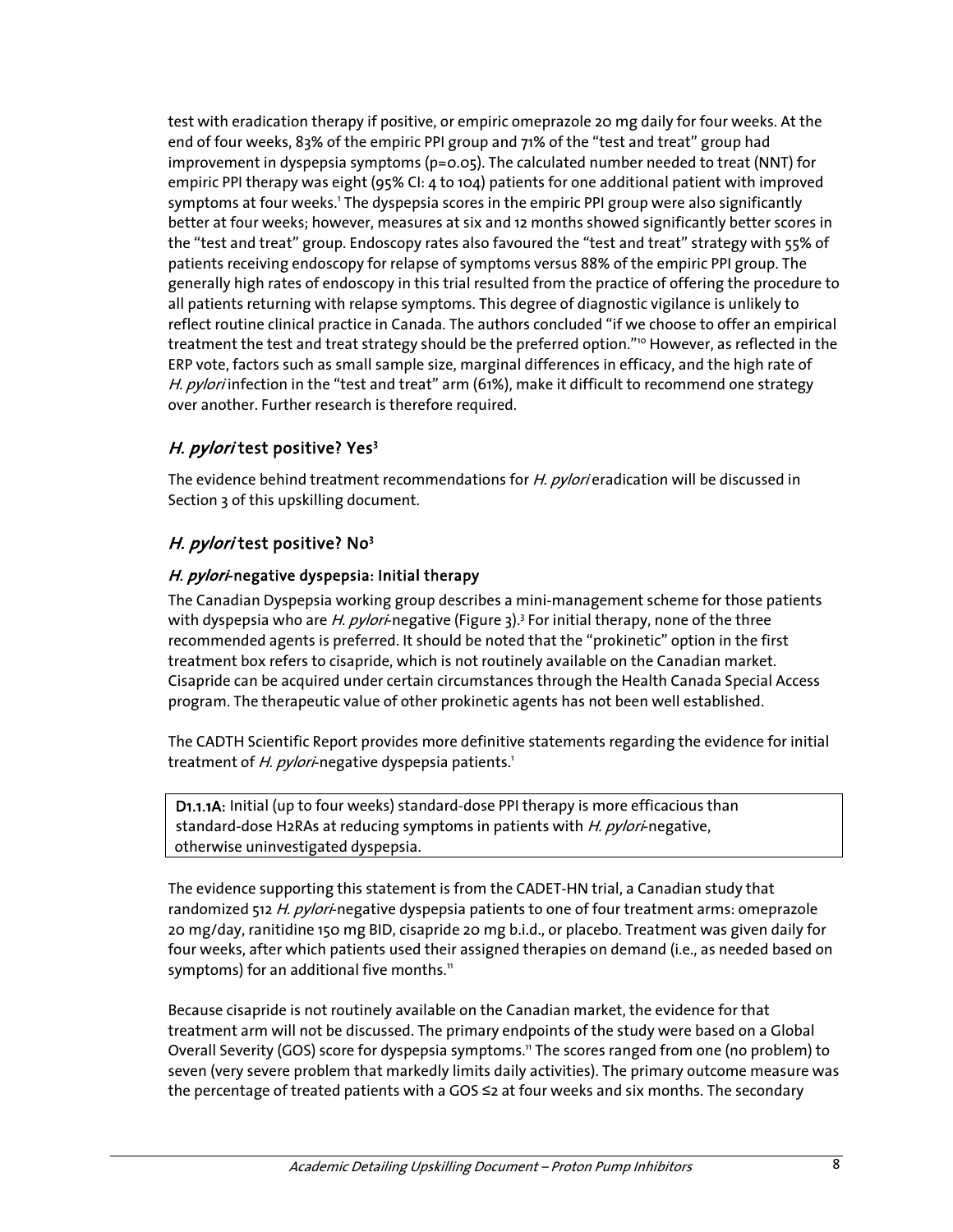outcome measure was the percentage with a GOS of one at the same times. Figures 4A and 4B show the efficacy of each treatment at four weeks.<sup>11</sup>





#### HP=H. pylori

From: An evidence-based approach to the management of uninvestigated dyspepsia in the era of Helicobacter pylori. Reprinted from CMAh3-Jun-00; 162(12 Suppl), pages S1-S23 by permission of the publisher. ©2000 Canadian Medical Association.<sup>3</sup>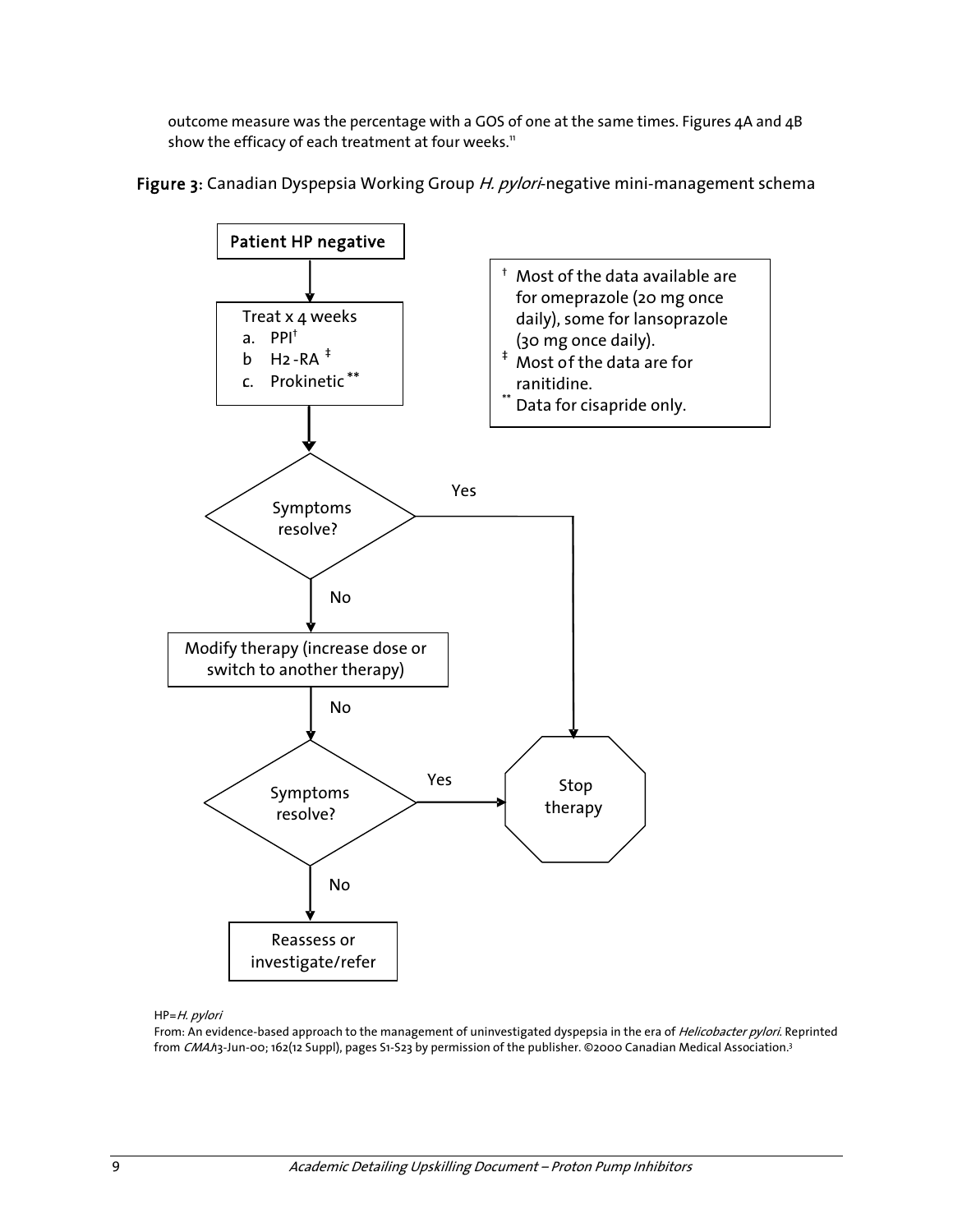



Reproduced with permission from Blackwell Publishing Ltd.<sup>11</sup>





Reproduced with permission from Blackwell Publishing Ltd.<sup>11</sup>

It is evident from Figure 4A and 4B that omeprazole was the most effective therapy. The number needed to treat (NNT) with omeprazole compared to ranitidine was seven to have one additional person achieve GOS ≤2 at four weeks. The outcome was also analyzed based on baseline heartburn severity (i.e., no/minimal versus more than mild heartburn or regurgitation). In the no/minimal symptom group, the proportion of patients with GOS ≤2 at four weeks was significantly greater than placebo in both the omeprazole (48.7%) and ranitidine (39.5%) arms, however the difference between the two treatments was not statistically significant. In the "more than mild" symptom group, omeprazole was significantly superior to ranitidine (54.4% had GOS ≤2 at four weeks in the omeprazole arm versus 31% in the ranitidine arm, p=0.01). After the initial four weeks of daily therapy, patients were switched to maintenance treatment with on-demand therapy for the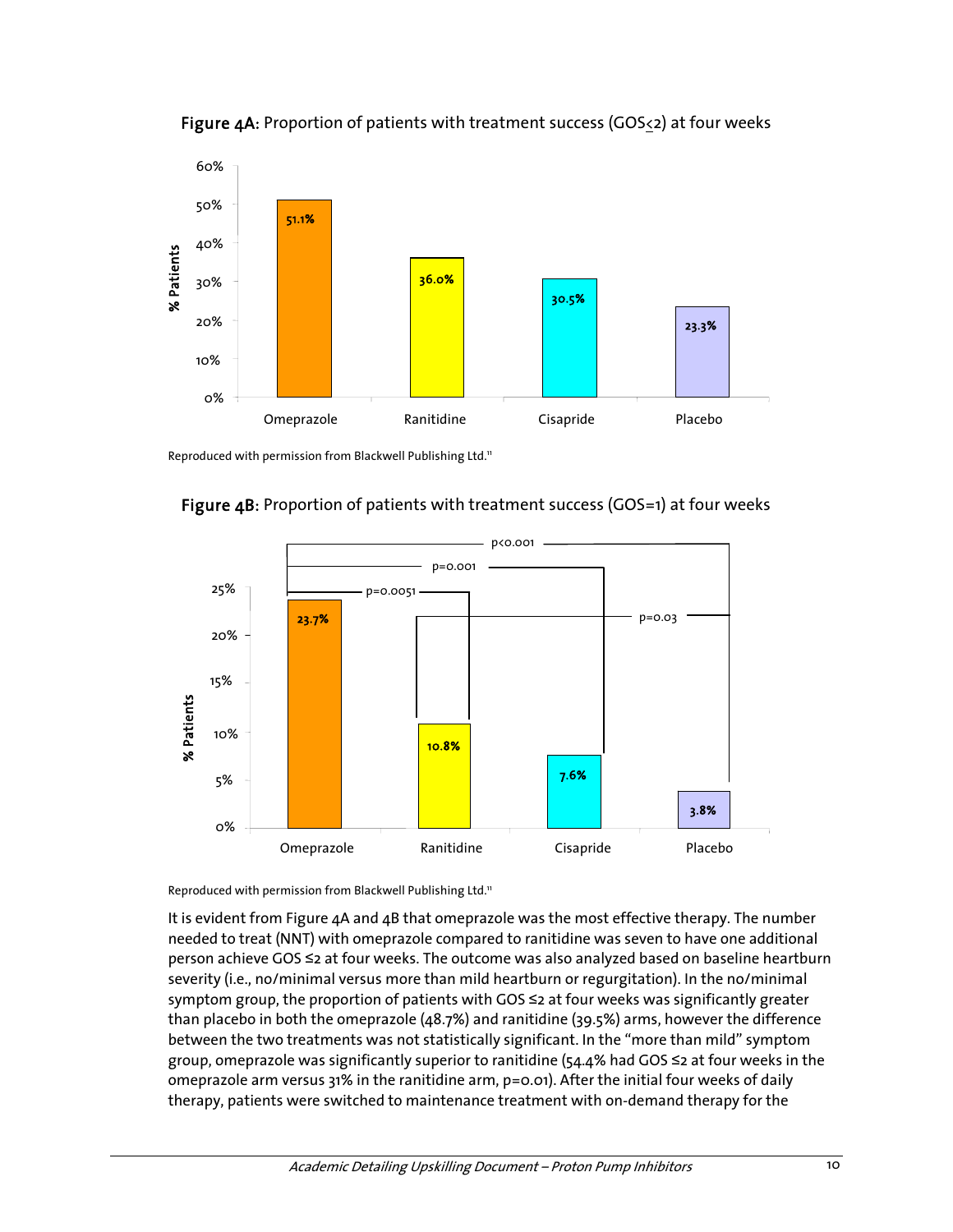remainder of the study (five months). This strategy will be further discussed under "H. pylorinegative dyspepsia: Maintenance therapy."

The Cochrane systematic review discussed previously also reviewed various pharmacological options for management of H. pylori-negative patients.<sup>7</sup> The results of this review reinforce the findings by van Zanten et al. that omeprazole is superior to comparator agents for initial management. The measures of efficacy differed across the studies included in the systematic review, therefore the authors compared treatments by assessing the outcome of global improvement of dyspepsia symptoms. The duration of the studies abstracted in the systematic review varied from as short as two weeks to as long as 24 weeks. Both H2RAs and antacids led to improvement in dyspepsia symptoms in about 40% of patients on average, with PPI therapy adding another 20% of improvement. The systematic review also reported that the relative benefit of PPIs over H2RAs and antacids was greater for heartburn than for epigastric pain. Some other notable points from the review include:7

- similar global improvement and relief of epigastric pain and heartburn were achieved at four weeks with lansoprazole 15 mg and omeprazole 10 mg in one study
- no difference in global symptom relief between two doses of omeprazole (20 mg and 40 mg daily) in one study
- no significant differences in global symptom relief and heartburn relief rates between H2RAs and antacids/alginates were reported in one small trial (n=80).

It is noteworthy that many of the studies in the Delaney et al. systematic review included subjects with predominant heartburn or reflux symptoms (i.e., GERD).<sup>7</sup> However, CADTH's review of the evidence for dyspepsia was restricted to studies that clearly excluded patients with heartburn predominant symptoms, hence the Delaney et al. systematic review was not considered.

One take-home message that can be derived from the available evidence is that the symptoms of a substantial percentage of dyspeptic patients will not be relieved by acid-suppressing or neutralizing therapy. The most optimistic expectation is that about 60% of patients treated with a standarddose proton pump inhibitor will improve within a few weeks. If a patient presents with predominant epigastric symptoms rather than heartburn, the treatments are likely to be even less effective. The duration of an initial course of therapy of four weeks recommended by the CanDys Working Group is supported by the van Zanten et al. trial and a number of studies included in the Delaney et al. systematic review: 7,11

#### H. pylori-negative dyspepsia: Maintenance therapy

No specific recommendations regarding maintenance therapy are suggested in the CanDys Working Group treatment algorithm.<sup>3</sup> The CADTH Scientific Report contains the following Evidence Statements to guide treatment:<sup>1</sup>

D1.2.1A: On-demand PPI therapy is more efficacious than on-demand placebo for the maintenance treatment of dyspepsia symptoms in H. pylori-negative patients with uninvestigated dyspepsia.

D1.2.1B: On-demand PPI therapy is not more efficacious than on-demand H2RAs for the maintenance treatment of dyspepsia symptoms in H. pylori-negative patients with uninvestigated dyspepsia.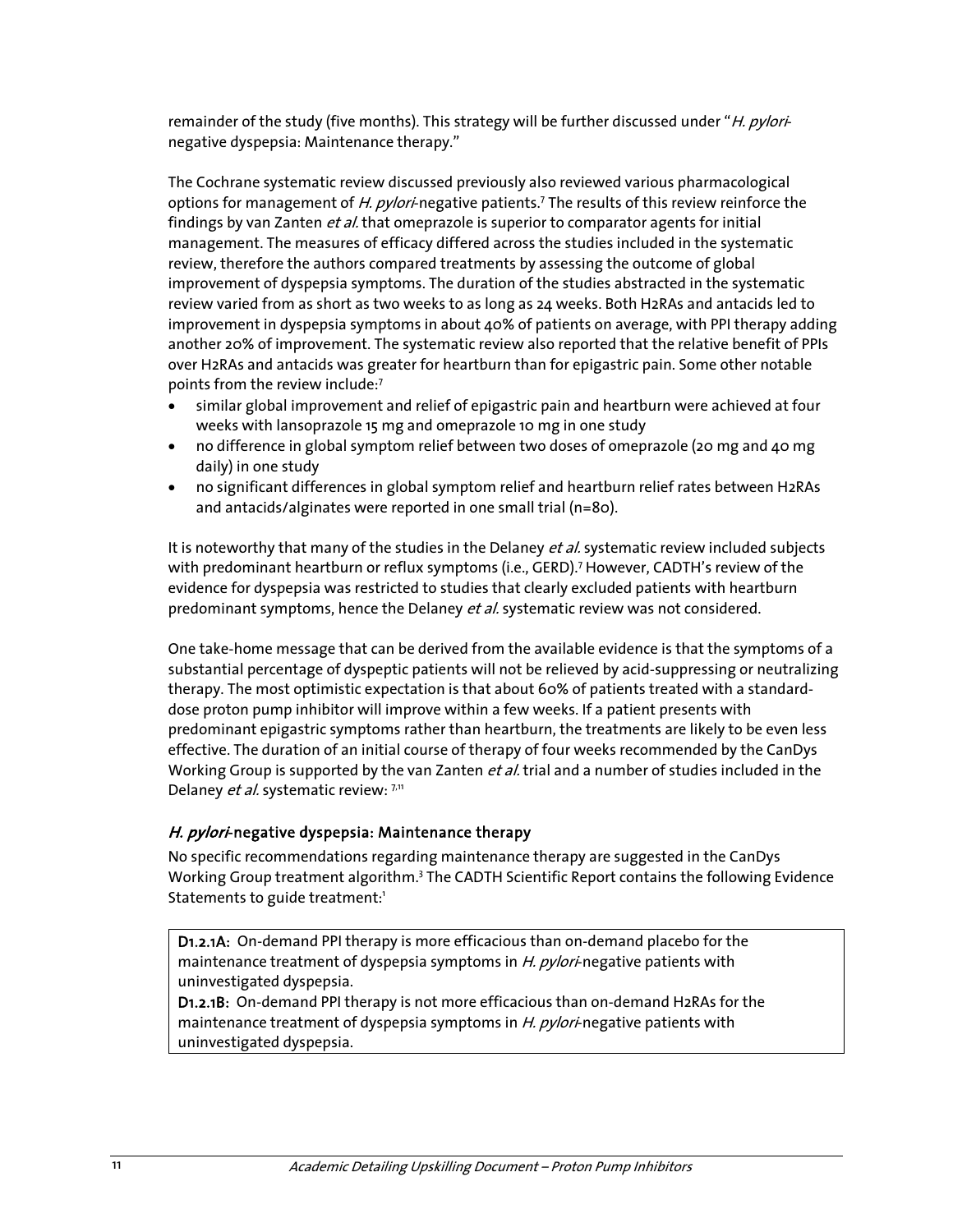These Evidence Statements were based on results from the RCT by van Zanten et al. discussed under the preceding section on initial therapy.<sup>11</sup> As previously mentioned, initial therapy consisting of four weeks of daily dosing was followed by a five-month course of on-demand omeprazole, ranitidine, cisapride, or placebo. At six months, there were no significant differences between omeprazole and ranitidine in terms of the proportion of patients with GOS ≤2, and neither was superior to placebo (44% for omeprazole, 41% for ranitidine, and 35% for placebo). However, significant differences were detected in the subgroup of patients that demonstrated a response to initial treatment (i.e.,  $GOS \leq two$  at four weeks), as shown in Figure 5.



#### Figure 5: Proportion of patients who were responders at both four weeks and six months

Reproduced with permission from Blackwell Publishing Ltd.<sup>11</sup>

It is evident from Figure 5 that, in the subgroup of responders to initial treatment, omeprazole was significantly better than placebo, but not ranitidine. Therefore, the CADTH Evidence Statement D1.2.1A should be applied only to those patients who respond to initial acid-suppression therapy.

The take-home message for clinicians is that there is not a great deal of information about what should be used for maintenance therapy of dyspepsia. On-demand PPI or ranitidine therapy may help, but the success rate at six months is well below 50% regardless of the regimen employed.

### 1.4 Treatment: Functional Dyspepsia

Functional dyspepsia is essentially a diagnosis of exclusion that encompasses patients with persistent or recurring dyspepsia who have been investigated and found to have no organic cause for symptoms.<sup>4</sup> Of note, patients may be H. pylori-positive and still have the diagnosis of functional dyspepsia if endoscopy results are negative. Management of such patients is not addressed in the CanDys Working Group approach.<sup>3</sup> However, there has been research into the management of these patients. The CADTH Scientific Report makes the following Evidence Statements: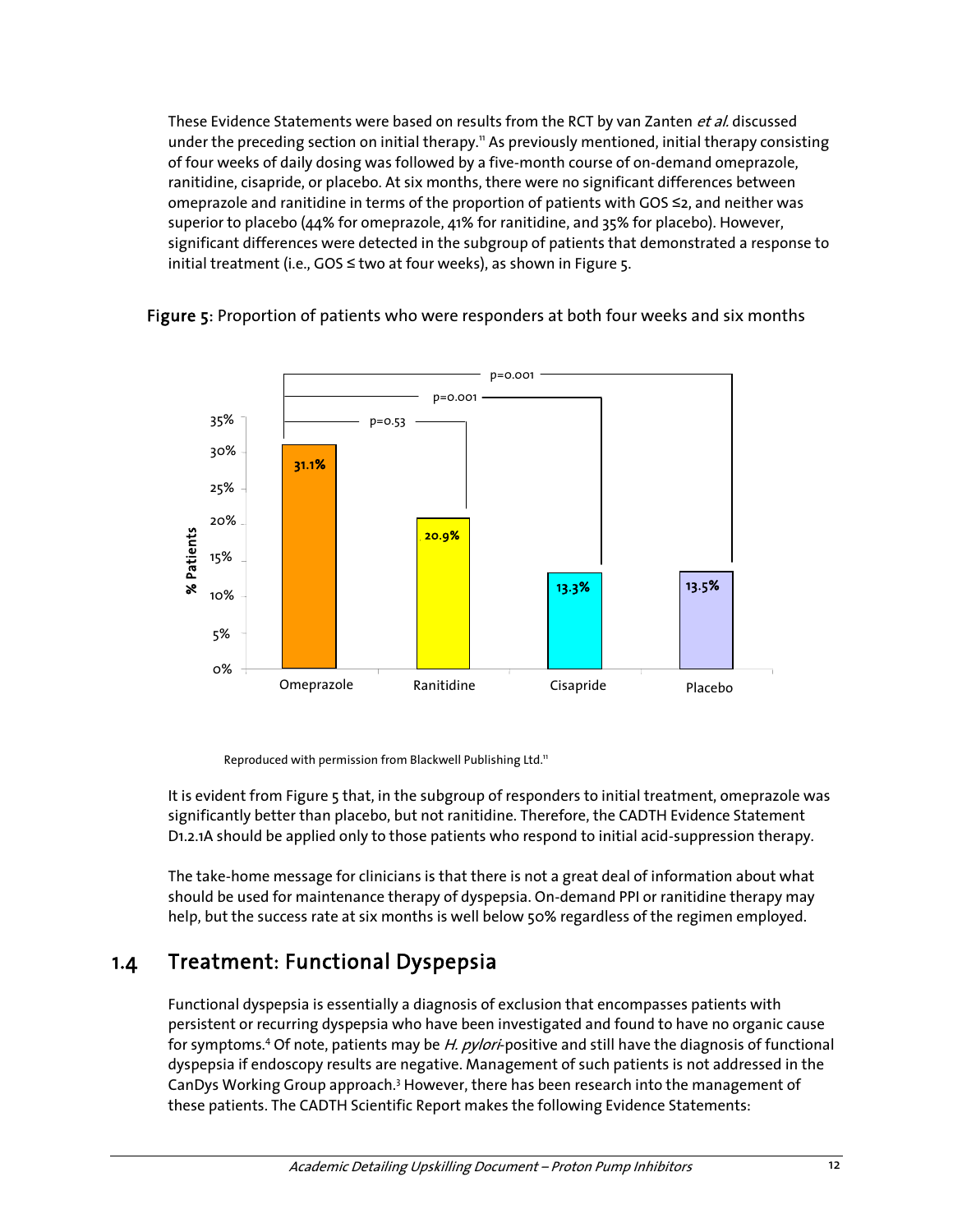D2.1.1A: Standard-dose PPIs for four to eight weeks are more efficacious than placebo for the improvement of symptoms in functional dyspepsia.

D2.1.1B: Standard-dose PPIs for four to eight weeks are no more efficacious than standard-dose H2RAs for the improvement of symptoms in functional dyspepsia.

Two systematic reviews and three RCTs comprised the evidence for these Statements. The most recent of the systematic reviews was a Cochrane review by Moayyedi et al.<sup>12</sup> This analysis looked at a variety of treatment options including prokinetics (cisapride), H2RAs, PPIs, bismuth salts, misoprostol, sucralfate, and antacids. Misoprostol, sucralfate, and antacids were found to have no significant value over placebo. Bismuth salts were found to be slightly better than placebo, although the statistical significance of the effect was marginal. The prokinetic trials were positive, but cisapride is no longer routinely available on the Canadian market so it will not be discussed further. The data on H2RAs and PPIs in both placebo-controlled and head-to-head trials are of greatest interest.

The twelve H2RA studies abstracted by Moayyedi *et al.* measured treatment success by reduction in dyspepsia symptoms.12 Compared to the placebo response rate of 40% (i.e., the percentage of patients with symptomatic improvement), H2RAs had a statistically significant higher response rate of 54%. The ten PPI studies used a more stringent outcome measure, dyspepsia cure (i.e., no or minimal symptoms) after two to eight weeks. Because of the more restrictive endpoint, the placebo response rate in these trials was only 25%. PPIs were significantly more effective than placebo with a response rate of 34%. This translates to a NNT of 10 patients who must be treated with a PPI to get one additional dyspepsia "cure" over placebo. Six of the PPI studies in the Cochrane review compared half-dose versus standard-dose PPIs in the management of functional dyspepsia and found no significant advantage with the higher dose.

The Cochrane systematic review also identified two studies that directly compared an H2RA with PPIs.<sup>12</sup> One trial lasted two weeks, the other eight weeks. Overall, there was no significant difference in the rate of dyspepsia cure between the two treatments. In the larger of the two studies, Blum  $et$ al. compared ranitidine 150 mg daily to omeprazole 10 mg and 20 mg and found that the results differed by H. pylori status.<sup>13</sup> In those patients who were H. pylori-positive, omeprazole 20 mg was more effective than ranitidine at achieving complete symptom relief, although there was no significant difference in terms of the proportion needing further management, the primary outcome of the study. However, the treatment success rate was very low, with the best treatment (omeprazole 20 mg) having only a 19.6% response rate. No significant differences among comparators (including placebo) were found in terms of the primary outcome in *H. pylori*-negative patients, although omeprazole 20 mg was statistically superior to placebo in terms of complete symptom relief.

The take-home message for clinicians is that functional dyspepsia may be refractory to antisecretory therapy. Response rates with PPIs at standard and half doses are better than placebo in short-term comparative trials, but response rates are still quite low. H2RAs have also been shown to be efficacious in placebo-controlled trials. The differential results in the Blum study suggest that ascertainment of H. pylori status may be useful in patients with functional dyspepsia to guide treatment. However, it would be reasonable to assume that any patient in whom functional dyspepsia was diagnosed, H. pylori status would have been tested for and treated.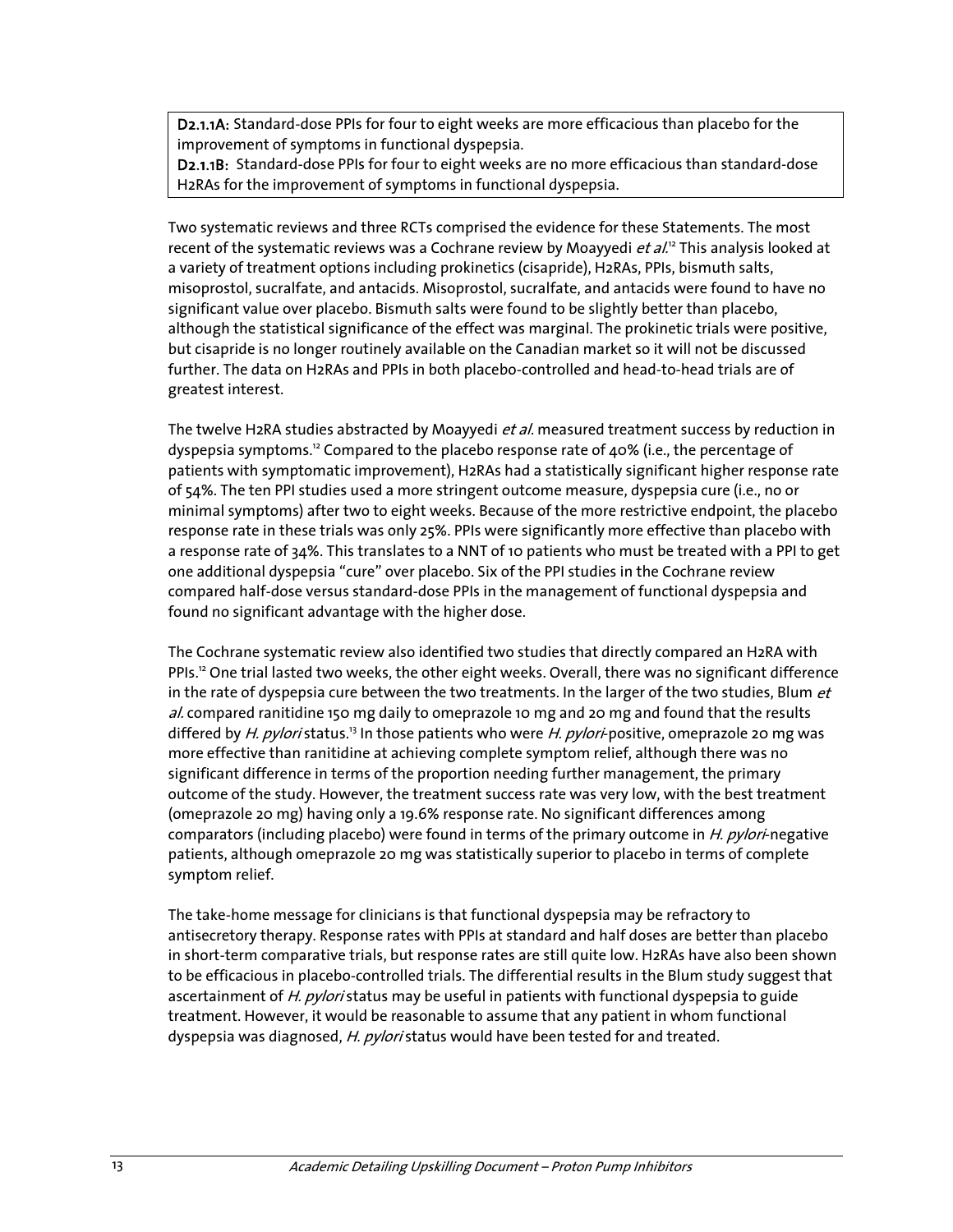### 1.5 Recommended Reading

van Zanten VSJ, Flook N, Chiba N, Armstrong D, Barkun A, Bradette M, et al. An evidence-based approach to the management of uninvestigated dyspepsia in the era of *Helicobacter pylori*. Canadian Dyspepsia Working Group. *CMAJ* 2000;162(12 Suppl):S3-23.

Delaney B, Ford AC, Forman D, Moayyedi P, Qume M. Initial management strategies for dyspepsia. *Cochrane Database Syst Rev* 2005;(4):CD001961.

van Zanten SJOV, Chiba N, Armstrong D, Barkun A, Thomson A, Smyth S, et al. A randomized trial comparing omeprazole, ranitidine, cisapride, or placebo in *Helicobacter pylori* negative, primary care patients with dyspepsia: the CADET-HN study. *Am J Gastroenterol* 2005;100(7):1477-88.

# 2 SECTION 2: GASTROESOPHAGEAL REFLUX DISEASE (GERD)

### 2.1 Epidemiology

GERD refers to the reflux of gastric contents into the esophagus, causing symptoms severe enough to affect the quality of life and/or cause esophageal injury.<sup>1,14</sup> The prevalence of GERD is higher in adults over the age of 40 but occurs in relatively equal numbers of men and women.<sup>15</sup> This equality is disrupted in younger women where pregnancy may result in approximately 50% of women experiencing GERD symptoms.<sup>16</sup> Because many patients do not seek treatment, it is difficult to determine the true rates of GERD in the Canadian population. Survey data suggest that 17% of Canadians have experienced heartburn in the past three months and 13% have moderate to severe symptoms that occur at least weekly.<sup>2</sup> Estimates of the prevalence of erosive esophagitis vary from 2% to 12%.14 The overall high prevalence of GERD makes it one of the most common medical disorders seen by health care practitioners. While GERD is not usually associated with mortality, it can produce significant impact on health related quality of life (HRQL). One study reported that the effect of GERD on HRQL was greater than that of chronic diseases such as diabetes, arthritis, and mild heart failure.<sup>17</sup>

## 2.2 Pathophysiology

GERD results from the movement of acidic stomach contents through the lower esophageal sphincter (LES) into the esophagus. It is the increased contact of these acidic contents with the esophageal mucosa that causes the signs and symptoms of GERD, rather than excessive production of gastric acid. Reflux may be due to spontaneous, transient relaxations of the LES, an atonic LES, or to an increase in intra-abdominal pressure. In addition to gastric acid, pepsin, bile acids, and pancreatic enzymes may contribute to esophageal damage.15

GERD is associated with a variety of potential complications including esophagitis, esophageal stricture, Barrett's esophagus, and esophageal adenocarcinoma. The duration, frequency, and severity of GERD appear to be associated with the risk of esophageal adenocarcinoma.<sup>18</sup>

### 2.3 Risk Factors

Certain medications have been implicated in the loss of LES tone (Table 1).15 Other medications may exacerbate GERD symptoms due to direct irritant effects on the esophagus. Obesity appears to be a significant and independent risk factor for GERD, since higher body mass index (BMI) is associated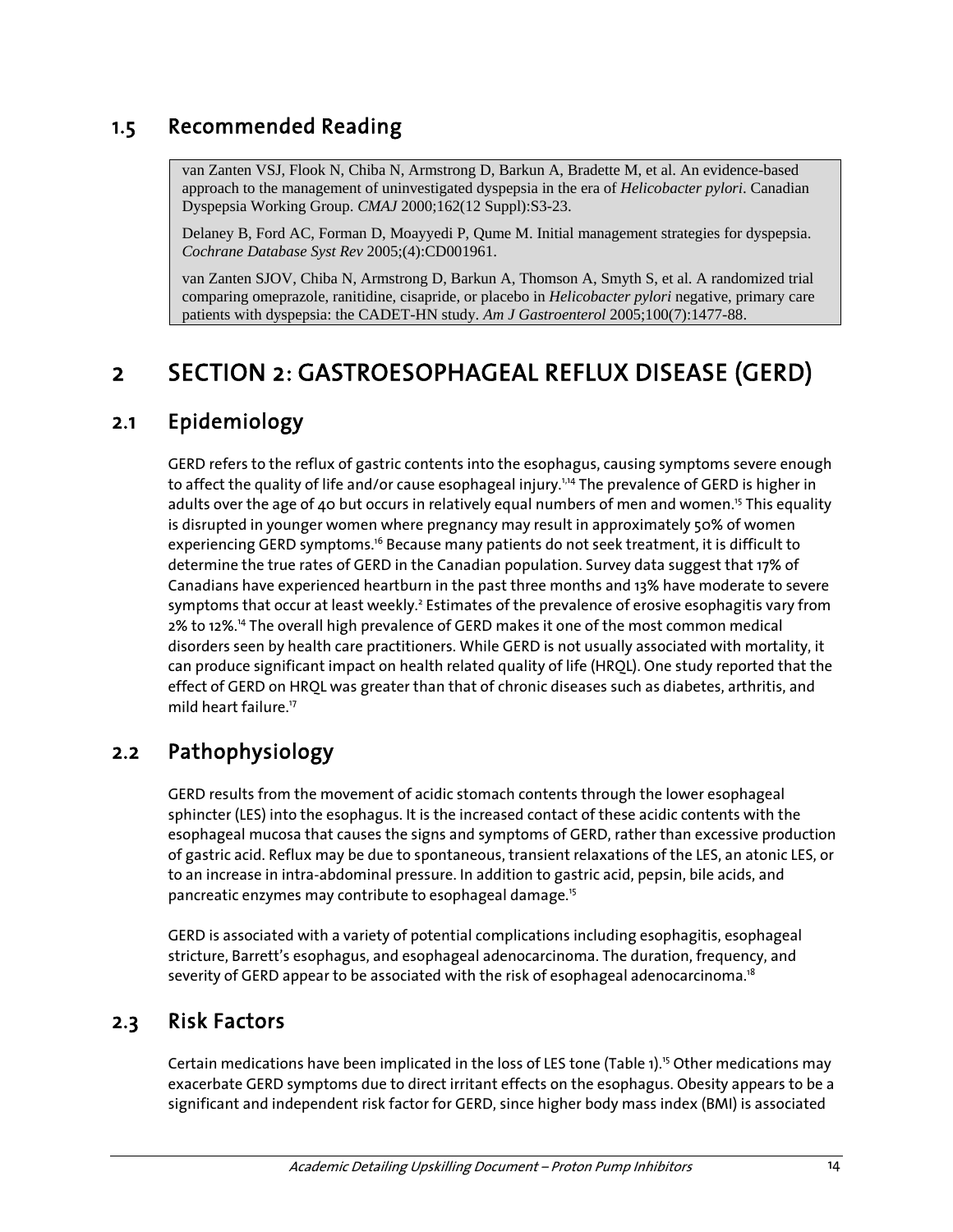with a greater risk for GERD.<sup>19</sup> Weight gain has also been shown to exacerbate the symptoms of reflux.<sup>20</sup> Smoking is another risk factor for GERD. Some foods (chocolate, alcohol > seven drinks per week, peppermint, excess coffee, orange juice, colas, onions, garlic), eating patterns (large fatty meals) and recumbency after meals have been implicated in GERD.<sup>21</sup> Finally, numerous conditions including chronic obstructive pulmonary disease (COPD), cystic fibrosis, hiatus hernia, scleroderma, motility disorders, acid hypersecretory states (Zollinger-Ellison syndrome), and pregnancy may increase the risk of GERD.<sup>15</sup> The Canadian Consensus Conference has concluded that there is no established relationship between H. pylori infection and GERD.<sup>22</sup>

| Table 1: Medications that may worsen GERD symptoms                    |                    |  |  |
|-----------------------------------------------------------------------|--------------------|--|--|
| Medications That May Decrease Lower Esphageal Sphincter Pressure      |                    |  |  |
| Anticholinergics                                                      | Ethanol            |  |  |
| <b>Barbiturates</b>                                                   | Isoproterenol      |  |  |
| Benzodiazepines                                                       | <b>Narcotics</b>   |  |  |
| Caffeine                                                              | Nicotine           |  |  |
| Dihydropyridine Calcium Channel Blockers                              | Phentolamine       |  |  |
| Dopamine                                                              | Progesterone       |  |  |
| Estrogen                                                              | Theophylline       |  |  |
| Medications That May Act as Direct Irritants to the Esophageal Mucosa |                    |  |  |
| Alendronate                                                           | <b>NSAIDs</b>      |  |  |
| ASA                                                                   | Ouinidine          |  |  |
| <b>Iron</b>                                                           | Potassium Chloride |  |  |

Adapted from Williams.15

### 2.4 Definition and Diagnosis

#### Signs and symptoms – The classification of GERD

Typical GERD: Symptoms include heartburn (pyrosis – retrosternal pain) which is described as a substernal sensation of warmth or burning that may radiate to the neck.<sup>15</sup> It may wax and wane and may become worse in the supine position or when bending over. Hypersalivation (water brash), belching, and regurgitation (sour or bitter taste in the mouth) may also be present.

The symptoms of GERD do not correlate well with the degree of esophagitis. Patients with severe symptoms may not have esophagitis on endoscopy, while others with limited or no symptoms may have significant erosive disease.<sup>23</sup> Patients without esophagitis may have symptoms that are as, or more, difficult to control as patients with esophagitis.<sup>21</sup>

Atypical GERD: Symptoms that have been attributed to GERD include asthma, chronic cough, hoarseness, pharyngitis, dysphagia, and chest pain. These atypical symptoms are much less common than typical GERD symptoms and it is unclear if they are truly related to GERD.<sup>14</sup>

Complicated GERD: Most often occurs after long-term exposure to acid reflux in untreated or under-treated GERD. Symptoms of complicated GERD include continual pain, dysphagia, odynophagia, bleeding/anemia, unexplained weight loss, and choking.<sup>14,21</sup>

Uninvestigated GERD: Dominant symptoms of heartburn that may be associated with other symptoms such as epigastric pain/discomfort, not investigated by endoscopy (or upper GI series). Note: Heartburn-dominant uninvestigated dyspepsia is included in the definition of uninvestigated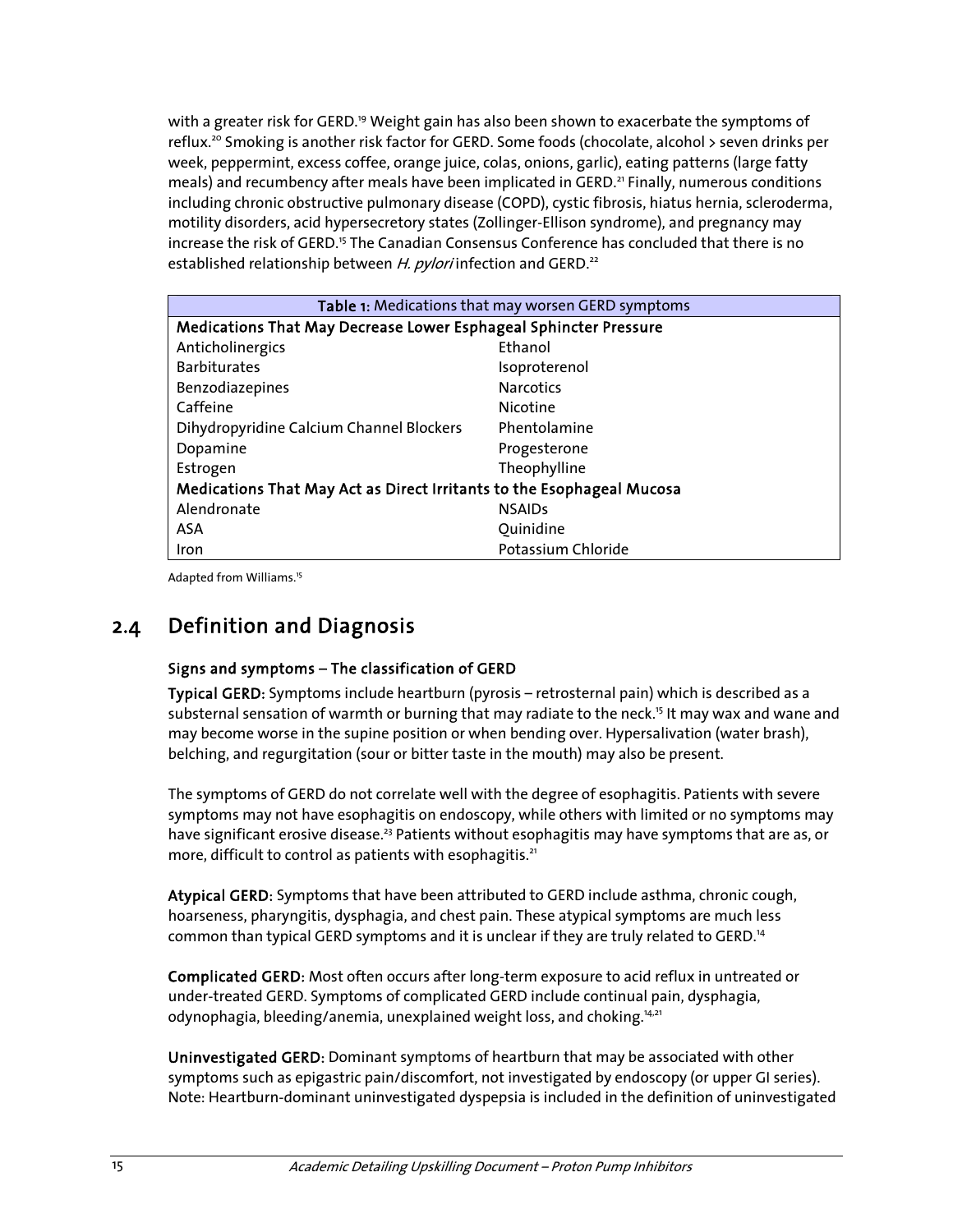GERD.1 Most patients encountered in primary care settings will have uninvestigated GERD since endoscopic investigation is relatively infrequent.

If the patient is investigated endoscopically, their disease will likely be defined as either endoscopynegative reflux disease (ENRD) or erosive/reflux esophagitis.

Endoscopy-negative reflux disease (ENRD): Also referred to as non-erosive GERD or non-erosive reflux disease (NERD), applies to individuals with GERD who have normal endoscopy results while off treatment.<sup>1</sup>

Erosive esophagitis: the presence of reflux symptoms and any length of mucosal break in the esophagus as a result of gastroesophageal reflux. (Also called "reflux esophagitis.")<sup>1</sup>

#### Diagnostic process

In clinical practice, it is appropriate to diagnose GERD through a careful history in patients presenting with typical symptoms (i.e., heartburn with or without regurgitation).<sup>14,21</sup> Empiric treatment is appropriate in these patients, and successful treatment with antisecretory therapy (i.e., H2RAs or PPIs) confirms the diagnosis.21 Objective tests (i.e., 24-hour pH monitoring) are invasive, costly, not readily available, and insufficiently reliable.14 Previously, a symptomatic response to a two-week trial of high-dose PPI was suggested for diagnosis. However, this approach has not been shown to be superior to a trial of standard-dose PPI therapy.<sup>14</sup>

The role of endoscopy in the diagnosis of GERD is complicated and controversial. Most GERD patients have ENRD, with about 70% showing no signs of esophagitis or Barrett's esophagus.<sup>14</sup> Patients presenting with alarm symptoms (Table 2) should undergo further investigations including endoscopy.14 Dysphagia that does not completely resolve with two to four weeks of PPI therapy should be investigated. Although the prevalence of esophageal cancer is higher in people over the age of 50, it is still a rare condition and does not justify routine endoscopy for all adults over the age of 50 presenting with GERD for the first time.14 Further investigation including endoscopy may be prudent in some patients over the age of 50 with severe symptoms not responding to four to eight weeks of PPI therapy who have not been previously investigated.<sup>14,21,24</sup> Endoscopy with mucosal biopsies is used to identify Barrett's epithelium.

#### Table 2: Alarm Symtoms

Gastrointestinal Bleeding / Anemia Dysphagia / Odynophagia Vomiting Unexplained Weight Loss Chest Pain

#### Disease severity

Determinations of disease severity may be helpful in selecting an appropriate treatment regimen. GERD severity is determined by the severity of symptoms and/or the presence and extent of esophageal damage (i.e., erosions, ulcers, strictures, Barrett's epithelium). The effect of the frequency, intensity, and duration of GERD symptoms on activities of daily living and health-related quality-of-life determine GERD symptom severity.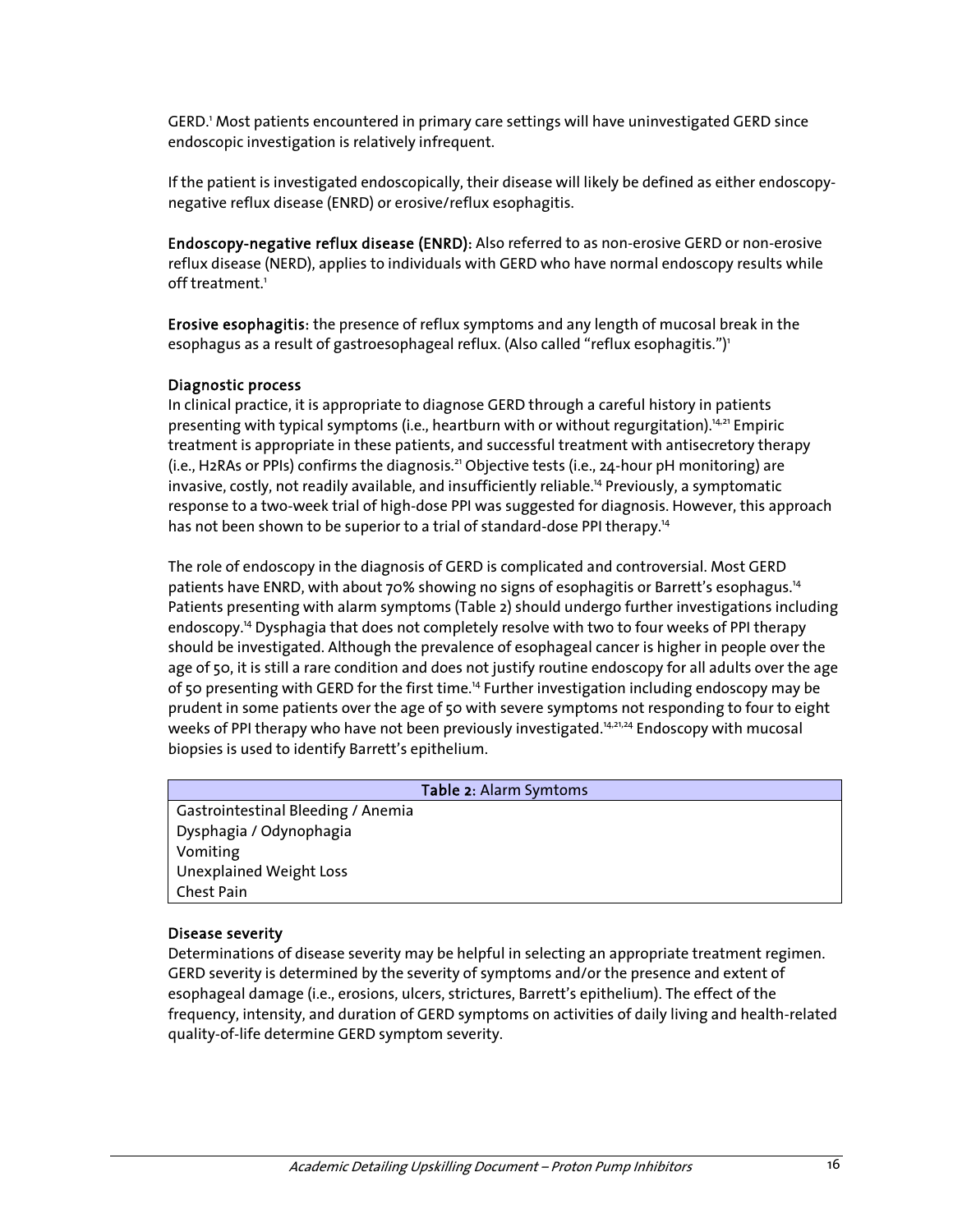Mild GERD: Characterized by GERD symptoms that are infrequent (fewer than three times per week), of low intensity, of short duration, and have minimal long-term effect on the patient's activities of daily living or health-related quality of life.<sup>1,14</sup>

Moderate or severe GERD: Characterized by GERD symptoms that are frequent, associated with intense or prolonged symptoms, and have a significant effect on the patient's daily activities or health-related quality of life.<sup>1,14</sup>

In patients who have erosive esophagitis, the degree of severity can be classified. The Canadian Consensus Conference on GERD selected the Los Angeles Classification for the endoscopic grading of esophagitis (Table 3).<sup>14,25</sup>

| Table 3: The Los Angeles Classification System for endoscopic assessment of esophagitis |                                                                                     |  |  |
|-----------------------------------------------------------------------------------------|-------------------------------------------------------------------------------------|--|--|
| Grade                                                                                   | Definition                                                                          |  |  |
| A                                                                                       | One or more mucosal breaks no longer than 5 mm, none of which extends between the   |  |  |
|                                                                                         | tops of the mucosal folds                                                           |  |  |
| B                                                                                       | One or more mucosal breaks more than 5 mm long, none of which extends between the   |  |  |
|                                                                                         | tops of two mucosal folds                                                           |  |  |
| $\mathsf{C}$                                                                            | Mucosal breaks that extend between the tops of two or more mucosal folds, but which |  |  |
|                                                                                         | involve less than 75% of the esophageal circumference                               |  |  |
|                                                                                         | Mucosal breaks that involve at least 75% of the esophageal circumference            |  |  |

Reproduced with permission from BMJ Publishing Group Ltd. and the British Society of Gastroenterology.<sup>25</sup>

## 2.5 Treatment: Initial Therapy

### Uninvestigated GERD

For mild disease, treatment with antacids, alginates, or low-dose H2RAs is a safe and effective method of symptom management. While lifestyle modifications are not well-studied, most guidelines recommend that all patients, regardless of disease severity, be counselled on factors that may worsen GERD.<sup>14,21</sup> This approach to mild GERD is covered in the alternate prescription pad found in the toolkit (Figure 6). Antacids may provide rapid relief but have a short duration and may require frequent dosing. Regular dosing seven times per day has been shown to be more effective than as required or four times daily dosing.<sup>24</sup> Alginic acid preparations have also demonstrated efficacy and may be particularly helpful for meal-induced symptoms.<sup>24</sup> Some long-term trials have suggested these measures are sufficient to treat approximately 20% of patients.<sup>26</sup> Over-the-counter (OTC) H2RAs offer another alternative in mild GERD, with guidelines suggesting that the available H2RAs may be used interchangeably.<sup>21,24</sup>

For patients with more significant symptoms (moderate to severe disease), and for those with documented esophagitis, more aggressive treatment is warranted. PPIs have been shown to be superior to H2RAs for initial treatment of moderate to severe GERD. The Canadian Consensus Guidelines recommend once daily standard-dose PPIs for the initial treatment of moderate to severe uninvestigated GERD. This recommendation is also consistent with the following Evidence Statement in the CADTH Scientific Report:<sup>1</sup>

G1.1.1A: Standard-dose PPIs, as initial therapy for up to four weeks, are more efficacious than H2RAs for improvement of reflux symptoms in uninvestigated GERD.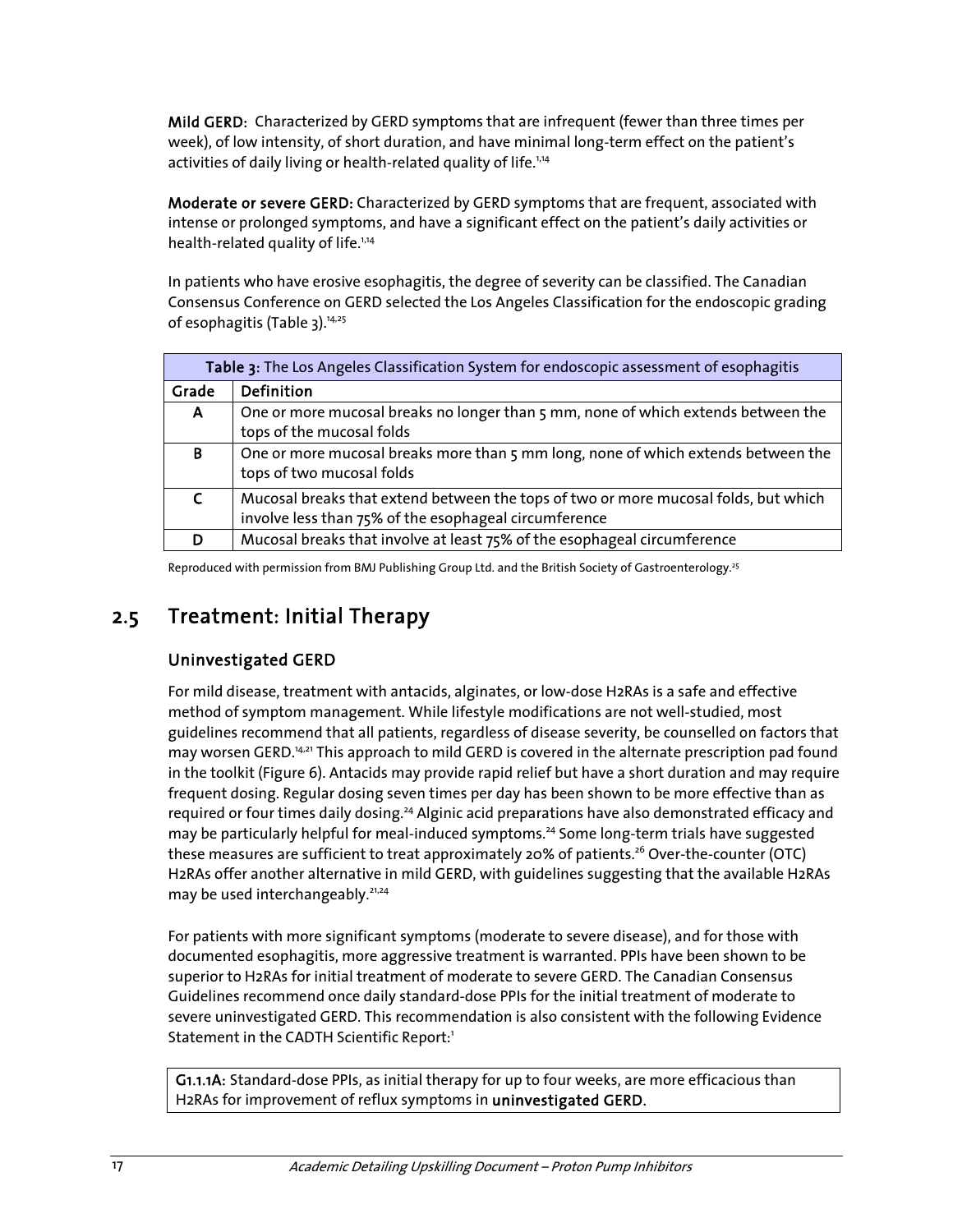#### Figure 6: Alternate prescription pad



any damages resulting from the use or misuse of informa tion contained in or implied by the information in this

document.

If your symptoms are mild or only occur once in a while, you may not need to take regular prescription medication.

You can treat your symptoms whenever they occur using medications available without a prescription at your local pharmacy. There are two types of products you can

#### **Products That Neutralize Acid**

Liquid or tablets (eq. Gaviscon®, Maalox®, Tums®)

- > Works fast (5-15 minutes), lasts for 1 to 2 hours
- > Pennies per dose, especially using store brand antacids

#### **Products That Stop Acid Production**

Zantac®, Pepcid® or generic ranitidine or famotidine

- $\triangleright$  Takes  $\sim$  1 hour for effect, lasts for up to 12 hours
- > Can cost as little as \$0.25 per dose

Consult with your Pharmacist for the best option for you

If your symptoms don't go away within 2 weeks, or if they get worse: Contact Your Doctor

Doctor Signature:

Pharmacist Signature:

Furthermore, standard-dose PPIs appear to be equivalent to one another for the initial treatment of  $GFRD<sub>1,27</sub>$ 

 G5.1: There are no clinically important differences among standard doses of PPIs (omeprazole 20 mg, lansoprazole 30 mg, pantoprazole 40 mg, rabeprazole 20 mg, esomeprazole 20 mg) in treatment of symptomatic GERD, ENRD, and esophagitis.

The standard doses of PPIs available in Canada are displayed in Table 4. It should be noted that the evidence regarding the equivalence of PPIs is restricted to studies of initial therapy. There are no data regarding the safety and efficacy of switching to a different PPI if a patient has been successfully treated with a given agent.

| Table 4: Doses of PPIs available in Canada <sup>1</sup> |                      |                  |                   |  |
|---------------------------------------------------------|----------------------|------------------|-------------------|--|
|                                                         | <b>Standard-Dose</b> | Low/Half-Dose    | High/Double-Dose  |  |
| Omeprazole                                              | 20 mg once daily     | 10 mg once daily | 40 mg once daily  |  |
| Lansoprazole                                            | 30 mg once daily     | 15 mg once daily | 30 mg twice daily |  |
| Pantoprazole                                            | 40 mg once daily     | 20 mg once daily | 40 mg twice daily |  |
| Rabeprazole                                             | 20 mg once daily     | 10 mg once daily | 20 mg twice daily |  |
| Esomeprazole                                            | 20 mg once daily     | N/A              | 40 mg once daily  |  |

Having concluded that standard-dose PPIs are the most efficacious choice for initial therapy for GERD, it is worth looking a little further into the supporting data. The CADTH Scientific Report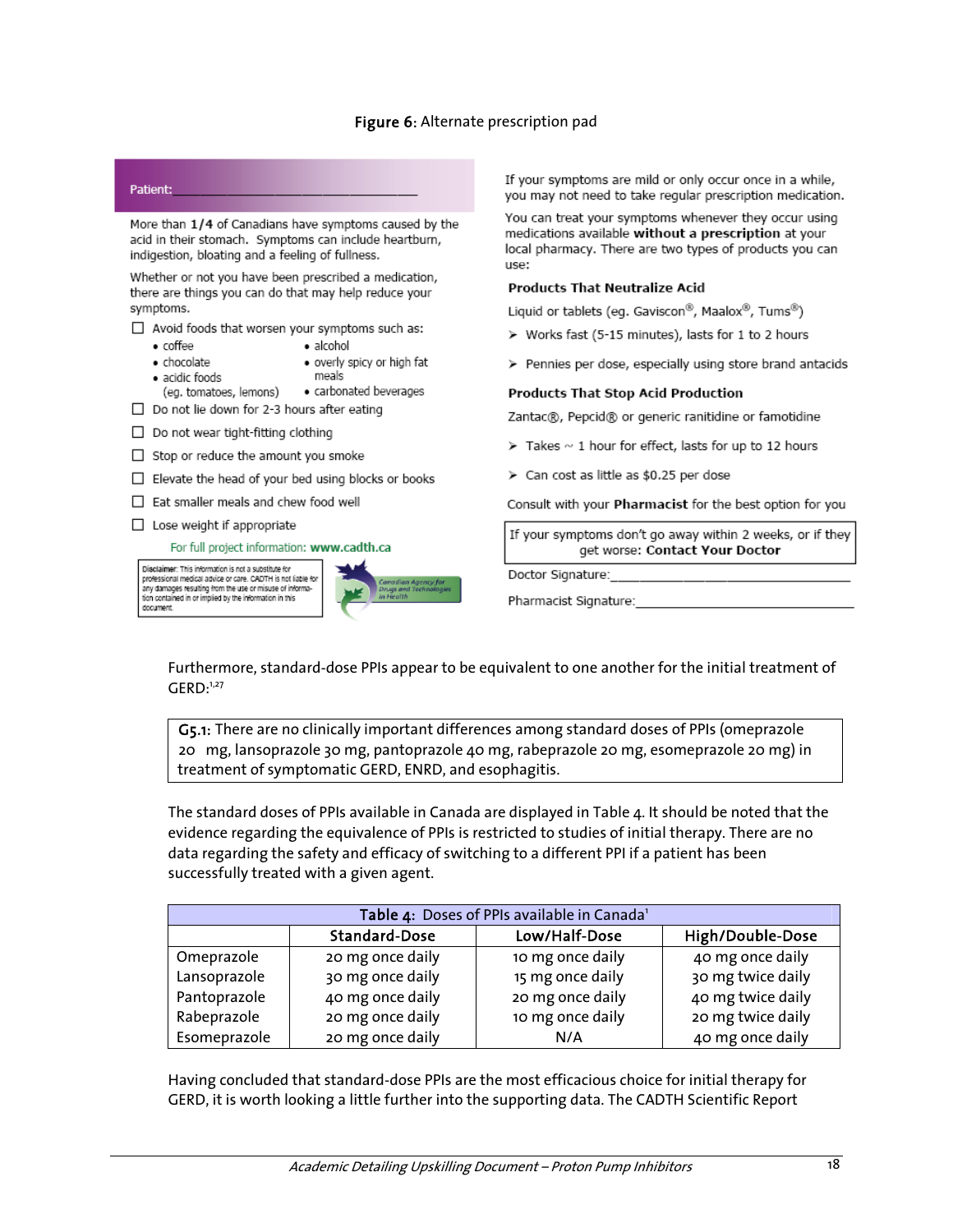found that after four to eight weeks of treatment, symptom relief was attained in 55% to 75% of patients using PPIs and 27% to 58% of those using H2RAs.' A meta-analysis of five H2RA studies, four standard-dose PPI studies, and two double-dose PPI studies in uninvestigated GERD, conducted by CADTH as part of an economic analysis of GERD treatments, estimated a heartburn relief rate at four weeks of 35% (95% CI: 27% to 44%) for H2RAs, 58% (95% CI: 53% to 64%) for standard-dose PPIs, and 55% (95% CI: 48% to 62%) for double-dose PPIs.<sup>28</sup> While the number of double-dose studies was limited, these findings support initial therapy with standard-dose PPIs. According to another metaanalysis of short-term (two to eight weeks) empirical treatment for GERD, 54% of patients treated with PPIs were heartburn-free, compared with 32% of those given H2RAs [RR=0.66 (95% CI: 0.60 to 0.73)].<sup>29</sup> In reviewing these data, the superiority of PPIs is clear. It is also evident that approximately one-third to one-half of patients were adequately treated with H2RAs. It is therefore possible that H2RAs could be used effectively in patients with less severe GERD.<sup>21</sup> The challenge is to determine which patients will do well on H2RAs.

Switching therapy to a standard-dose PPI is also beneficial when a trial of H2RAs is unsuccessful in uninvestigated GERD. While limited to information from one RCT, CADTH's Evidence Statement G.1.1.1B notes the increased rates of heartburn relief observed at four and eight weeks after a switch to PPI therapy as compared with continued H2RA therapy in patients refractory to H2RAs (at eight weeks, 70% on PPIs experienced total heartburn relief versus 49% with H2RAs, p=0.0004):<sup>1</sup>

 G1.1.1B: Standard-dose PPIs are more efficacious than continued H2RAs in patients with uninvestigated GERD who have incomplete response to a previous trial of H2RAs.

It is also important to note that, in a trial of patients poorly responsive to a six-week course of standard-dose ranitidine, double-dose ranitidine was not more effective than continued standarddose therapy for the relief of heartburn symptoms.<sup>30</sup> Given its lower efficacy and higher cost compared with the most inexpensive PPIs, double-dose H2RA treatment should not be considered in H2RA-refractory patients.

### ENRD

Approximately 70% of patients who undergo endoscopy will have endoscopy-negative reflux disease. Clinically, many uninvestigated GERD patients would fall into this category if endoscopy were performed. The difference in efficacy between the PPIs and H2RAs in ENRD studies is less pronounced than in uninvestigated GERD and esophagitis. A meta-analysis of eight H2RA studies and 14 PPI studies in ENRD, conducted by CADTH as part of an economic analysis of GERD treatments, estimated a heartburn relief rate of 43% (95% CI: 26% to 59%) for H2RAs and 53% (95% CI: 42% to 63%) for standard-dose PPIs at four weeks.<sup>28</sup> In another meta-analysis of short-term (two to four weeks) treatments for ENRD, patients were heartburn-free 53% of the time when treated with PPIs compared with 43% with H2RAs [RR=0.78 (95% CI: 0.62 to 0.97)].<sup>29</sup> We can conclude that the relative efficacy of PPIs in ENRD is lower than in erosive esophagitis. Furthermore, there is evidence that high doses do not elicit much greater response than standard doses of PPIs.<sup>31-33</sup>

The CADTH Scientific Report acknowledges the superiority of PPIs in Statement G2.1.1A. However, it is important to recognize that the differences were relatively small, with 53% heartburn relief with PPIs and 42% with H2RA. It is perhaps not surprising that this small difference did not translate into significant differences in quality-of-life measures: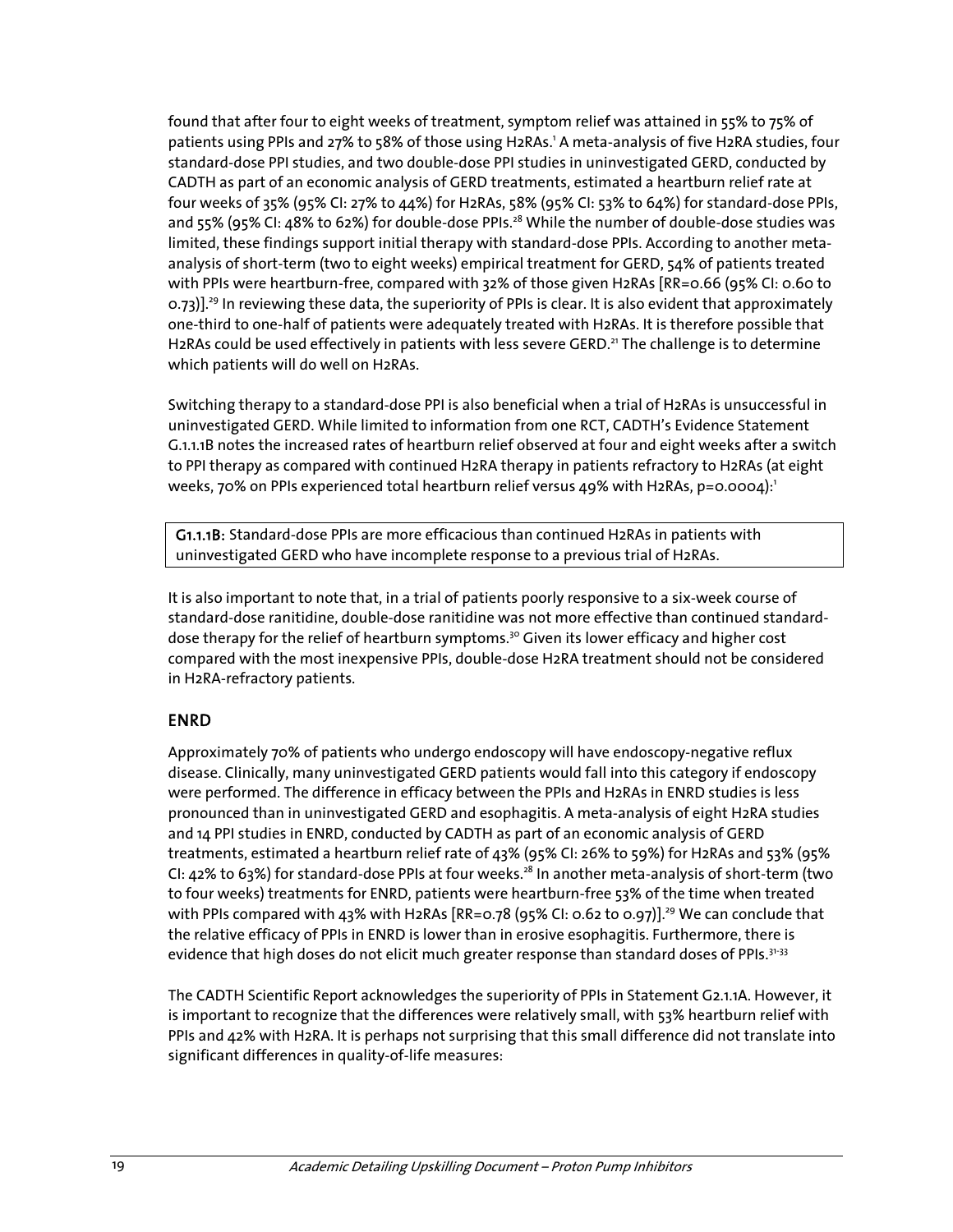G2.1.1A: PPIs are more efficacious than H2RAs, as initial therapy for improvement of heartburn symptoms at four weeks, in patients with ENRD.

 G2.1.1B: PPIs are no more efficacious than H2RAs for improving quality of life in patients with ENRD.

Both standard and half-dose PPIs have been used as initial therapy in ENRD. The CADTH Scientific Report points to the greater efficacy of standard-dose therapy in Statement G2.1.2A, but it is important to recognize the limits of this Statement. Most trials showed either no differences or small differences of limited clinical significance.<sup>34,35</sup> Only one study reported a substantial difference (approximately 20%) between standard- and half-dose therapy.<sup>1</sup>

 G2.1.2A: For patients with ENRD, half-dose PPI as initial therapy is less efficacious than standard-dose PPI therapy for heartburn resolution.

### Erosive esophagitis

There have been a number of comparisons of the efficacy of H2RAs and PPIs in erosive esophagitis. According to one meta-analysis, 83.6% (95% CI: 79.1% to 88.1%) of patients treated with PPIs experienced healing versus 51.9% (95% CI:  $46.9\%$  to 56.9%) of patients given H2RAs.<sup>36</sup> A metaanalysis of 21 H2RA studies and 26 PPI studies in erosive esophagitis, conducted by CADTH as part of an economic analysis of GERD treatments, estimated a heartburn relief rate of 48% (95% CI: 38% to 58%) for H2RAs and 75% (95% CI: 69 to 82%) for PPIs at four weeks.<sup>28</sup> The superior efficacy of PPIs over H2RAs is reflected in the following CADTH Evidence Statement:<sup>1</sup>

G3.1.1A: PPIs are more efficacious than H2RAs for improving symptoms and for the healing of erosive esophagitis.

The time with gastric pH above four is similar for H2RA and PPIs on the first day of therapy, therefore it is unlikely that the two classes differ in the onset of effect. The superior efficacy of PPIs over H2RAs in esophagitis healing may be due to the observation that with repeat dosing, the percentage of time that gastric pH remains above four increases to a greater extent with PPIs than with H2RAs.<sup>37</sup> In general, PPIs also heal esophagitis more quickly than H2RAs, as reflected in the following CADTH Evidence Statement:<sup>1</sup>

G3.1.1B: The speed of improvement of heartburn and healing is faster with PPIs than H2RAs in patients with erosive esophagitis.

Standard-dose therapy is recommended for the initial treatment of erosive esophagitis. Half-dose therapy is considered less efficacious than standard doses and is not recommended for initial therapy.14 The Canadian Consensus document does not recommend the use of twice-daily therapy as initial therapy.<sup>14</sup> Six RCTs showed no differences in healing rates of erosive esophagitis upon completion of initial treatment (four to eight weeks) with standard- and high-dose regimens.<sup>1</sup> The following CADTH Evidence Statement reflects this evidence and suggests that double doses are no better than standard doses for initial therapy:<sup>1</sup>

G3.1.2A: Doubling the standard daily doses of PPIs, as initial therapy, is no better than standard daily-dose PPI therapy for healing of erosive esophagitis.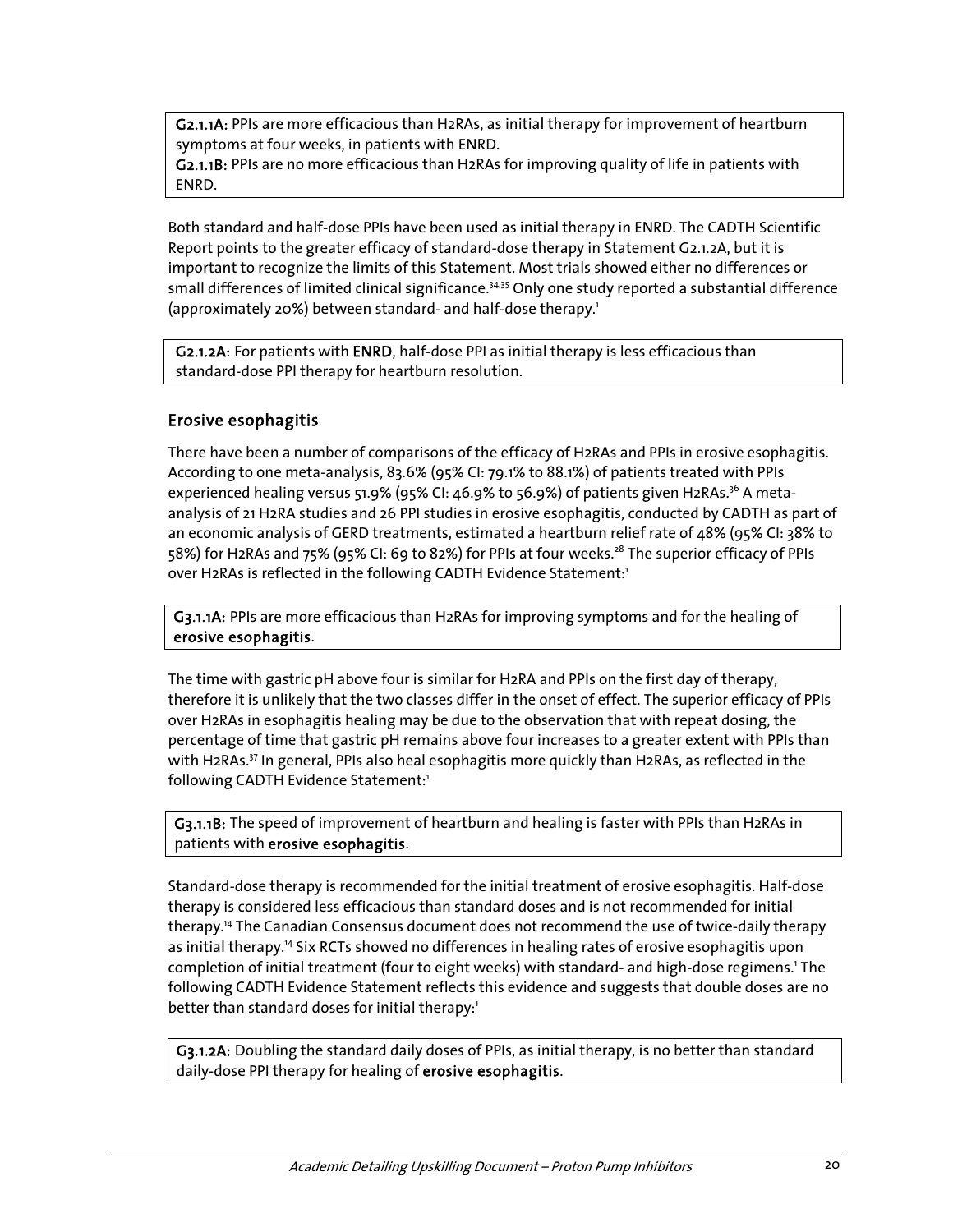There is some evidence that esomeprazole 40 mg may produce slightly higher short-term healing rates (by 3% to 6%) in severe esophagitis compared with standard-dose PPIs.<sup>14</sup> This has not been true in all studies,<sup>38</sup> and the clinical significance of these small short-term differences is a matter of debate.

The recommended duration of initial therapy is four to eight weeks.<sup>14</sup> Patients not responding to PPI therapy or whose symptoms worsen could be considered for endoscopy. Alternatively, there is evidence of increased healing and greater resolution of heartburn symptoms with increasing duration of therapy. In general, the best time to administer a PPI is before breakfast, but if a patient experiences night-time symptoms, better symptom control may be achieved by administration before the evening meal.<sup>39</sup> Double-dose therapy may also be considered in these patients.<sup>14</sup> If double doses are required, the dose should be split and given twice daily before breakfast and supper.<sup>14,40</sup>

### Other therapies: Prokinetic/Promotility agents

Cisapride is no longer routinely available on the Canadian market and therefore will not be considered. Domperidone has not shown efficacy over placebo<sup>14</sup> and is associated with hyperprolactinemia in 10% to 15% of patients.<sup>21</sup> Metoclopramide is somewhat efficacious but appears to be less so than H2RAs.<sup>41</sup> The lower efficacy of metoclopramide should be considered in the context of a side effect profile that includes drowsiness, irritability, and extrapyramidal effects. Baclofen and bethanechol have also been tried, but once again there is limited efficacy data and considerable potential for adverse effects.<sup>21</sup> The combination of acid-suppression therapy (PPI or H2RA) and prokinetic agents does not seem to offer greater efficacy over acid-suppression therapy alone.14 Current published data does not support the routine use of these agents in the initial or long-term management of GERD.

## 2.6 Treatment: Maintenance Therapy

### Uninvestigated GERD

The Canadian Consensus Statement on GERD recommends that long-term therapy should be given at the lowest dose and frequency that is sufficient to maintain control of symptoms.<sup>14</sup> Patients who have responded well to initial treatment (for four to eight weeks) may discontinue therapy to assess the need for ongoing therapy. While many patients will relapse, a significant minority (approximately 20%) remains symptom-free for more than six months, as noted in the following CADTH Evidence Statement:1

G1.1.2A: Approximately 20% of patients with uninvestigated GERD will remain asymptomatic off therapy for up to six months after a successful course of initial therapy (for four to eight weeks) with a PPI or H2RA.

In a US Veterans' Administration Hospital, it was found that 42% of patients needed to remain on a PPI, but 42% were successfully managed with H2RA and 15% were able to remain off medication.<sup>42</sup> Despite the success of step-down therapy and PPI discontinuation in this example, the greater overall efficacy of PPI maintenance therapy is acknowledged in the following CADTH Evidence Statements<sup>1</sup>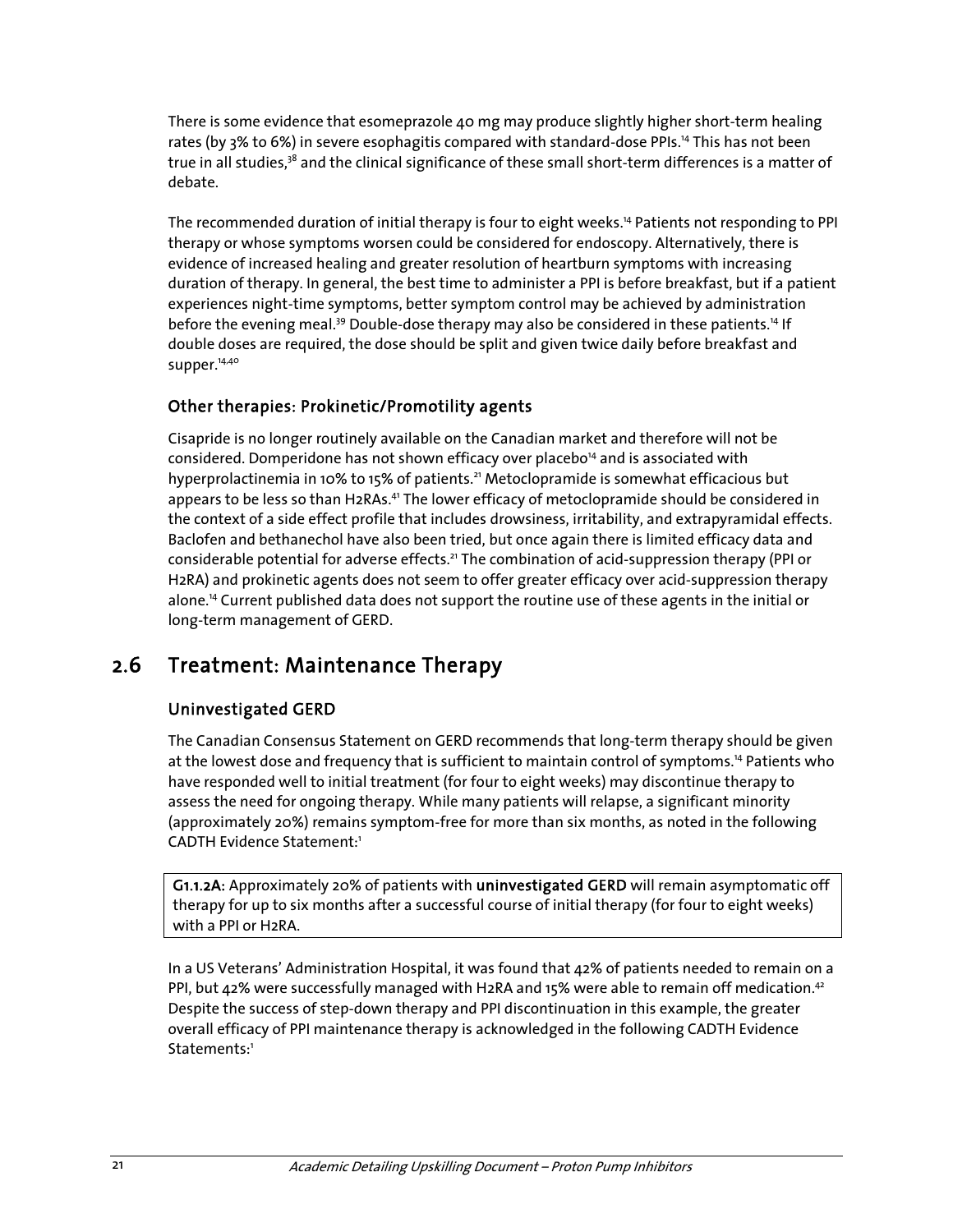G1.2.1A: PPI therapy in uninvestigated GERD is more efficacious than H2RAs for control of symptoms for up to six months.

G1.2.1B: In patients with uninvestigated GERD who have completed their initial course of PPIs, continued PPI therapy is more efficacious than step-down to H2RAs for providing symptom relief.

The severity of GERD at baseline may play an important role in the success of step-down therapy.' In general, if it is determined that PPIs need to be maintained, there are three main approaches to continued therapy:<sup>1</sup>

Continuous: Daily intake of medication for an indefinite period to prevent or minimize recurrent reflux symptoms and esophageal damage.

Intermittent: Daily intake of medication for a predetermined finite period (two to eight weeks) to produce healing and resolution of symptoms following relapse.

On-demand: Daily intake of a medication for a period sufficient to achieve resolution of dyspepsia or GERD symptoms. Following symptom resolution, medication is discontinued until symptoms recur, at which point medication intake is resumed until symptoms resolve once again.

On-demand therapy is a reasonable long-term strategy for uninvestigated GERD. This approach is superior to placebo and maintenance H2RA therapy, as noted in the CADTH Scientific Report (Evidence Statements G1.2.2.A and G1.2.2.2B). The higher efficacy of continuous PPI therapy over ondemand is also noted in the CADTH Scientific Report (Statement G.1.2.2.C), although the CADTH Expert Review Panel noted that the evidence supporting this Statement was limited (i.e., one poorquality RCT). This study reported that 75.4% of the patients were completely or very satisfied with "on-demand" therapy compared with 82.2% of patients on continuous therapy.43 The clinical relevance of this difference is questionable. Furthermore, the Canadian Consensus Conference suggests it is reasonable to use on-demand therapy for the maintenance of uninvestigated GERD.

G1.2.2A: For patients with uninvestigated GERD who respond to initial PPI therapy, subsequent "on-demand" PPI therapy is more efficacious than placebo.

G1.2.2B: For patients with uninvestigated GERD who respond to initial PPI therapy, subsequent "on-demand" PPI therapy is more efficacious than continuous standard-dose H2RAs.

G1.2.2C: For patients with uninvestigated GERD who respond to initial PPI therapy, subsequent "on-demand" PPI therapy is less efficacious than continuous standard regular-dose PPI therapy for heartburn resolution.

#### ENRD

The CADTH Scientific Report contains the following Evidence Statements regarding maintenance therapy in ENRD:<sup>1</sup>

G2.2.1A: Half-dose, continuous PPI therapy in ENRD is more efficacious than placebo for control of symptoms for up to six months.

G2.2.2A: For patients with ENRD who respond to initial PPI therapy, subsequent "on-demand" PPI therapy is more efficacious than placebo.

Although half-dose PPI and on-demand PPI (half-dose and standard-dose) therapy performed better than placebo in clinical trials, the differences were sometimes small.' In one RCT, half-dose PPI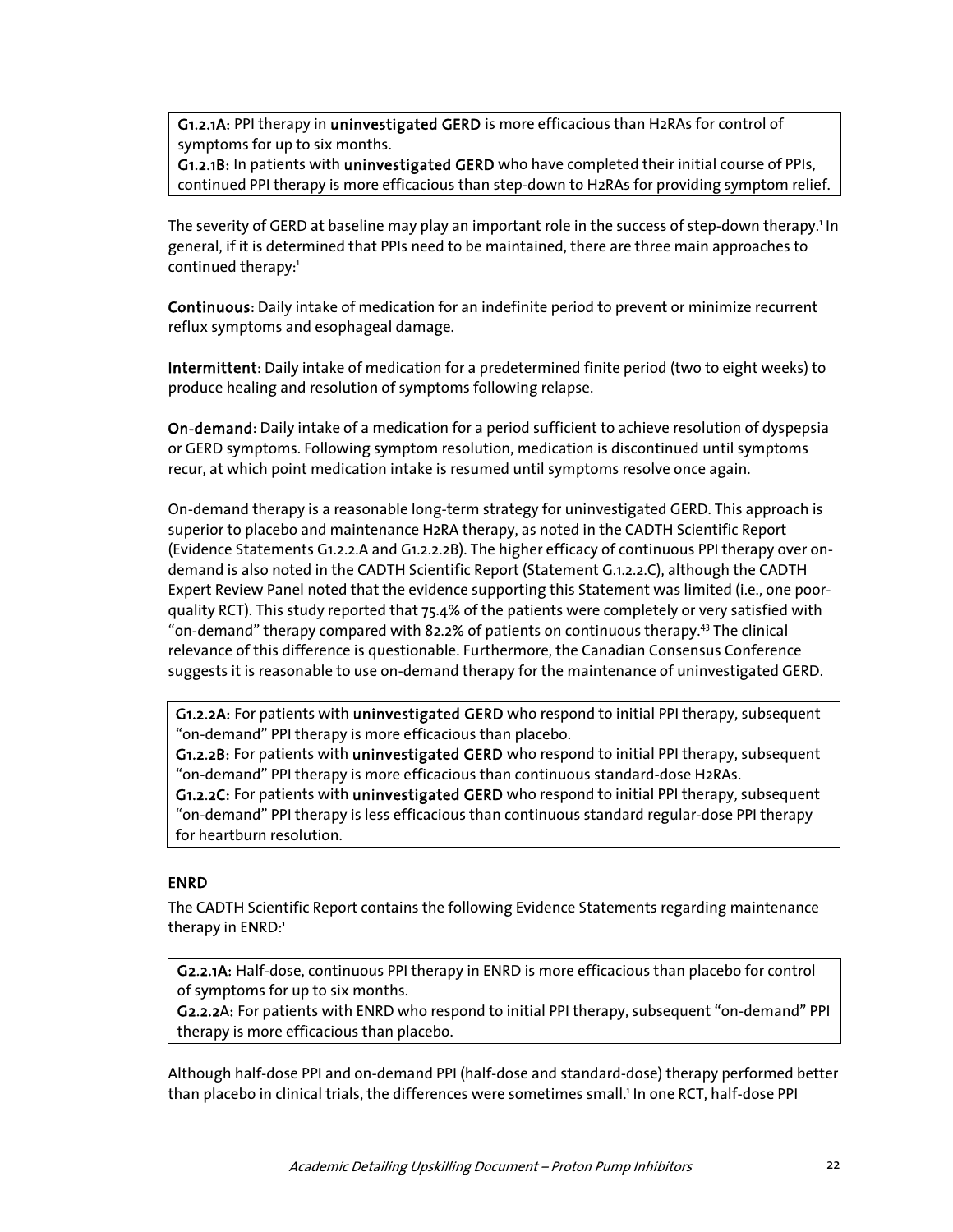therapy was superior to placebo at eight and 16 weeks, but not at 24 weeks in terms of heartburn relief (proportion with heartburn symptoms at eight weeks: 47% in PPI arm versus 60% in placebo arm; at 16 weeks: 37% versus 56%; at 24 weeks: 32% versus 34%).<sup>1,28</sup>

In on-demand PPI studies of ENRD, patients average only 0.3 PPI doses per day. A systematic review reported that "willingness to continue" with on-demand PPI therapy was significantly higher than for on-demand placebo (e.g., 83% were willing to continue with on-demand omeprazole 20 mg versus 56% with on-demand placebo). Three other RCTs also reported better symptom control and patient satisfaction with on-demand PPI versus on-demand placebo.<sup>1</sup> H2RAs have shown efficacy in ENRD, providing heartburn relief in 42.7% (95% CI: 26.3 to 59.1) of patients.<sup>28</sup> Evidence supporting the role of H2RAs in step-down from PPIs is lacking.<sup>1</sup>

### Erosive esophagitis

In patients with erosive esophagitis who have been treated successfully with initial therapy, 38% will not relapse during the first six months off therapy.<sup>24</sup> However, most patients do relapse, and therefore continuous therapy may be necessary for many patients. CADTH Evidence Statements G3.2.1A, G3.2.1B, while supported by limited evidence, establish the efficacy of maintenance standard-dose PPIs over H2RAs in erosive esophagitis.' This is particularly true for patients with more severe esophagitis.

G3.2.1A: Long-term maintenance PPI therapy (i.e., up to 12 months) in erosive esophagitis is more efficacious than placebo for prevention of symptomatic and endoscopic relapse. G3.2.1B: Long-term maintenance PPI therapy (i.e., up to 12 months) in erosive esophagitis is more efficacious than H2RAs for prevention of symptomatic and endoscopic relapse.

Although other approaches are generally less efficacious, they may be suitable for patients with milder disease.<sup>27</sup> With respect to a strategy of on-demand dosing, the CADTH Scientific Report notes that this approach is less efficacious than continuous PPI therapy: $1$ 

G3.2.3A: For patients with erosive esophagitis who respond to initial PPI therapy, subsequent "on-demand" PPI therapy is less efficacious than continuous standard-dose PPI therapy.

One study of on-demand PPI versus placebo in patients with mild to moderate esophagitis reported that the mean consumption of PPIs was about  $0.7$  doses per day.<sup>44,45</sup> Although on-demand dosing in patients with milder disease (i.e., ENRD) is a reasonable option since it results in much less PPI consumption than continuous dosing, consumption in patients with erosive esophagitis offered ondemand therapy is nearly as high as with continuous dosing. Therefore, a strategy of on-demand may not be preferred in most patients with esophagitis.<sup>44</sup>

Other step-down regimens intended to limit PPI consumption have also been tested in clinical trials. These include intermittent (three days per week or weekend) therapy and half-dose PPI therapy. The CADTH Scientific Report contains the following Evidence Statements regarding these approaches:<sup>1</sup>

G3.2.1D: In patients with erosive esophagitis who have completed an initial course of PPIs, halfdose PPI maintenance therapy is more efficacious than step-down to H2RAs for preventing relapse and providing improvement of symptoms.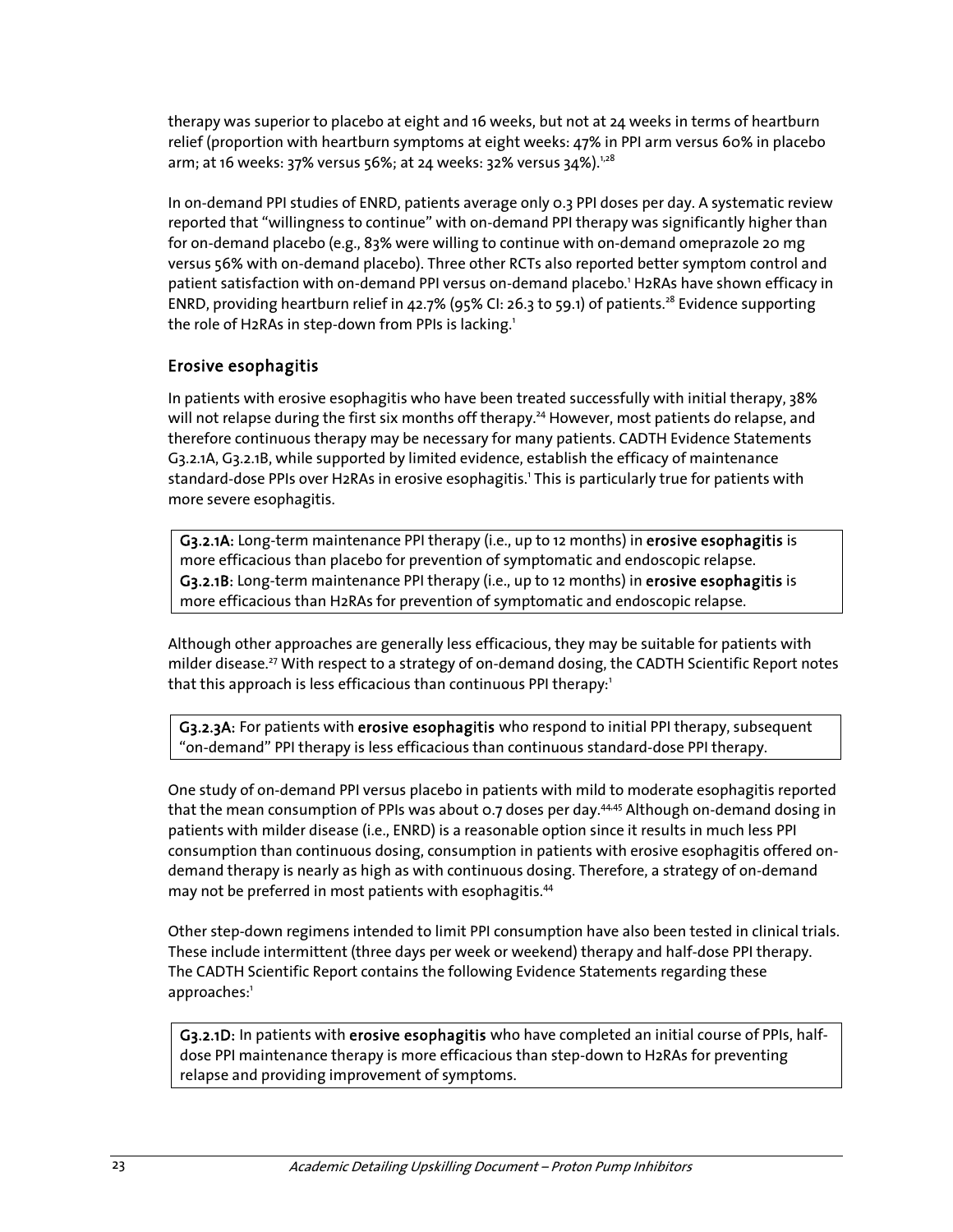G3.2.2A: Half-dose PPIs are less efficacious than standard-dose PPIs as maintenance treatment for the prevention of symptomatic and endoscopic relapse in patients with erosive esophagitis. G3.2.4A: In patients with erosive esophagitis, intermittent PPI therapy (e.g., three days per week) is less efficacious than continuous PPI therapy.

Intermittent PPI therapy was shown to be inferior to continuous therapy in terms of maintenance of esophagitis healing and symptom remission in one systematic review (moderate to severe symptoms recurred in 15% of continuously dosed patients versus 67% of intermittently dosed subjects,  $p$ <0.001). However, there is a paucity of data in patients with mild esophagitis.<sup>1,21</sup> Half-dose PPI therapy outperformed H2RA therapy in terms of proportion with relapse of esophagitis (39% in PPI arm versus 66% in H2RA arm, RR=0.57 [95% CI: 0.47 to 0.69]), although relapse in both arms was quite frequent.<sup>1,46</sup> Standard-dose PPIs administered continuously have been found to be more effective than half-doses in terms of maintenance if esophagitis healing and symptom remission. However, the difference in the latter outcome may not be large. In one systematic review, 31% on standard-dose PPI had significant symptoms at 24 to 52 weeks compared with 36% on half-doses (p<0.009). In the same study, esophagitis relapse occurred in 18% on standard doses versus 29% on half-doses (p<0.00001). The Canadian Consensus document noted that half-dose therapy can maintain esophagitis remission, but the results have been variable (35% to 95%) in patients with erosive esophagitis.<sup>14</sup>

Patients with severe erosive esophagitis may require daily therapy.<sup>14</sup> Daily PPI therapy is recommended for those with Barrett's esophagitis, but it remains unclear if this slows the progression of Barrett's.<sup>47</sup> This same caution applies to patients with complications of erosive esophagitis complicated by strictures, as reflected in the following CADTH Evidence Statement that highlights the superior efficacy of continuous PPI therapy versus H2RAs:<sup>1</sup>

G3.2.3A: For patients with erosive esophagitis who respond to initial PPI therapy, subsequent "on-demand" PPI therapy is less efficacious than continuous standard-dose PPI therapy. G3.2.1C: Long-term PPI therapy is more efficacious than H2RAs for erosive esophagitis complicated by strictures.

### Combination PPI and H2RA therapy

In general, the combination of H2RAs and PPIs is not warranted in the treatment of GERD. In a patient with breakthrough GERD symptoms at night, the addition of an evening H2RA to daily PPIs has been suggested. Although this strategy appeared to increase nocturnal gastric pH, there was no evidence of a clinical improvement in symptoms. More recent data suggest that an evening dose of PPI is as effective as ranitidine, and that tachyphylaxis to nocturnal acid suppression by H2RA may develop as early as one week after therapy is started.<sup>14</sup>

### Helicobacter pylori

It is not necessary to routinely test for H. pylori in patients receiving initial or long-term treatment for GERD. Furthermore, eradication of H. pyloridoes not have a clinically relevant impact (positive or negative) on the long-term outcome of GERD. H. pylori potentiates the acid suppressive effects of PPIs, an effect that may produce greater symptom relief in infected patients.<sup>48</sup> H. pylori is a class I carcinogen and although it is not necessary to test for it prior to treating GERD, if found, standard eradication therapy should be offered.<sup>22</sup> Despite the acid-reducing effects of H. pylori, its eradication does not seem to influence the dose of PPI required, reflux symptoms, or relapse rate.<sup>49,50</sup> A few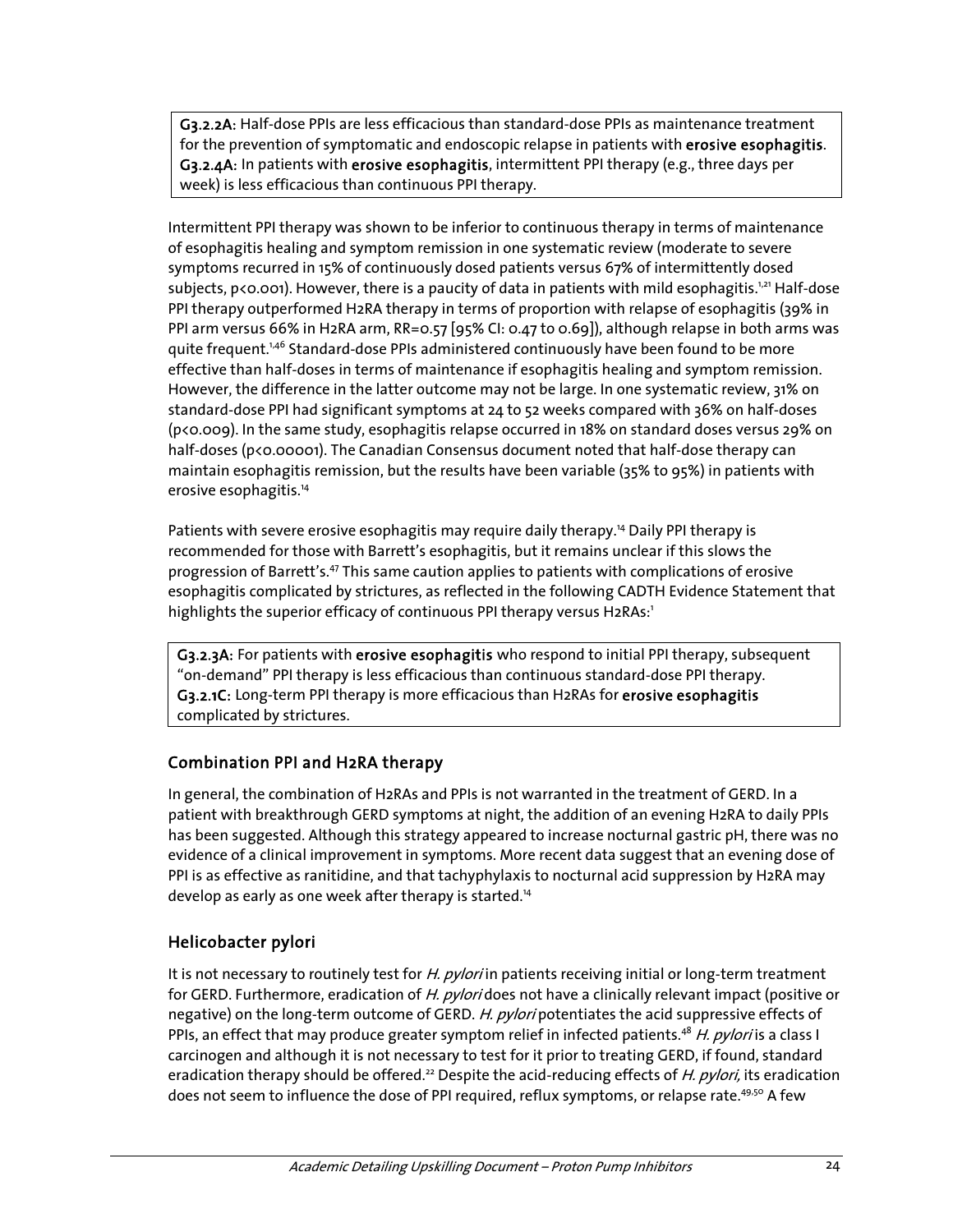studies of reflux-dominant uninvestigated dyspepsia have even reported a decrease in heartburn symptoms after H. pylori eradication.<sup>51</sup>

Survey data collected for the purpose of an economic analysis of GERD treatments suggest that family practitioners are much more likely to test for H. pylori in GERD than gastroenterologists. With initial treatment, family practitioners tested 16.4% of the time with a higher rate of testing after failure of H2RAs (27.3%) or failure of PPIs (34.6%). Upon the recurrence of symptoms, family practitioners tested 32.7% to 43.6% of patients. This compares with just 2.1% to 6.3% of gastroenterologists who tested in similar circumstances.<sup>28</sup>

Therefore, although there is no particular reason to seek out H. pylori when treating GERD, eradication treatment should be offered to all patients in whom H. pylori is detected.<sup>22</sup>

### Barrett's epithelium

Barrett's epithelium can be suspected if there is a change in the epithelium of the esophagus beyond the limit of the gastroesophageal junction on endoscopy. There is a natural division between the squamous epithelium of the esophagus and the reddish gastric columnar epithelium that is visible as the Z-line or squamocolumnar junction. This Z-line usually occurs at the gastroesophageal junction; with the damage induced by GERD, the Z-line may shift proximally along the esophagus. This indicates that the normal squamous epithelium of the esophagus has been replaced by columnar epithelium through a process known as specialized intestinal metaplasia.47 The diagnosis of Barrett's esophagus is confirmed if histological examination of an endoscopic biopsy reveals specialized intestinal metaplasia. An area of change that extends less than three centimetres is called "short-segment Barrett's esophagus" with longer areas of change referred to as "long-segment Barrett's esophagus." Short-segment (10% to 15%) is more common than long-segment Barrett's esophagus (3% to 5%).<sup>52</sup>

The presence of intestinal metaplasia predisposes GERD patients to esophageal adenocarcinoma.<sup>47</sup> While esophageal adenocarcinoma rates are rising, it is unclear if this is related to the increasing prevalence of GERD in our society.47 The risk of esophageal adenocarcinoma is higher in white males with long standing (>20 years), frequent, and severe GERD.<sup>14</sup> Using patients with symptoms of GERD for less than one year as a reference, patients with GERD for one to three years are three times more likely and patients with GERD for >10 years are 10 times more likely to have Barrett's esophagus.<sup>53</sup> Older reports suggest a 1% to 2% rate of esophageal cancer with Barrett's epithelium, however recent studies estimate a rate of 0.4% compared to 0.07% in the general population.<sup>47</sup> It has been suggested that longer segment disease is more likely to be associated with greater risk of cancer, but this has not been proven.<sup>54</sup> Having Barrett's esophagus does not affect longevity, likely because of the relatively low rate of conversion to cancer.<sup>47</sup>

While PPI therapy of Barrett's makes theoretical sense, it has not been proven to prevent the development and progression of Barrett's epithelium and has not been demonstrated to reduce the incidence of esophageal adenocarcinoma. The lack of evidence suggests that aggressive anti-reflux therapy is probably not warranted in an effort to reduce cancer and therapy should be prescribed to control signs and symptoms.<sup>47</sup> It is suggested that an endoscopy for Barrett's esophagitis be performed after a course of treatment because it may allow for more accurate diagnosis of Barrett's by reducing inflammation that could be misinterpreted as dysplasia.

Endoscopic testing to detect Barrett's epithelium is controversial. Testing patients with risk factors (e.g., GERD >10 years, over age of 50, white males) or testing "once in a lifetime" have been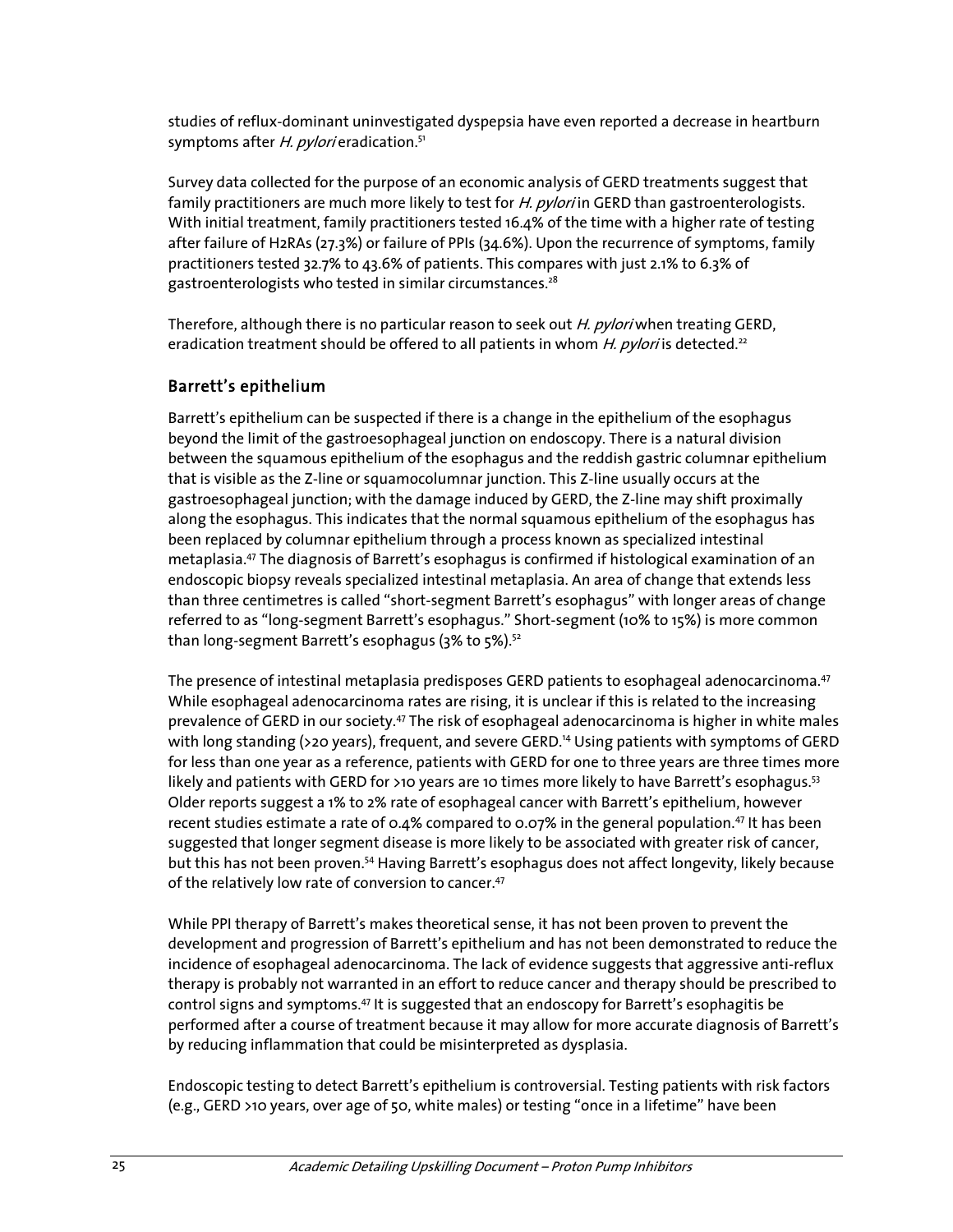suggested. Such strategies are of high cost and unproven benefit. For example, it was estimated that the risk of esophageal adenocarcinoma (0.00065/patient/year) is lower than the risk of complications from endoscopy.<sup>55</sup> Furthermore, there is no evidence that screening of patients with long-standing GERD reduces mortality due to esophageal adenocarcinoma.<sup>14</sup> Finally, 40% of esophageal adenocarinomas are not associated with reflux, hence a surveillance strategy aimed at Barrett's esophagus would not impact a significant proportion of cases.<sup>47</sup>

Once Barrett's esophagus is detected, endoscopic surveillance is controversial but suggested by the Canadian Consensus Guidelines.14 With low grade dysplasia, endoscopy is suggested annually until no dysplasia is found. In the absence of dysplasia, endoscopy should be performed every two to five years. Unfortunately, endoscopic surveillance is an imperfect predictor of malignancy and it may be difficult to distinguish low-grade dysplasia of a neoplastic nature from the injury response of normal tissue. Even with high-grade dysplasia, only 32% of patients had progressed to esophageal adenocarcinoma after eight years of follow-up.<sup>56</sup> As such, there is only modest evidence that surveillance results in earlier detection of cancer and better survival rates.14 However, 93% to 96% of esophageal cancers occur in patients who did not have a prior diagnosis of Barrett's epithelium.<sup>57</sup> Economic modeling suggests a cost per QALY of \$98,000 for every five years and \$590,000 for every two years compared with approximately \$20,000 for breast and colon cancer screening.<sup>14,58</sup>

### Treatment of atypical GERD

As discussed in the preceding pages, atypical symptoms that have been attributed to GERD include asthma, chronic cough, and laryngeal symptoms (hoarseness, pharyngitis, globus, throat clearing). It is unclear if these atypical symptoms are truly related to GERD.14 Relatively high doses of PPIs have been tried to address these symptoms.15 A good-quality systematic review reported that PPIs did not improve FEV<sub>1</sub>, morning peak expiratory flow in patients with asthma and concomitant GERD. Another good-quality systematic review reported that PPIs were not significantly better than placebo in reducing laryngeal symptoms, presumed to be related to GERD. A third systematic review reported no significant difference between PPIs and placebo for relief of cough with or without GERD.'Although sample size limitations, variability in exclusion/inclusion criteria across trials, and the questionable validity of some outcome measures are important limitations of the available data, there is insufficient evidence to recommend the use of PPIs for these atypical symptoms. This was reflected in the following Evidence Statements in the CADTH Scientific Report:<sup>1</sup>

G4.1: PPIs are not efficacious in improving asthma in patients with concomitant GERD. G4.2: PPIs are not efficacious in improving laryngeal symptoms (i.e., cough, throat clearing, globus, hoarseness, sore throat) associated with reflux.

G4.3: PPIs are not efficacious in improving chronic cough with or without GERD.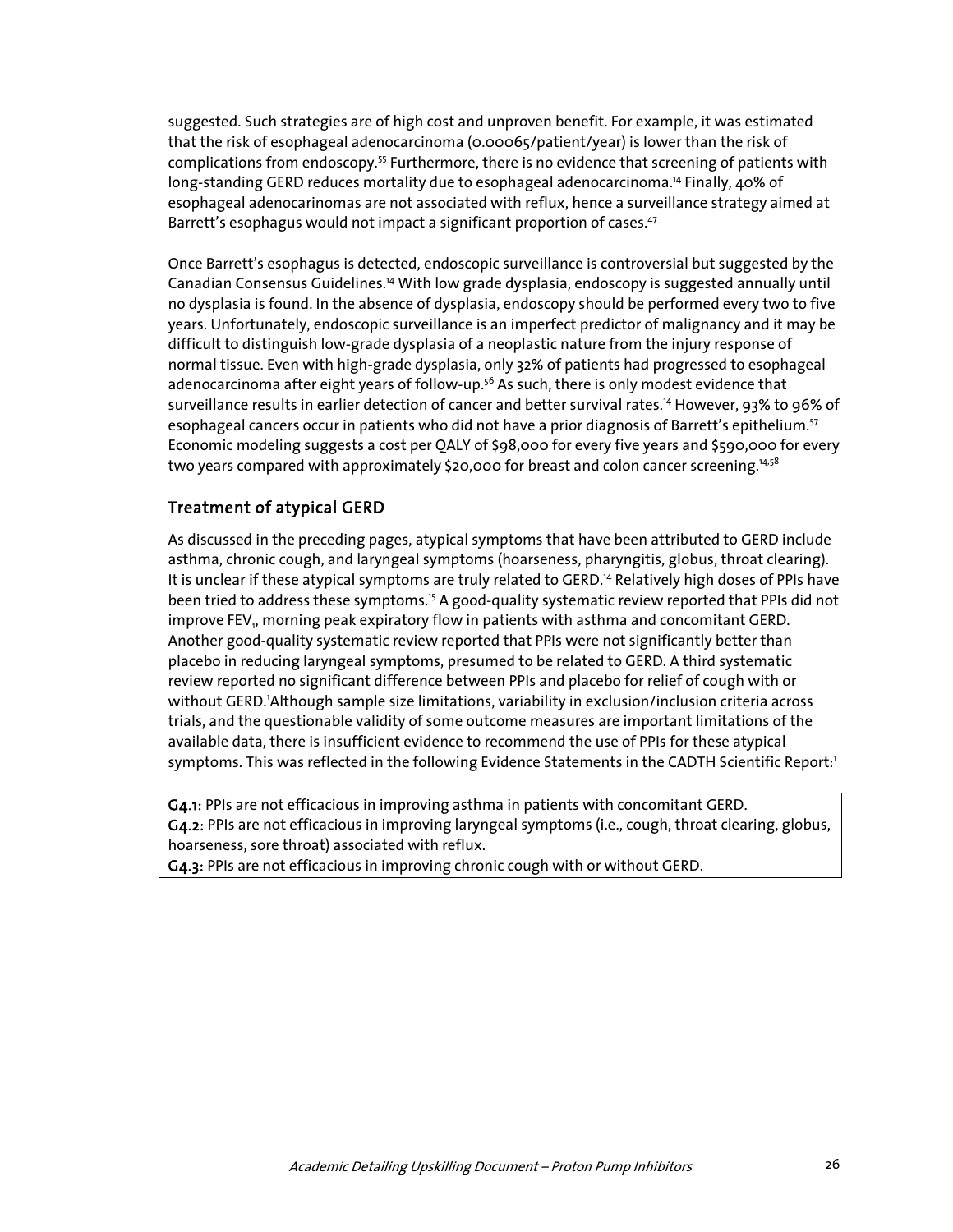### 2.7 Recommended Reading

Armstrong D, Marshall JK, Chiba N, Enns R, Fallone CA, Fass R, et al. Canadian consensus conference on the management of gastroesophageal reflux disease in adults: update 2004. *Can J Gastroenterol* 2005;19(1):15-35.

DeVault KR, Castell DO. Updated guidelines for the diagnosis and treatment of gastroesophageal reflux disease. *Am J Gastroenterol* 2005;100(1):190-200.

Metz DC, Inadomi JM, Howden CW, van Zanten SJ, Bytzer P. On-demand therapy of gastroesophageal reflux disease. *Am J Gastoenterol* 2007;102:642-653.

Spechler SJ. Clinical practice: Barrett's esophagus. *N Engl J Med* 2002;346(11):836-42.

# 3 SECTION 3: PEPTIC ULCER DISEASE

### 3.1 Epidemiology

Peptic ulcer disease (PUD), unlike dyspepsia and GERD, is relatively simple to define as ulceration(s) of the gastric and/or duodenal mucosa.<sup>24</sup> An ulcer is a "disruption of the mucosal integrity of the stomach and/or duodenum leading to a local defect or excavation due to active inflammation."<sup>59</sup> The lifetime incidence rate is approximately 10% for men and 4% for women; although several key factors substantially impact a given person's risk of developing ulcers.<sup>24</sup> A study published almost a decade ago in the United States estimated that the economic cost of peptic ulcer disease was about \$5.7 billion, with \$2.7 billion coming from hospitalization costs, \$1.6 billion from physician office visits, and \$1.4 billion from lost productivity.<sup>60</sup> This study did not estimate the costs of medications used to treat the condition. Regardless of the precise cost impact, management of PUD places a significant burden on the Canadian health care system.

### Complications of PUD

A differentiating aspect of PUD versus other gastrointestinal disorders such as dyspepsia or GERD is the greater possibility of developing severe, even life-threatening complications. The most common complication is gastrointestinal bleeding, estimated to occur in approximately 15% of patients with PUD, although the rate increases in those over the age of 60.<sup>59,61</sup> The mortality associated with acute gastrointestinal bleeding is  $6\%$  to 10%. $61$ 

The next most common complication is perforation. This can occur in patients with both gastric and duodenal ulcers, although perforations in the former are generally more severe.<sup>61</sup> The incidence of PUD-related perforation is approximately 7% although the rates of NSAID-associated ulcer perforation is rising due to increased utilization.<sup>59,61</sup>

The least common complication is gastric outlet obstruction which occurs in only 2% of patients with PUD.<sup>59,61</sup> Obstruction can occur from the swelling and edema of an ulcer site located in the pyloric region of the stomach.<sup>59</sup> These obstructions tend to resolve when the ulcer is treated. Obstruction can also occur from scarring of active ulcers, a condition that may require surgical intervention.<sup>59,61</sup>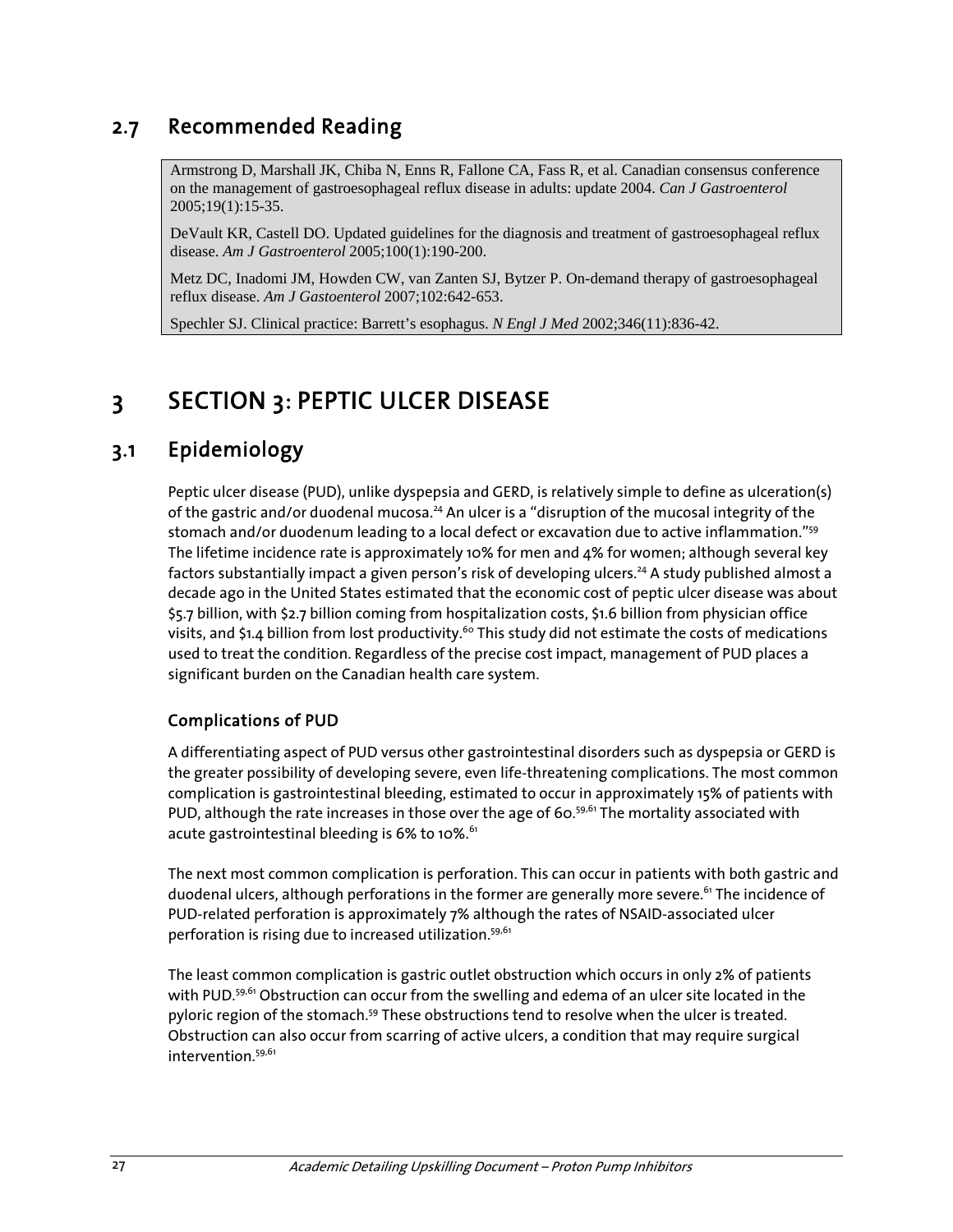## 3.2 Pathophysiology and Risk Factors

A majority of peptic ulcers can be attributed to one of three contributing factors: infection with H. pylori, non-steroidal anti-inflammatory (NSAID) associated injury, and stress-related mucosal damage.<sup>59,62</sup> The latter leads to acute ulcer formation in critically ill, hospitalized patients.<sup>62</sup> The diagnosis, prevention, and management of this acute condition will not be discussed in this upskilling document. The former two contributing factors will be reviewed individually, followed by a brief discussion of acid hypersecretory conditions.

### H. pylori

The infection rate for *H. pylori* in the general Canadian population varies between 20% to 40% with rates increasing with age.<sup>22</sup> However, many patients have asymptomatic infection, and only 10% to 15% of patients infected with H. pylori actually develop ulceration.<sup>59</sup> Overall, rates of infection have been decreasing in industrialized countries over the past decades presumably due to improved sanitation.<sup>59</sup> Besides increased age, other risk factors for H. pylori infection include:<sup>59</sup>

- birth or residence in a developing country
- domestic crowding
- unsanitary living conditions
- food or water contamination
- exposure to gastric content of an infected individual.

The H. pylori infection rate in patients with non-NSAID associated duodenal ulcers is between 80% and 90%, and for non-NSAID associated gastric ulcers the rate is 70%.<sup>22</sup> The relationship between H. pylori infection and the development of ulcers is complex. The bacterium compromises the integrity of the mucosal membrane through enzymes such as urease, virulence factors, and adherence to the mucosa.<sup>61</sup> The presence of the bacteria also activates the host inflammatory response, causing an increase in the migration of neutrophils and macrophages to the area. This further weakens the mucosal lining, making it susceptible to erosion. Finally, the bacteria may induce mucosal damage by causing acid hyper-secretion.<sup>61</sup>

### NSAID-associated ulcer

The prevalence of gastric ulcers in patients taking chronic NSAIDs for rheumatoid arthritis is 12% to 30%, much higher than ulcer rates in the general population.' NSAID use has a predominant role in ulcer development, especially gastric ulcer. Two different mechanisms by which NSAIDs cause peptic ulcers are postulated.<sup>59,61</sup> The first mechanism is direct mucosal irritation from contact of acidic drugs with the GI epithelium. ASA is the most acidic and thus most damaging of the NSAIDs.<sup>61</sup> Even low-dose daily ASA therapy has the potential to induce ulceration. After NSAID ingestion, minor hemorrhaging of the sub-epithelium begins within 15 to 30 minutes due to the irritant effects of the drug.<sup>61</sup> These effects are quickly compensated for by natural defence mechanisms. However, prolonged utilization and a variety of other factors may compromise the ability to recover from NSAID-induced damage. Strategies to avoid or minimize direct GI toxicities such as use of enteric-coated preparations and alternative delivery routes (topical, rectal) may impact this mechanism of injury, but have no effect on prostaglandin synthesis (the second mechanism) and, as such, are not a fail-safe way of preventing ulcers.

The second mechanism of NSAID-associated GI injury involves prostaglandins, endogenous hormone-like substances that contribute to the production of the GI mucosa. Through inhibition of the cyclooxygenase (COX) enzyme, specifically COX-1, NSAIDs inhibit the production of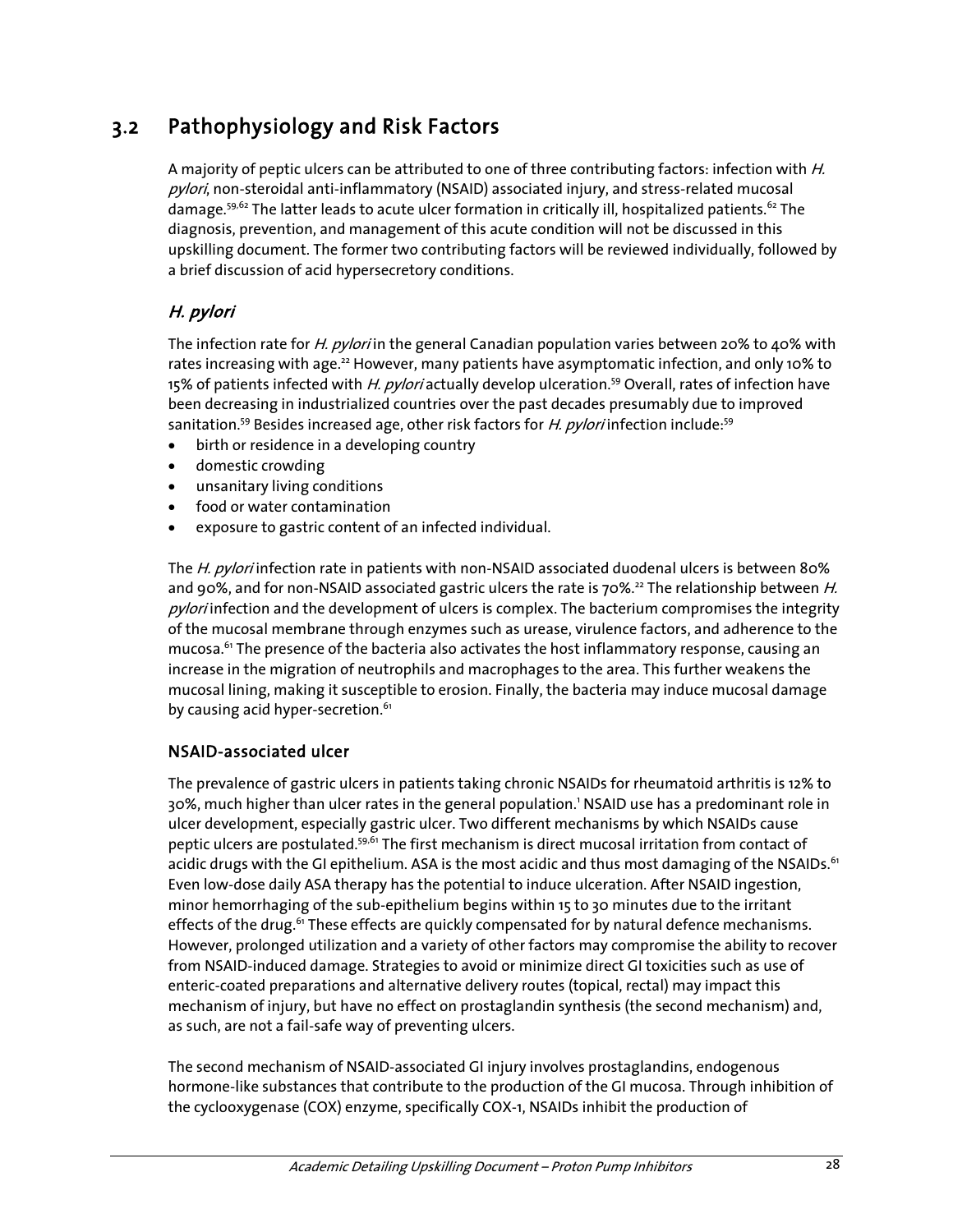prostaglandins, consequently disrupting processes that maintain GI mucosal integrity.<sup>61</sup> Most NSAIDs inhibit both COX-1 and COX-2, albeit to varying degrees. The COX-2 specific antiinflammatory agents (lumiracoxib and celecoxib) avoid the inhibition of COX-1 and thus may have a more favourable GI toxicity profile.<sup>24</sup>

There are also other factors that influence an individual's risk of NSAID-induced ulcer complications. The relative risks associated with these factors are shown in Figure 7.

It should be noted that, although the endoscopically identified rate of ulcers in NSAID users may be over 25%, some estimate that 85% of these will never become clinically apparent.<sup>66</sup> This is important to remember when evaluating the studies conducted on ulcer treatment and prevention. Most studies use endoscopic ulcer healing and prevention as a surrogate marker for treatment efficacy rather than reductions in clinically important endpoints such as ulcer complications, since the former are much more frequent and therefore can be studied in smaller trials of shorter duration.



Figure  $7:$  Risk factors for NSAID-associated GI complications  $62-65$ 

### Acid hyper-secretion

A certain level of acid and pepsin is required for the formation of ulcers associated with *H. pylori* and NSAIDs.<sup>61</sup> Once the mucosal barrier has been compromised by one of these factors, acid and pepsin are responsible for the actual erosive process that causes an ulcer. Patients with Zollinger-Ellison syndrome have basal hyper-secretion of acid which itself can lead to ulcer formation.<sup>61</sup> The control of acid production in this syndrome is therefore key to the prevention of ulcer development.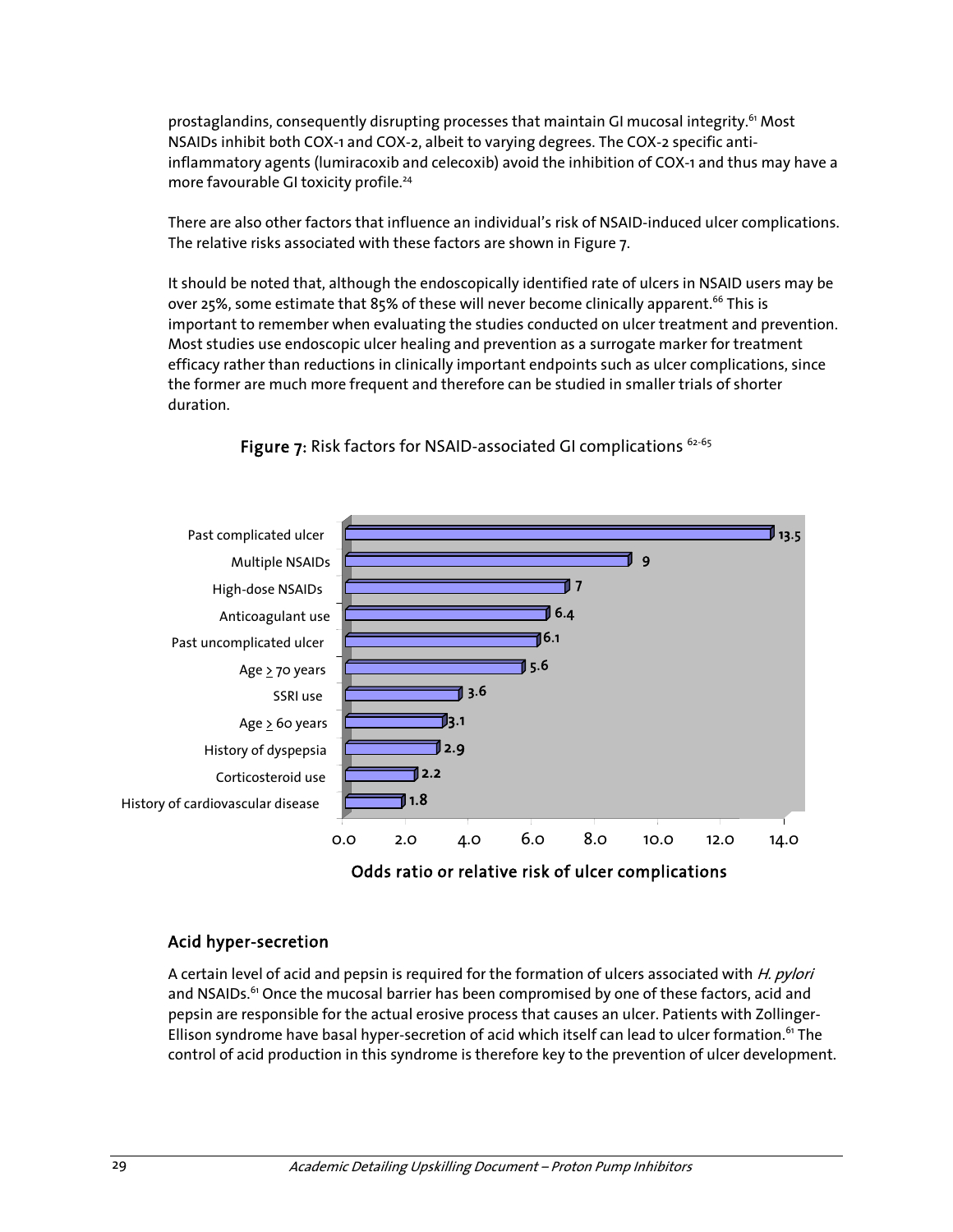## 3.3 Diagnosis

PUD usually presents with burning epigastric pain that gets worse with fasting and is relieved by eating, although symptoms are highly variable and depend on the location and severity of the ulcer.59 There is also great inter-patient variability in symptoms, with many patients remaining completely asymptomatic until ulcer complications occur.<sup>61</sup> Symptom-based diagnosis is therefore quite unreliable.

In order to conclusively determine the presence of ulcers, invasive testing in the form of barium radiographic studies or endoscopic investigation must occur.<sup>59</sup> Barium studies have been the traditional initial diagnostic measure, although they are less sensitive at detecting ulcers (especially small ones) than endoscopy.<sup>61</sup> The advantage of barium studies is that they are safer, cheaper, and more accessible, compared with endoscopic procedures.<sup>61</sup> The advantage of endoscopy, beyond increased sensitivity and specificity, is the ability to conduct diagnostic testing such as tissue biopsy (for cancer and  $H.$  pyloritesting).<sup>59</sup>

In the general practice setting, routine endoscopy or barium studies are impractical. Therefore, determining a patient's H. *pylori* infection status is an important step in the preliminary investigation of patients presenting with possible PUD. Determining this status can be done through non-invasive diagnostic tests, which include blood serology, urease breath test (UBT), and stool antigen testing. The usefulness of stool antigen testing was considered in the most recent Canadian Helicobacter Study Group recommendations. They do not recommend stool antigen testing for the diagnosis of *H. pylori.<sup>67</sup>* The main reason for not accepting this test is lack of experience. A majority of the evidence that supports the sensitivity and specificity of the stool antigen test comes from clinical trials in which the laboratories had specialized training.<sup>67</sup> Whether the same level of accuracy is achievable outside these controlled settings is yet to be determined. However, the stool antigen test has been accepted as a method of diagnosing *H. pylori* infection in some countries.<sup>68</sup>

Serological testing, whereby blood is sampled to detect antibodies against H. pylori, is a popular diagnostic test because it is inexpensive and easy to conduct. However, concerns have been raised about the accuracy of this diagnostic technique, especially in populations with a low prevalence of H. pylori infection.<sup>22</sup> Since antibodies to H. pylori may persist for six to 12 months after successful eradication, this test is not specific for active infection, hence it cannot be used to determine the success of eradication therapy. $22,68$ 

The UBT is considered the preferred non-invasive diagnostic test.<sup>67</sup> Although more expensive than serology, it demonstrates a sensitivity and specificity of >90%.<sup>59</sup> Since the UBT is specific for active infection, it can be used to confirm eradication.<sup>24</sup>

## 3.4 Treatment: H. pylori Eradication

The focus of PUD treatment is management of the factors implicated in ulcer formation. The treatment of ulcer in H. pylori-infected patients will be the focus of this section, followed by NSAIDassociated ulcer treatment and prophylaxis in the next.

For patients presenting to their family physician with symptoms consistent with peptic ulcer disease (i.e., uninvestigated dyspepsia), the CanDys Working Group advocates a "test and treat" approach to H. pylori infection.<sup>3</sup> The Canadian Helicobacter Study Group also recommends a similar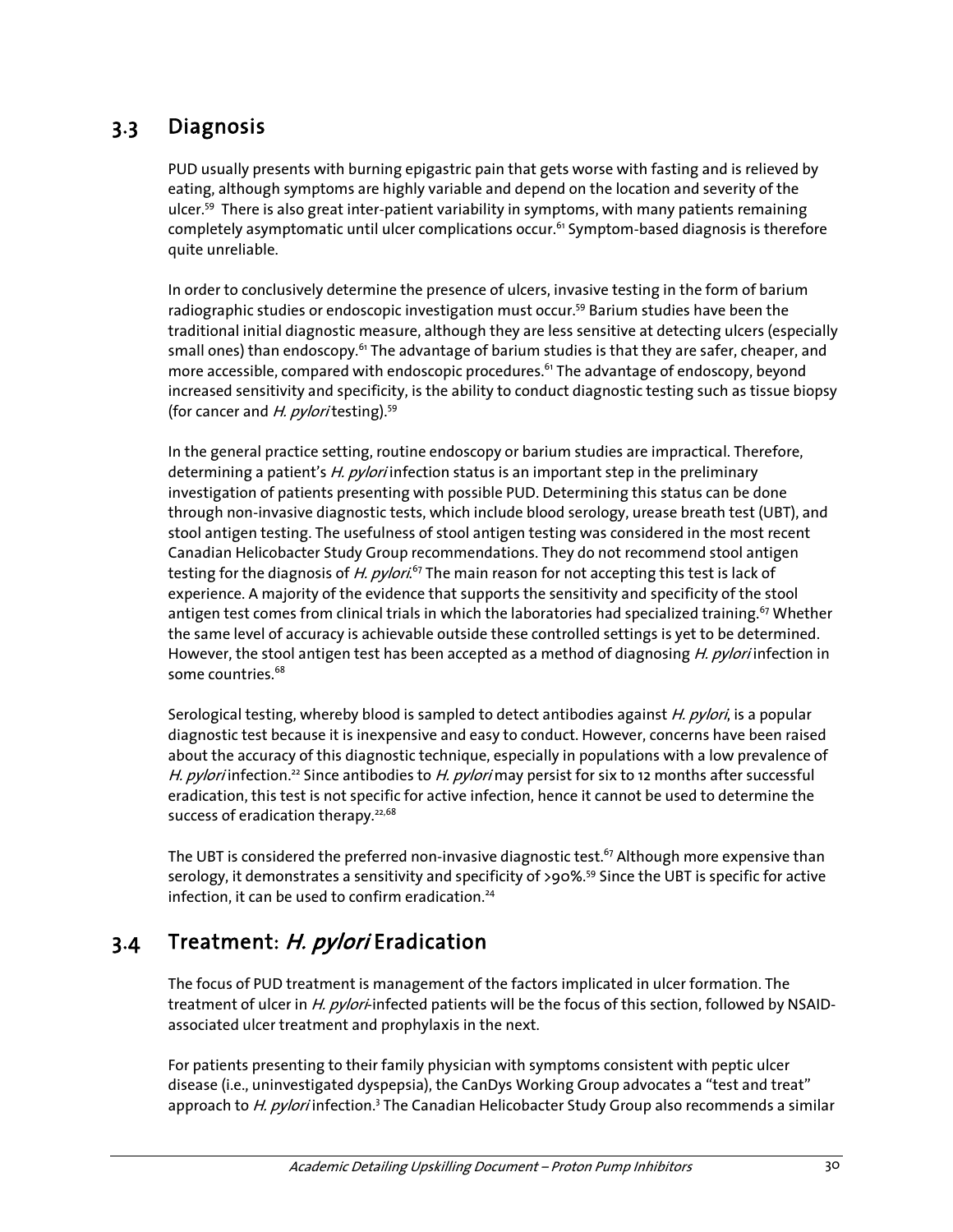approach.<sup>67</sup> The evidence relating to this strategy was discussed in greater detail in Section 1 of this upskilling document. Once a patient is determined to be H. pylori-positive, eradication of the infection is recommended. The main reason for this is that, in patients with established PUD who are H. pylori-infected, eradication leads to substantial reductions in recurrence rates of both gastric (from 67% to 6% recurrence) and duodenal (from 59% to 4% recurrence) ulcers.59 Another reason for eradicating H. pylori is its role in the development of gastric mucosal-associated lymphoid tissue (MALT) lymphoma and gastric cancer.<sup>59,67</sup>

### Treatment regimens

There are a number of treatment regimens that have been studied in the eradication of H. pylori. The regimens include one or more acid suppressants in conjunction with two antibiotics. The Canadian Helicobacter Study Group has maintained a requirement that any therapy it recommends as first-line must have an average eradication rate of at least 80%.<sup>67,69</sup> As such, three regimens are recommended for first-line therapy (Table 5).<sup>22,67</sup>

| Table 5: Canadian Helicobacter Study Group recommended eradication therapies |                 |  |
|------------------------------------------------------------------------------|-----------------|--|
| <b>Treatment Regimen</b>                                                     | <b>Duration</b> |  |
| Standard-dose PPI twice daily                                                |                 |  |
| OR.                                                                          |                 |  |
| Rantidine bismuth citrate twice daily <sup>†</sup>                           |                 |  |
| <b>AND</b>                                                                   | 7 days          |  |
| Clarithromycin 500 mg twice daily                                            |                 |  |
| <b>AND</b>                                                                   |                 |  |
| Amoxicillin 1,000 mg twice daily                                             |                 |  |
| Standard-dose PPI twice daily                                                |                 |  |
| OR.                                                                          |                 |  |
| Rantidine bismuth citrate twice daily <sup>†</sup>                           |                 |  |
| <b>AND</b>                                                                   | 7 days          |  |
| Clarithromycin 500 mg twice daily                                            |                 |  |
| <b>AND</b>                                                                   |                 |  |
| Metronidazole 500 mg twice daily                                             |                 |  |
| Standard-dose PPI twice daily                                                |                 |  |
| <b>AND</b>                                                                   |                 |  |
| Metronidazole 375 to 500 mg twice daily                                      |                 |  |
| <b>AND</b>                                                                   | 10 to 14 days   |  |
| Tetra cycline 375 or 500 mg four times daily                                 |                 |  |
| <b>AND</b>                                                                   |                 |  |
| Bismuth subsalicylate 262 mg four times daily                                |                 |  |

Adapted from Ontario Program for Optimal Therapeutics 2000.<sup>24</sup> † Removed from the Canadian market in 2000.70

The group further recommends that, in the event of treatment failure with one of the listed regimens, one of the other two regimens should be considered.<sup>69</sup>

The choice of PPI for use in the H. pylori eradication regimens was assessed in the CADTH Scientific Report and resulted in the development of the following Evidence Statement.<sup>1</sup>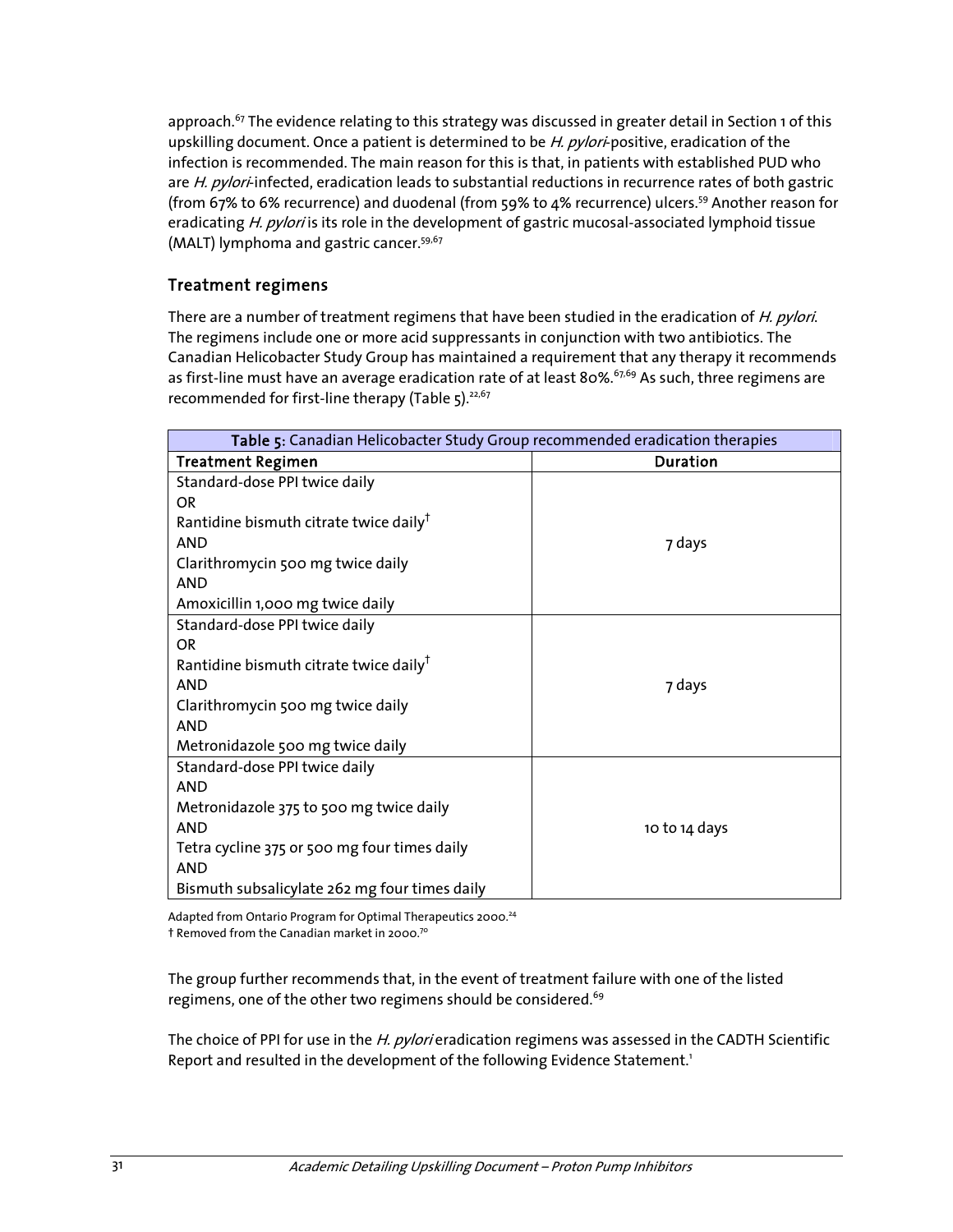#### P1.1.1A: All PPIs have similar efficacy in triple-therapy regimens for *H. pylori* eradication.

This statement was supported by five good-quality systemic reviews, two poor-quality systematic reviews, and two good-quality RCTs. In one good-quality systematic review, Vergara et al. identified 14 trials that directly compared different PPIs in eradication regimens.71 Without exception, the meta-analysis showed no significant difference between the different PPIs. The following comparisons were reported in the analysis (percentages represent pooled eradication rates):

- Omeprazole versus lansoprazole, 74.7% versus 76% (OR 0.91 0.69-1.21) NS
- Omeprazole versus rabeprazole, 77.9% versus 81.2% (OR 0.81 0.58-1.15) NS
- Omeprazole versus esomeprazole, 87.7% versus 89% (OR 0.89 0.58-1.35) NS
- Lansoprazole versus rabeprazole, 81% versus 85.7% (OR 0.77 0.48-1.22) NS

It should be noted that the only generic PPI available (omeprazole) does not have the indication for H. pylori eradication. Because the product is interchangeable with name-brand Losec<sup>®</sup> in a number of jurisdictions, practitioners may consider this lack of official indication to be of little concern. However, based on civil action taken by AstraZeneca against the Government of Manitoba over utilization of the generic product for the indication of H. pylori eradication,<sup>72</sup> many jurisdictions have modified their coverage criteria to specifically exclude the use of Apo-omeprazole® in these cases.

### PPI dosing

All of the comparisons in the Vergara *et al.* systematic review were of standard daily doses of PPIs administered twice daily.<sup>7</sup> This dosing strategy is consistent with most eradication trials as noted in the CADTH Scientific Report.<sup>1</sup> However, once-daily strategies have also been studied in some regimens. The following evidence statements from the Scientific Report discuss these findings.

P1.1.2A: Standard-dose PPI administered twice daily is more efficacious than standard-dose PPI administered once daily (when used in a PAC triple-therapy regimen) for *H. pylori* eradication. P1.1.2B: Standard-dose PPI administered twice daily is no more efficacious than standard-dose PPI administered once daily (when used in a PMC triple-therapy regimen) for *H. pylori* eradication.

The evidence for these statements comes from a single good-quality meta-analysis that compared PPI dosing schedules (once daily versus twice daily) in two different eradication regimens: PAC (PPI, amoxicillin, and clarithromycin), and PMC (PPI, metronidazole, and clarithromycin).<sup>73</sup> Overall, eradication rates were significantly greater with the twice-daily dosing schedule compared with once-daily dosing [pooled eradication rates were 83.9% versus 77.7%, respectively, OR=1.51 (95% CI: 1.23 to 1.85); p<0.01, NNT=16].73 However, when the results were analyzed by treatment regimen, the overall difference appeared to be driven by the PAC regimen in which the eradication rate was significantly higher in the twice-daily arm compared with once daily [pooled eradication rates were 84.5% versus 75.9%, respectively, OR=1.73 (95% CI: 1.38 to 2.18)].<sup>73</sup> In contrast, there was no significant difference between the two arms for the PMC regimen [OR=1.01 (95% CI: 0.60 to 1.69)]. However, it was noted in the Scientific Report that the PMC results was based on only two studies that included a total of 304 patients, whereas the analysis of PAC treatment included nine trials with a total of  $1,870$  patients.<sup>1</sup>

From a clinician's point of view, the value of differentiating the dose of PPI based on the choice of eradication regimen is debatable. The cost of a second PPI dose over the course of a seven-day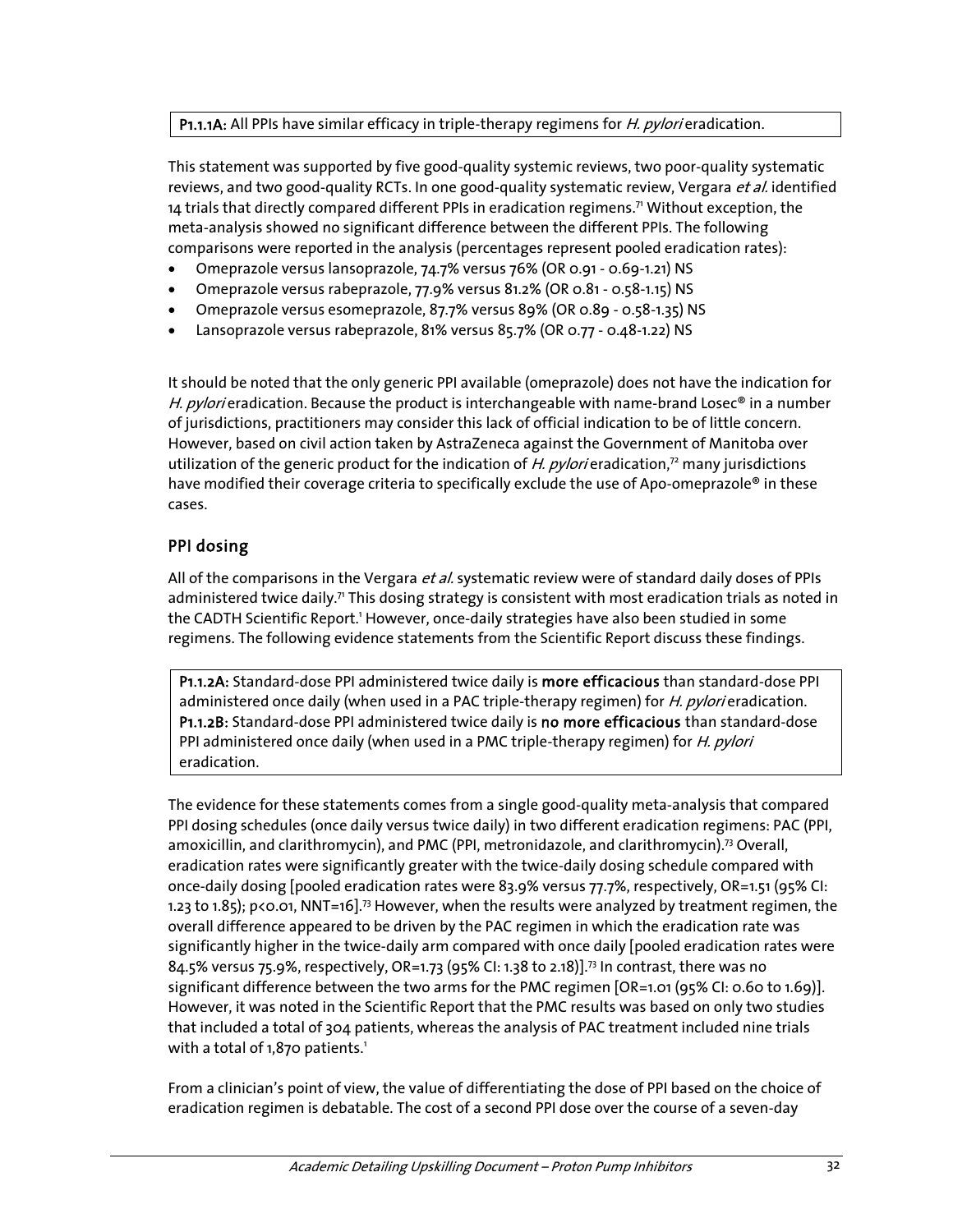treatment course would amount to, at most, \$16. Furthermore, a short course of double-dose PPIs is unlikely to result in a substantial increase in adverse drug events. Finally, the Canadian Helicobacter Study Group has attempted to ingrain a treatment edict regarding H. pylori eradication of "triple regimens are as easy as 1, 2, 3 – one week, twice a day, three medications".<sup>22</sup> An attempt to contradict this message for only the PMC regimen may lead to confusion among practitioners.

### Therapy duration

The recommended duration of therapy is also a matter of debate. This is recognized in the following Evidence Statements:<sup>1</sup>

P1.1.3A: H. pylori eradication therapy with triple therapy (PAC and PMC) for seven days is less efficacious than 14 days.

P1.1.3B: H. pylori eradication therapy with triple therapy (PAC and PMC) for seven days is as efficacious as 10 days.

These statements are supported with evidence of relatively limited quality. A meta-analysis conducted by Calvet et al. provided most of the evidence for this Statement.<sup>74</sup> This study found no significant differences in eradication rates between 10-day and 14-day treatment regimens, nor did it find a difference between seven-day and 10-day regimens.74 Treatment duration of 14 days resulted in a 9% absolute increase in eradication rates over seven-day treatment.74 This analysis was subsequently updated in 2004 by the North of England Dyspepsia Guideline Group.<sup>68</sup> The updated analysis confirmed that the seven-day regimen had a significantly lower eradication rate (67.8%) versus 14 days (77.2%). The NNT for seven extra treatment days to get one extra eradication was 11 patients. The authors further noted that there was a trend towards greater eradication with the 10 day regimen over the seven-day but the difference was statistically non-significant.<sup>68</sup>

The North of England Dyspepsia Guideline Group further examined the cost-effectiveness of 14-day versus seven-day treatment from the perspective of the UK health care system.<sup>68</sup> They concluded that the additional benefit achieved by the longer duration did not justify the greater cost. Hence, it recommended that the seven-day regimen be used as first-line therapy. This recommendation is in line with the Canadian Helicobacter Study Group recommendations<sup>22</sup> as well as the reimbursement criteria in four Canadian provinces that specify treatment duration.<sup>1</sup> Careful consideration of individual provincial coverage restrictions is required prior to pursuing an educational intervention on this topic.

### Eradication follow-up

As indicated throughout this section, eradication rates with standard therapy are quite high (approximately 80%). Also, eradication therapy is highly effective at reducing recurrence of uncomplicated ulcers. As such, routine confirmatory tests (either by endoscopy or non-invasive means) are usually not required.<sup>22</sup> The exception to this is patients who remain symptomatic and those who have had bleeding or perforated ulcers.<sup>22</sup> When re-testing is required, it should occur at least four weeks after the completion of the eradication regimen or administration of other antibiotics or bismuth and at least seven days after stopping a PPI or H2RA.<sup>22</sup> Recent use of these agents can suppress H. pylori and lead to false negative results.<sup>22,24,75</sup>

The continuation of a PPI after eradication therapy, although not recommended in the Canadian or Ontario guidelines,<sup>22,24,67,69</sup> does occur in clinical practice. In fact, the practice of continuing PPI monotherapy for three weeks after one-week eradication therapy is considered to be a traditional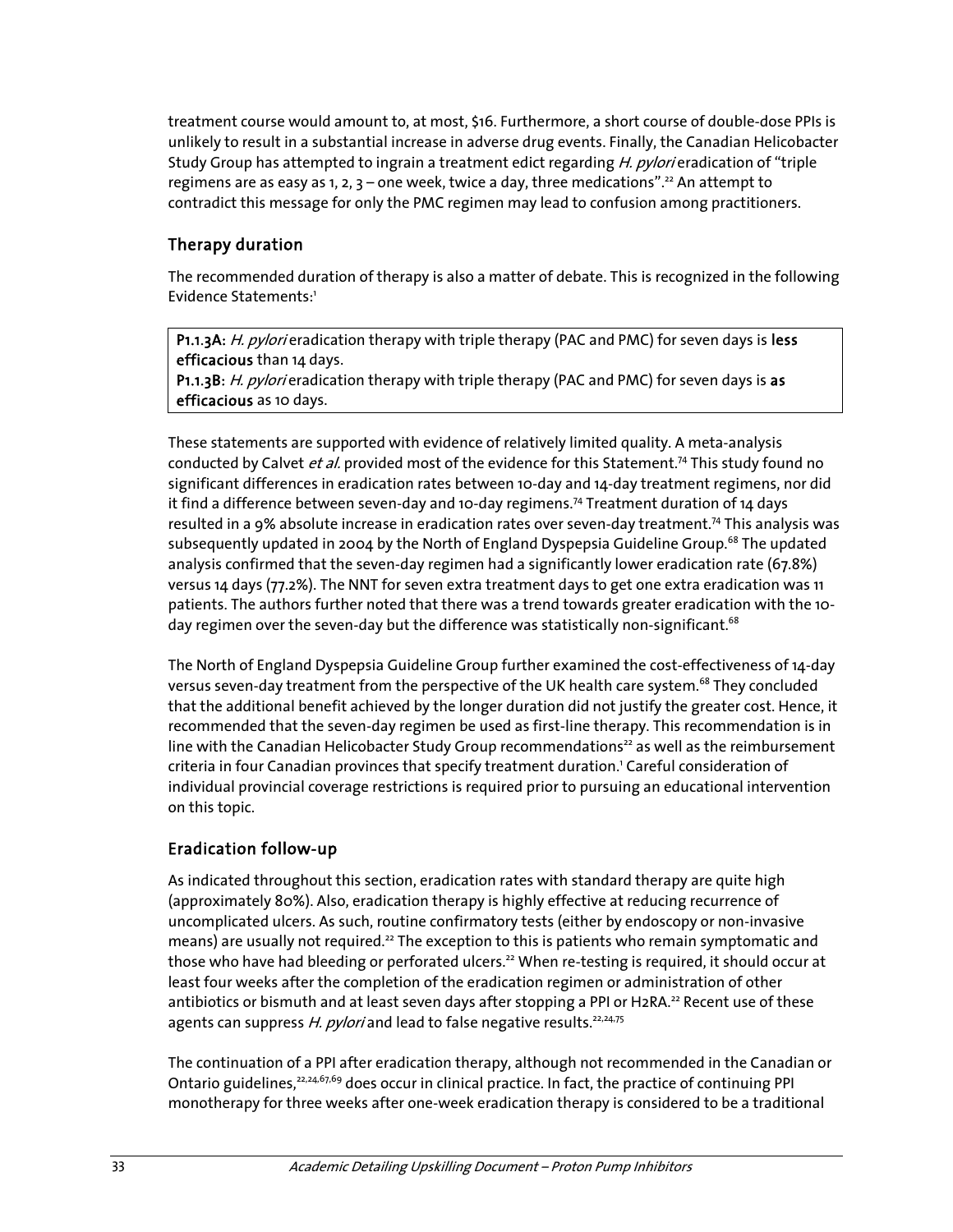treatment strategy in patients with PUD.<sup>76</sup> The evidence for this practice was considered in the CADTH Scientific Report:<sup>1</sup>

P1.2.1A: Continued treatment with PPI after a course of H. pylori eradication therapy does not produce higher ulcer healing rates than eradication therapy alone in *H. pylori*-infected patients with uncomplicated duodenal ulcer. This does not apply to gastric ulcers.

A meta-analysis by Gisbert *et al.* provides the evidence for this statement.<sup>76</sup> This analysis was restricted to studies of non-NSAID-associated ulcers and assessed ulcer healing rates for patients given seven-day eradication therapy alone versus those that extended PPI treatment for two to four weeks. The six studies identified showed no significant difference in ulcer healing rates upon assessment at weeks four to nine. The healing rate with eradication therapy alone was 91%, whereas that of eradication plus PPI monotherapy for two to four weeks was 92% (OR 1.11, 95% CI: 0.71 to 1.74).<sup>76</sup> It was noted in the Evidence Statement that these results do not apply to gastric ulcers.1 This is because, of the six studies in the meta-analysis, only one included patients with gastric ulcers as a subset of the population.<sup>76</sup> Therefore, there is insufficient data to extend this statement to gastric ulcers. In addition, the authors noted that gastric ulcers are generally more refractory to treatment, requiring greater time to heal compared with duodenal ulcers.<sup>76</sup> In the end, there is no clear message regarding the extension of PPI mono-therapy after completion of a H. pylori eradication regimen in patents with gastric ulcers. At most, PPI treatment for a total of four weeks<sup>76</sup> could be considered a conservative management strategy until further research is conducted.

### 3.5 Treatment: NSAID-Associated Ulcers

### Agent of choice

Patients using NSAIDs who present to their primary care physician with dyspeptic symptoms represent a management challenge. The CanDys Working Group recommends that, if possible, the NSAID should be discontinued and the patient monitored for improvement in symptoms.<sup>3</sup> Should it be impossible to discontinue the NSAID or the patient's symptoms do not improve with discontinuation, the physician has a choice to either investigate or treat empirically with a PPI, cytoprotective, high-dose H2RA, or switch anti-inflammatory therapy to a COX-2 selective NSAID. $3$ CanDys rated the evidence for these recommendations as grade C (i.e., based on consensus) as there is little research to dictate the most appropriate course of action.

In patients diagnosed with NSAID-associated ulcer(s), the therapeutic goal is to cure the ulcer and prevent recurrence. As such, discontinuation of the offending agent (if possible) is recommended. Barring this, pharmacological intervention is also required. The CADTH Scientific Report contains the following Evidence Statement relating to NSAID-associated ulcer treatment.<sup>1</sup>

P2.1.1A: Standard-dose PPI therapy for four to eight weeks produces higher healing rates of NSAID-associated ulcers than H2RAs, when NSAIDs are continued. P2.1.1B: Standard-dose PPI therapy for four to eight weeks produces higher healing rates of NSAID-associated ulcers than 800 μg/day misoprostol, when NSAIDs are continued.

The first statement is based on evidence from two RCTs, one comparing lansoprazole 15mg and 30 mg to ranitidine 300 mg/day and the other omeprazole 20 mg and 40 mg to the same dose of ranitidine. $77.78$  The ulcer healing rates at eight weeks are shown in Table 6. It should be noted that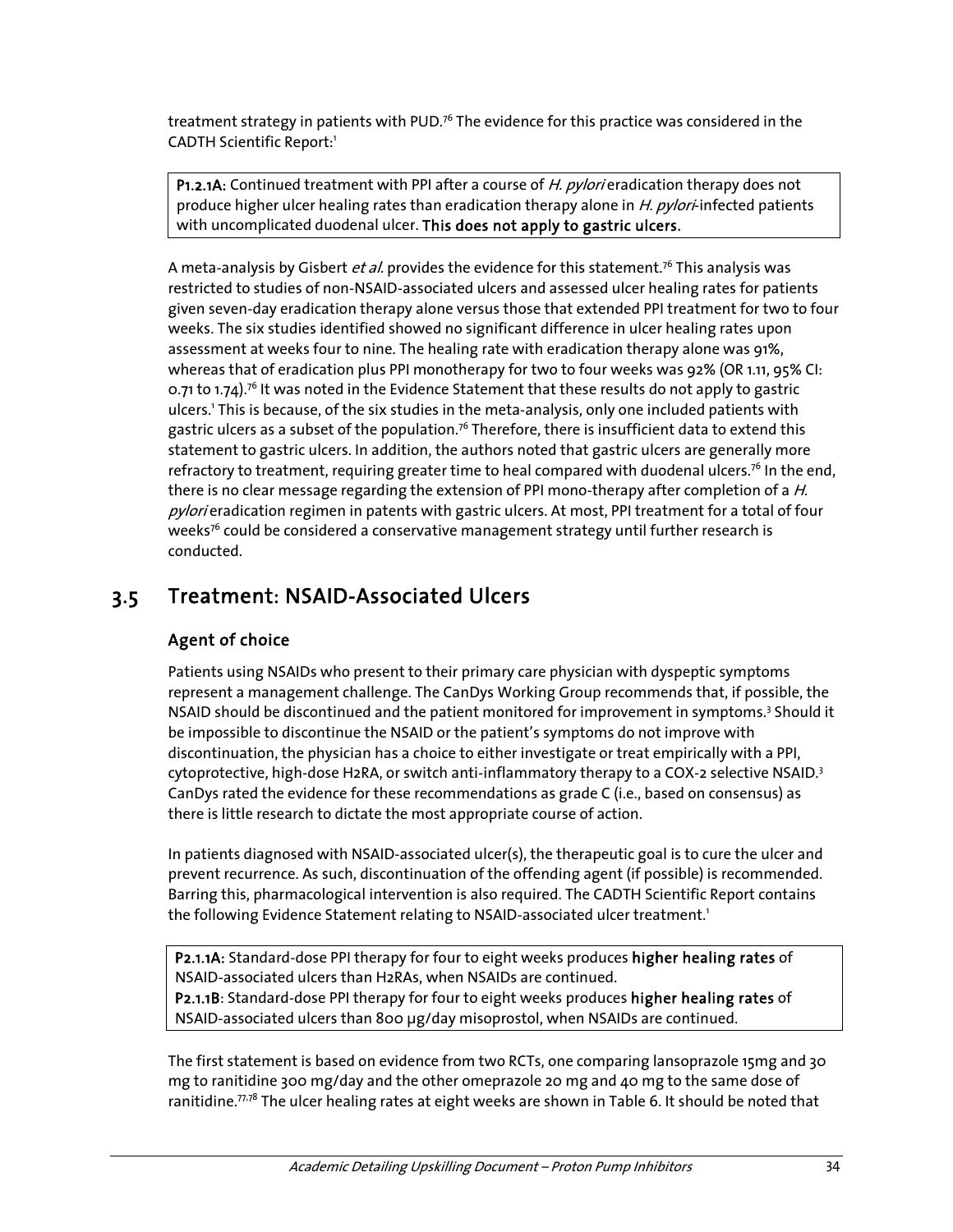the endpoint measures of the two trials were different. In Agrawal et al., endoscopically evaluated ulcers healing was the primary measure while in Yeomans et al. it was a combined endpoint of ulcer healing,  $\zeta$  erosions and no more than mild dyspepsia symptoms.<sup> $77,78$ </sup>

All doses of PPIs were superior to ranitidine, with NNT's of between four and seven in the two studies. There were no significant differences between PPI doses. $77.78$  A similar study conducted more recently by Goldstein *et al.* compared esomeprazole 20 mg and 40 mg with ranitidine 150 mg given twice daily in the healing of NSAID-associated gastric ulcers.<sup>79</sup> The rates of ulcer healing at eight weeks was 91.5% for esomeprazole 40 mg, 88.4% for esomeprazole 20 mg, and 74.2% for ranitidine (p<0.005 for both doses of esomeprazole versus ranitidine). Although the statistical significance of the difference between the two doses of esomeprazole was not reported, similar healing rates were observed at both four and eight weeks. These results confirm Evidence Statement P2.1.1A as well as the associated contextual information indicating that higher doses are not superior to standard doses of PPIs for healing of NSAID-associated ulcer.<sup>1</sup>

| Table 6: RCTs of PPIs versus ranitidine for healing of NSAID-associated ulcers |                        |                      |                  |  |
|--------------------------------------------------------------------------------|------------------------|----------------------|------------------|--|
| Study                                                                          | Agent                  | Proportion           | Significance vs. |  |
|                                                                                |                        | successfully treated | Rantidine        |  |
|                                                                                |                        | at 8 weeks*          |                  |  |
| Agrawal <i>et al.</i> 2000 <sup>77</sup>                                       | Lansoprazole 15 mg/day | 69%                  | $p = 0.01$       |  |
|                                                                                | Lansoprazole 30 mg/day | 73%                  | p<0.001          |  |
|                                                                                | Ranitidine 300 mg/day  | 53%                  |                  |  |
| Yeomans et al. 1998 $^{78}$                                                    | Omeprazole 20 mg/day   | 80%                  | p<0.001          |  |
|                                                                                | Omeprazole 40 mg/day   | 79%                  | $p = 0.001$      |  |
|                                                                                | Ranitidine 300 mg/day  | 63%                  |                  |  |

\* The endpoint in Agrawal et al. was healing of gastric ulcer. In Yeomans et al., a composite endpoint consisting of ulcer healing, <5 erosions, and no more than mild dyspepsia symptoms was measured.

The evidence for the second Evidence Statement comparing PPIs to misoprostol consisted of a single good-quality RCT. In this study, Hawkey et al. used a composite endpoint of "success rate," consisting of ulcer healing, number of erosions, and symptoms of dyspepsia, as the primary endpoint.<sup>80</sup> There was no significant difference between omeprazole 20 mg and 40 mg and misoprostol 800 μg in the primary endpoint.<sup>80</sup> However, when only ulcer healing was considered, omeprazole 20 mg produced higher healing rates of both gastric and duodenal ulcers. As expected, the side effect profile was significantly worse for misoprostol compared to omeprazole, with more than twice the number of patients reporting gastrointestinal adverse effects such as diarrhea and abdominal pain.<sup>80</sup> This study also provided further indication that standard-dose PPI is sufficient to heal NSAID-associated ulcers, since healing rates were similar for the two doses of omeprazole. Ulcer healing data from this trial are presented in Table 7.

| Table 7: RCT of omeprazole versus misoprostol for healing of NSAID-associated ulcers <sup>80</sup> |                        |                      |                  |  |
|----------------------------------------------------------------------------------------------------|------------------------|----------------------|------------------|--|
| Ulcer Type                                                                                         | Agent                  | 8-Week               | Significance vs. |  |
|                                                                                                    |                        | <b>Ulcer Healing</b> | Misoprostol      |  |
| Duodenal                                                                                           | Omeprazole 20 mg/day   | 93%                  | p.<0.001         |  |
|                                                                                                    | Omeprazole 40 mg/day   | 89%                  | p.<0.001         |  |
|                                                                                                    | Misoprostol 800 µg/day | 77%                  |                  |  |
| Gastric                                                                                            | Omeprazole 20 mg/day   | 87%                  | p.<0.001         |  |
|                                                                                                    | Omeprazole 40 mg/day   | 80%                  | <b>NS</b>        |  |
|                                                                                                    | Misoprostol 800 µg/day | 73%                  |                  |  |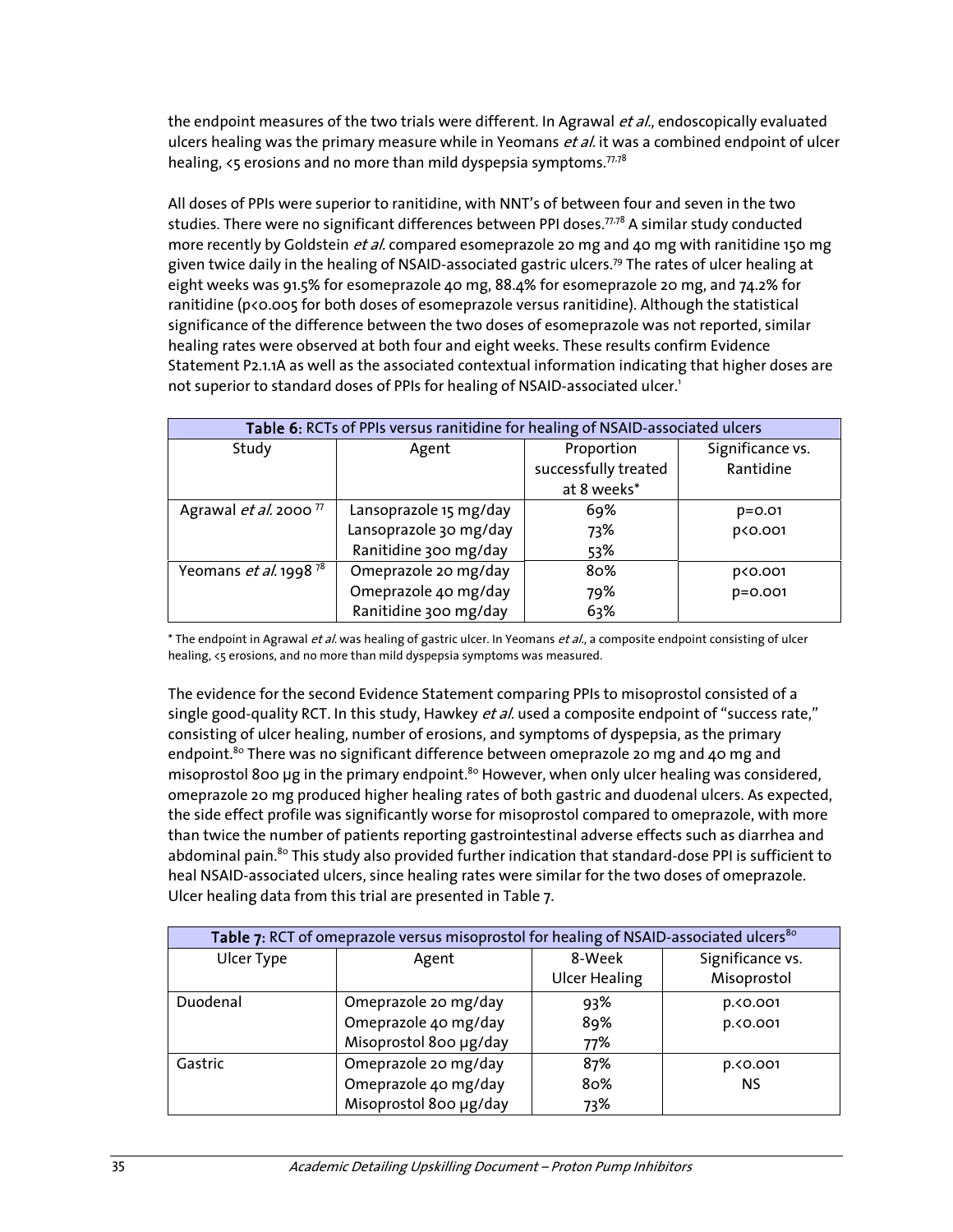The take-home message for clinicians is that an eight-week course of standard-dose PPI appears to be the most effective choice of therapy. The CADTH Scientific Report notes that all comparative studies used endoscopically proven ulcers as a surrogate marker for efficacy.<sup>1</sup> The extrapolation of this data to more clinically important endpoints such as symptomatic or complicated ulcers remains uncertain.

When it comes to the choice of PPI for healing of NSAID-associated ulcers, the CADTH Scientific Report has the following Statement:<sup>1</sup>

P2.1.2A: Different PPIs produce similar healing rates of NSAID-associated ulcers.

Unlike the treatment of dyspepsia, GERD, and H. pylori, there are no head-to-head comparisons of PPIs in NSAID-associated ulcer healing. Indirect comparisons in one good-quality systematic review by McDonagh  $et al.<sup>81</sup>$  included the three trials discussed in the ranitidine and misoprostol comparisons in the preceding pages. $77.78,80$  The authors noted that there was overlap in the confidence interval of the difference in ulcer healing rate between omeprazole and ranitidine and that of the difference between lansoprazole and ranitidine. Therefore, no difference in healing rates between these two PPIs could be discerned. However, the possibility of differences in populations across the two studies, as well as the lack of data for other PPIs, makes the findings less convincing.<sup>81</sup> The esomeprazole study by Goldstein *et al.* was not included in the systematic review by McDonagh *et al*. The gastric ulcer healing rates in the PPI arms are higher in this study than reported by Agrawal et al. (e.g., the eight-week healing rate in the esomeprazole 20 mg arm was 88.4% as compared to 73% in the lansoprazole 30 mg arm of the RCT by Agrawal et al.). However, since the healing rate in the ranitidine arm was also higher (74.2% in Goldstein *et al.* versus 53% in Agrawal et al.), study population differences may explain the observed discrepancy in healing rates between the PPIs.77,79

## 3.6 Prevention: NSAID-Associated Ulcers

The value of NSAID therapy, both for cardio-protection with low-dose ASA and management of musculoskeletal symptoms, means that they are an essential part of some patients' treatment regimens even if they are at significant risk for an ulcer complication. This has led to the study of preventative therapies for NSAID-associated ulcers.

### Placebo comparisons

Similar to the research on NSAID-associated ulcer healing, prevention studies often lack data on the clinically important endpoint of ulcer complications.<sup>1</sup> A majority of the data for preventative therapies is for the surrogate endpoint of endoscopic ulcers, many of which will not become clinically important.

The CADTH Scientific Report contains the following Evidence Statement regarding the efficacy of PPIs for the prevention of endoscopic NSAID-associated ulcers:<sup>1</sup>

P2.2.1A: Standard-dose PPIs are more efficacious than placebo for the prevention of NSAIDassociated endoscopic gastric and duodenal ulcers.

This Statement is based on the results of two good-quality systematic reviews, both of which included prevention of endoscopic ulcer as an outcome.<sup>66,82</sup> The reviews found that PPI therapy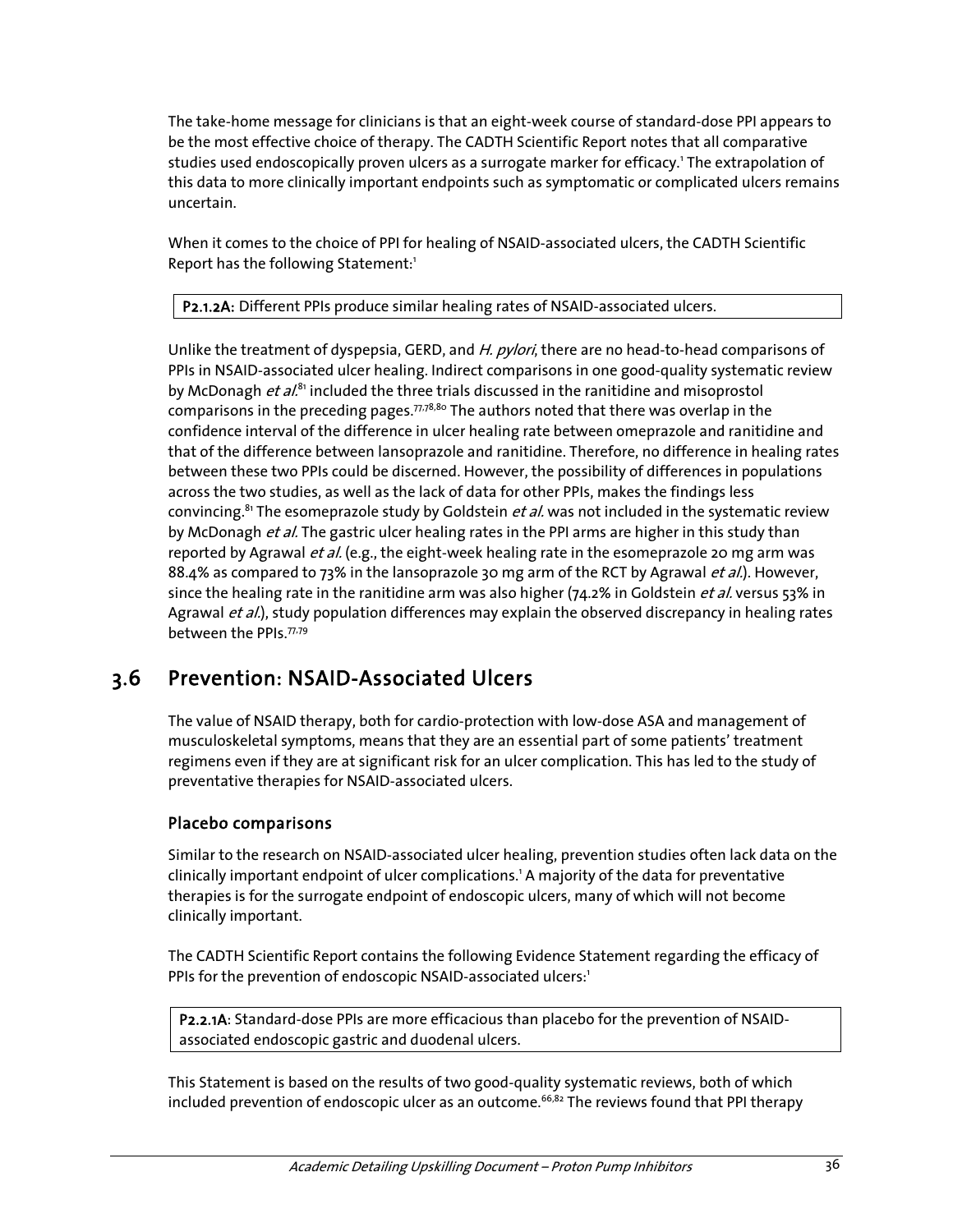reduced the risk of developing an endoscopic ulcer compared to placebo, with NNTs ranging from six to 13 depending on the ulcer type (gastric or duodenal). The duration of therapy and baseline patient risk (e.g., whether the population studied had a history of ulcer or ulcer complications) varied across the studies.

One of the systematic reviews, by Hooper et al., also included a composite end-point of the following clinically relevant outcomes:<sup>82</sup>

- serious GI complications (hemorrhage, recurrent GI bleeding, perforation, obstruction, melena, death from any of these)
- symptomatic ulcers
- HRQL
- mortality
- serious CV or renal illness.

Due to the insufficient number of events, the data was considered insufficient to draw conclusions regarding the efficacy of PPIs versus placebo for the prevention of serious GI complications due to NSAIDs.<sup>82</sup> In terms of symptomatic ulcers, PPIs were estimated to reduce the relative risk by 91% (RR=0.09, 95% CI: 0.02 to 0.47). Although statistically significant, this estimate was derived from pooling of a relatively small number of events (one in 168 patients receiving gastroprotection versus 17 in 175 patients receiving placebo). The relative risk of endoscopic ulcer was 0.37 (95% CI: 0.3 to  $0.5)$ .  $82$ 

What was also notable about this systematic review was the other agents that were studied, including H2RAs, misoprostol, COX-2 selective NSAIDs (etodolac, meloxicam, etc.) and COX-2 specific NSAIDs (celecoxib and rofecoxib).<sup>82</sup> There was insufficient data on the H2RAs in terms of complications or symptomatic ulcers, although a significant risk reduction was evident for the outcome of endoscopic ulcers [RR=0.55 (95% CI: 0.4 to 0.7)]. There was relatively less data on all outcomes, including endoscopic ulcer outcomes, for the COX-2 selective agents; a significant risk reduction was observed for the outcome of symptomatic ulcers but not endoscopic ulcers for this class of agents.<sup>82</sup> Misoprostol showed reductions in both serious GI complications [RR=0.57 (95% CI: 0.36 to 0.91)], and symptomatic ulcers [RR=0.36 (95% CI 0.20 to 0.67)]. COX-2 specific agents also showed reductions in the same endpoints (RR for serious complications was 0.55 [95% CI 0.38 to 0.80] and RR for symptomatic ulcers was 0.49 [95% CI 0.38 to 0.62]).<sup>82</sup>

It should be noted that the pooled sample sizes of the misoprostol and COX-2 specific trials were several-fold larger than that of the PPI trials. The power to detect a significant difference, especially for rarer outcomes such as complications, was therefore lower for PPIs. Regardless, this study effectively narrows the scope of effective agents in NSAID-associated ulcer prophylaxis to PPIs, misoprostol, and COX-2 specific agents, with the latter two groups having data on serious GI complications.

The results reported by Hooper et al. corroborated those of an earlier Cochrane review by Rostom et  $al^{66}$  However, Rostom *et al.* also reported subgroup analyses based on dose, and found that misoprostol 800 μg per day had greater efficacy in terms of endoscopic gastric ulcer prevention than 400 μg per day, although there was no such dose-response relationship for duodenal ulcer. As well, the review analyzed the available H2RA data according to dose and found that double-dose H2RAs (e.g., ranitidine 300 mg twice daily) demonstrated significant reductions in the risk of both endoscopic duodenal and gastric ulcers (RR=0.26 and 0.44 respectively), while standard doses only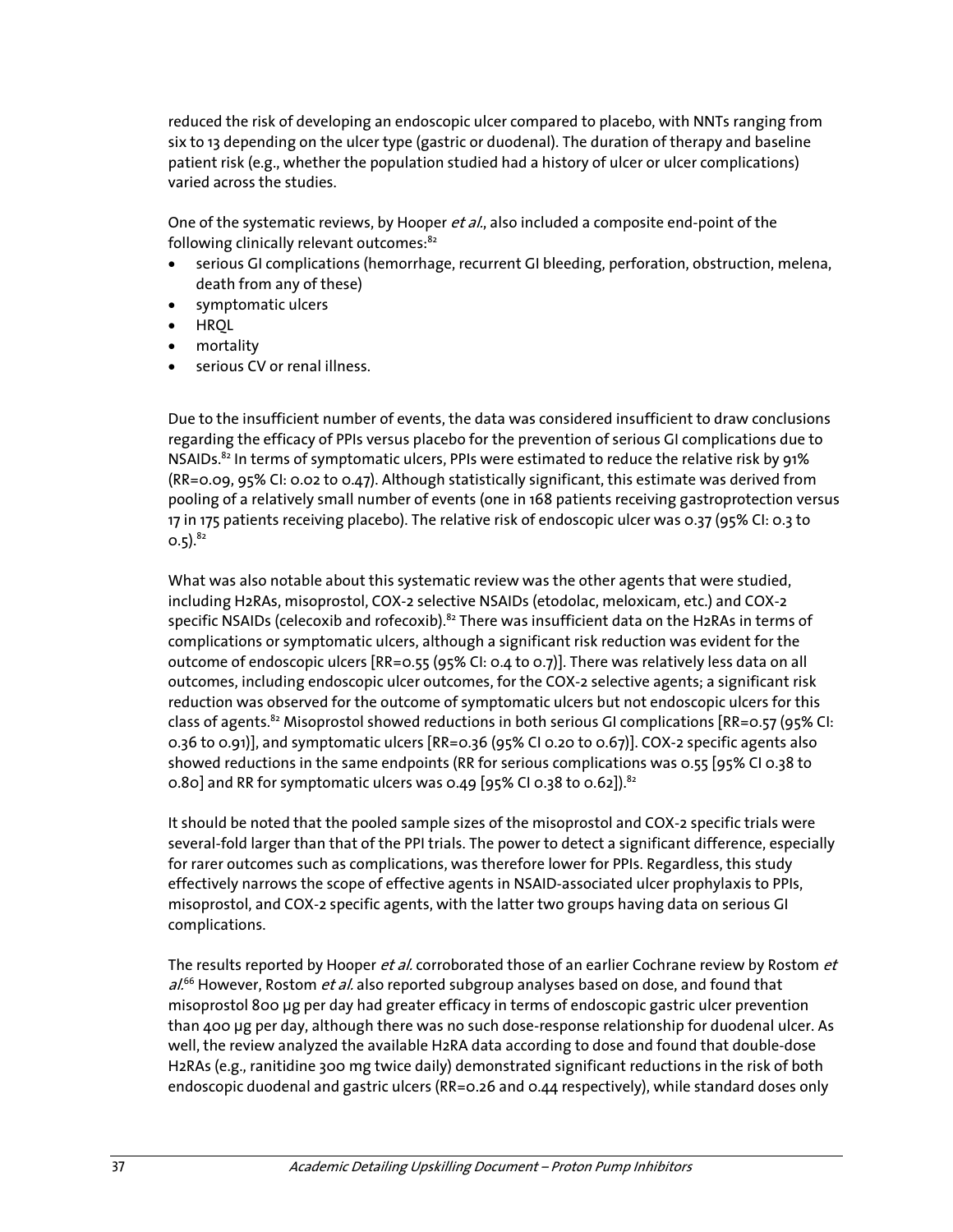reduced the risk of duodenal ulcer  $(RR=0.24)$ .<sup>66</sup> Only misoprostol was shown to reduce the risk of serious NSAID-associated ulcer complications.

The lack of data on clinically relevant endpoints regarding H2RAs, as well as the higher cost of double-dose H2RAs as compared to some standard-dose PPIs, substantially limits the value of this therapeutic option.

There remain some important caveats to the data supporting the gastrointestinal safety of COX-2 specific agents. The CLASS trial compared high-dose celecoxib (400 mg twice daily) against ibuprofen (800 mg three times daily) and diclofenac (75 mg twice daily) with the main outcome of GI complications.<sup>83</sup> The reported results at six months showed reductions in GI ulcer complications and symptomatic ulcers favouring celecoxib over both traditional NSAIDs.<sup>83</sup> An important exception noted in the study was that patients taking concomitant low-dose ASA for cardiovascular protection did not have any significant reduction in GI toxicity with celecoxib over the other NSAIDs. Of further note, the patient populations in the six-month CLASS trial actually continued on therapy for between 12 and15 months. Subsequent publications on data from the longer studies showed much of the benefit of celecoxib was lost with no significant risk reduction in serious GI complications and symptomatic ulcers compared to both traditional NSAIDs.<sup>84</sup> Practitioners should be made aware of the potential concerns regarding concomitant ASA and long-term use of COX-2 specific agents when considering options for reducing GI complications.

### Active agent comparisons

The CADTH Scientific Report provides the following Evidence Statements related to active comparators in the prevention of NSAID-associated ulcers:<sup>1</sup>

P2.2.1B: Standard-dose PPIs are more efficacious than standard-dose H2RAs for the secondary prevention of NSAID-associated endoscopic gastric and duodenal ulcers.

P2.2.1C: In patients with a history of ulcers, standard-dose PPIs have similar efficacy to misoprostol 400 μg to 800 μg daily for the prevention of NSAID-associated endoscopic gastric and duodenal ulcers.

P2.2.2A: There is no difference in ulcer recurrence and bleeding rates between COX-2 selective NSAIDs and the combination of PPI and conventional NSAIDs in patients with previous NSAIDassociated upper GI bleeding.

Based on evidence from the placebo-controlled trials, the evidence statement P2.2.1B regarding PPI versus H2RAs is somewhat expected. However, only one RCT comparing a PPI and a H2RA comprises the evidence. This trial, by Yeomans et al., is a six-month extension of the NSAID-associated ulcer healing study discussed previously under "Treatment."78 The six-month relapse rates for gastric and duodenal ulcers were significantly lower with omeprazole versus ranitidine (gastric ulcer: 5.2% versus 16.3%, NNT=10; duodenal ulcer: 0.5% versus 4.2%, NNT=27).<sup>78</sup>

The relative efficacy of PPIs to misoprostol in preventing NSAID-associated ulcers is less clear. Only two trials provide direct comparisons, and their use of different doses of misoprostol (800 μg and 400 μg per day) makes interpretation difficult.<sup>66,80,85</sup> Graham *et al.* found that misoprostol 800 μg per day resulted in significantly more patients being free of gastric ulcers at 12 weeks [93% (95% CI: 87.2 to 97.9%)] than lansoprazole 30 mg [82% (95% CI: 75.0 to 89.6%)].<sup>86</sup> The NNT for misoprostol over lansoprazole was nine. This treatment effect did not, however, hold for total ulcers (i.e., gastric and duodenal ulcers), for which no significant difference was detected. The second trial by Hawkey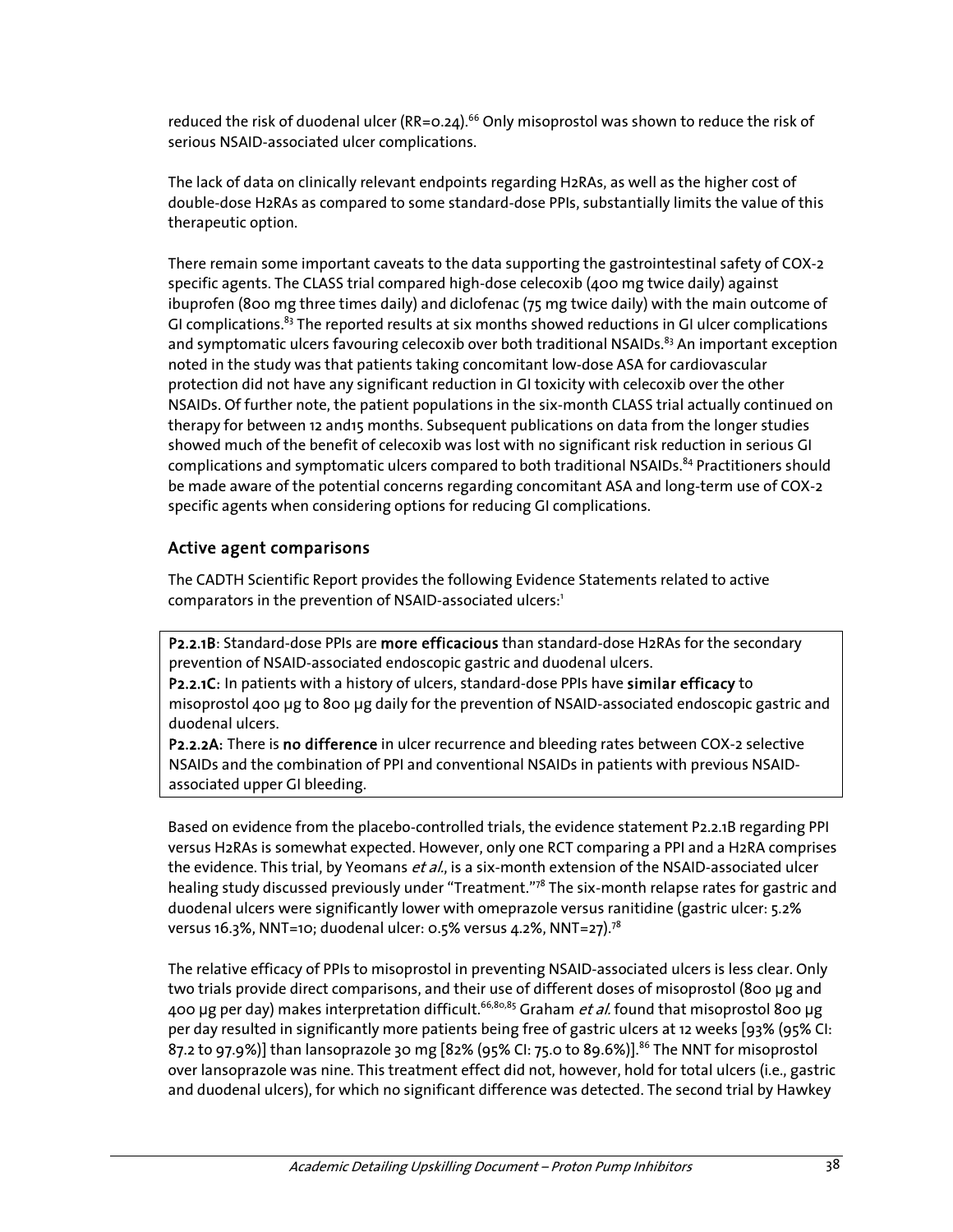et al. was longer in duration (six months), studied misoprostol 400 μg per day, and used a different endpoint (remission rate, a composite of ulcers, erosions, dyspeptic symptoms, and adverse events).<sup>80</sup> This trial found that omeprazole had a higher six-month remission rate (61%) than misoprostol (48%) that was statistically significant (NNT=8).<sup>86</sup> This difference was largely driven by a lower rate of duodenal ulcer relapse in the omeprazole group, since the rate of gastric ulcer recurrence was similar in both treatment arms.<sup>86</sup>

When discussing the difference in efficacy between misoprostol and PPIs, one must consider the risk of adverse events, a commonly cited reason to avoid misoprostol therapy. Graham et al. reported the comparative adverse event rates between the two treatment groups. As expected, compared to lansoprazole, misoprostol had significantly higher rates of:<sup>86</sup>

- daytime abdominal pain (% days with pain),  $41\%$  versus  $31\%$ ,  $p < 0.05$
- antacid use (% days used), 42% versus 25%, p<0.001
- any treatment-related adverse drug reaction, 31% versus 16%, p=0.006
- $\bullet$  diarrhea, 22% versus 7%, p<0.01.

Compliance was also substantially better with lansoprazole (>90%) compared with misoprostol (72%).<sup>86</sup> However, despite these differences in adverse effects, there was no difference in the percentage of patients completing the trial or discontinuing therapy due to adverse events. Therefore, although patient tolerance favours PPIs, more than half of patients on misoprostol 800 μg per day appear to tolerate it, making it a reasonable therapy to consider especially in light of the data that shows it reduces the risk of serious GI complications.

In terms of the comparison of COX-2 specific NSAIDs versus PPI plus traditional NSAIDs, the data for Statement P2.2.2A are limited to one systematic review (that identified only one trial) and two other RCTs. The studies found no significant differences between the two treatment strategies regardless of the endpoint measured: endoscopic ulcer recurrence, recurrence of GI bleeding, recurrence of any ulcer complication. All comparisons found no significant difference.<sup>1</sup>

#### Choice of PPI

The CADTH Scientific Report contained the following Evidence Statement regarding the efficacy of various PPIs for the prevention of NSAID-associated ulcers:<sup>1</sup>

P2.2.4A: Different PPIs reduce ulcer risk to a similar degree when given to NSAID users for ulcer prophylaxis.

Similar to the evidence for NSAID-ulcer healing, indirect comparisons in the systematic review by McDonagh et al. found no significant differences between the PPIs for which comparative data with other agents were available (i.e., omeprazole, lansoprazole, and pantoprazole).<sup>81</sup> However, a single poor-quality RCT published since then studied omeprazole 20 mg and pantoprazole 20 mg and 40 mg in a six-month prospective comparison. $87$  This study found no significant difference in the rate of endoscopically evaluated remission, showing very high rates with both pantoprazole 40 mg  $(95%)$ , pantoprazole 20 mg (91%), and omeprazole 20 mg (93%).  $87$ 

### H. pylori eradication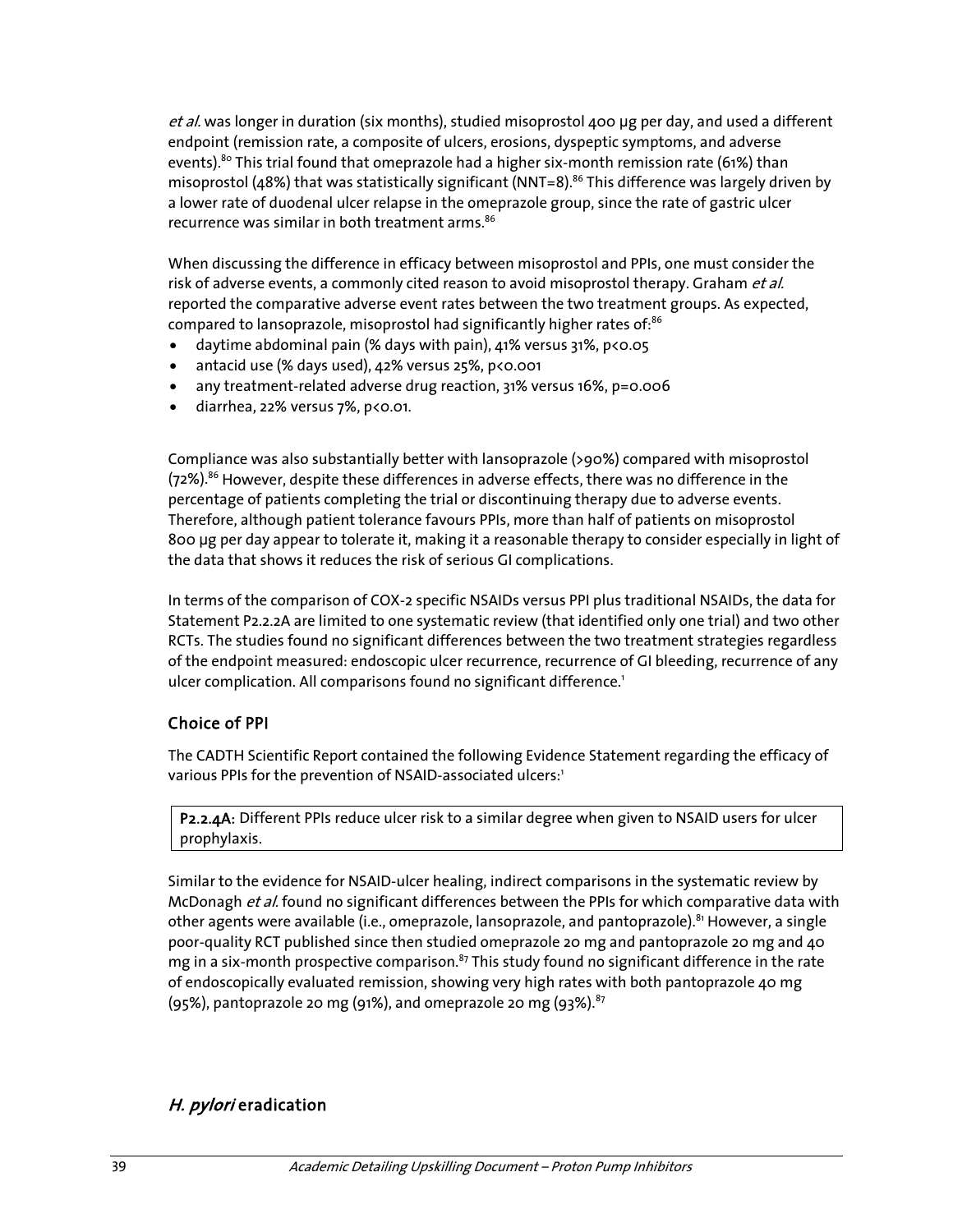In the 2004 update of the Canadian Helicobacter Study Group consensus statements the following recommendations related to NSAID use and H. pylori eradication<sup>67</sup> are:

- Patients initiating long-term non-steroidal anti-inflammatory drug (NSAID) therapy should be tested for *H. pylori* infection and treated if positive.
- Patients initiating long-term acetylsalicylic acid (ASA) prophylaxis for cardiovascular disease should be tested for H. pylori infection and treated if positive.

The quality of the evidence behind the first recommendation was rated as level II-1 by the majority of the group (i.e., at least one appropriately designed controlled trial without randomization). However, an examination of the study referenced in the discussion section<sup>88</sup> does not validate the statement or even relate to the statement. The evidence quality for the second statement was unanimously voted as level III (i.e., opinions of experts based on clinical experience or descriptive studies).<sup>67</sup> There is evidence that H. pylori infection independently increases the risk of ulcer and ulcer bleeding in NSAID users and that its eradication reduces the risk of these events. In a metaanalysis of observational studies, Huang *et al.* reported that the odds ratio for uncomplicated ulcer associated with NSAID use was 19.1, while that for NSAID use in the presence of *H. pylori* infection was 61.1 (i.e., presence of H. pylori infection led to a 3.2-fold increased risk).<sup>89</sup> A similar pattern was seen for ulcer bleeding, although the magnitude of additional risk posed by H. pylori infection was smaller. Three RCTs also warrant discussion. Chan et al. conducted two of these studies in H. pyloripositive NSAID-naïve patients requiring long-term NSAID therapy, the first in patients without a history of ulcer<sup>90</sup> and the second in patients with a history of ulcer or dyspepsia.<sup>91</sup> In both studies, patients were randomized to either one-week eradication therapy or control treatment (no therapy or omeprazole alone). In both studies, *H. pylori* eradication significantly reduced the risk of ulcer.<sup>90,91</sup> In the study of patients with a history of dyspepsia or ulcer, 12.1% of H. pylori-eradicated subjects had ulcers at six months versus 34.4% of placebo-treated subjects (p<0.01). The incidence of complicated ulcers was also reduced in this study  $(4.2\%$  in the *H. pylori*-eradicated group versus 27.1% in the control group,  $p \triangleleft 0.005)$ .<sup>91</sup> However, several studies have shown that the risk of NSAIDulcer is greatest in the first few months of therapy.<sup>91</sup> In a study of H. pylori-positive patients already using NSAIDs, Hawkey *et al.* were unable to detect a significant difference in the six-month risk of ulcer between H. pylori-eradicated and control subjects.<sup>92</sup> It therefore appears that the risk conferred by H. pylori infection may differ between NSAID-naïve patients and current NSAID-users, and that H. pylori eradication may be most advantageous in the former group. It should also be noted that evidence is lacking regarding the utility of H. pylori eradication in new or existing lowdose ASA-users, as reflected in the level III rating that the Canadian Helicobacter Study Group assigned to their second recommendation.

The CADTH Scientific Report contained the following Evidence Statements regarding the comparative efficacy of H. pylori eradication versus PPI prophylaxis in patients with a history of GI complications:<sup>1</sup>

P2.2.3A: Standard-dose PPIs are more efficacious than H. pylori eradication in preventing recurrent upper GI bleeding in H. pylori-positive patients with (non-ASA) NSAID-associated ulcers or bleeding erosions who have been healed with a course of PPIs.

P3.1: Standard-dose PPIs are not more efficacious than H. pylori eradication in preventing recurrent upper GI bleeding in H. pylori-positive patients with low-dose ASA-associated ulcers or bleeding erosions who have been healed with a course of PPIs.

This Statement was supported by another trial by Chan et al. that studied patients who were H. pylori-positive, had a history of gastrointestinal bleeding, and were on ongoing NSAID therapy (250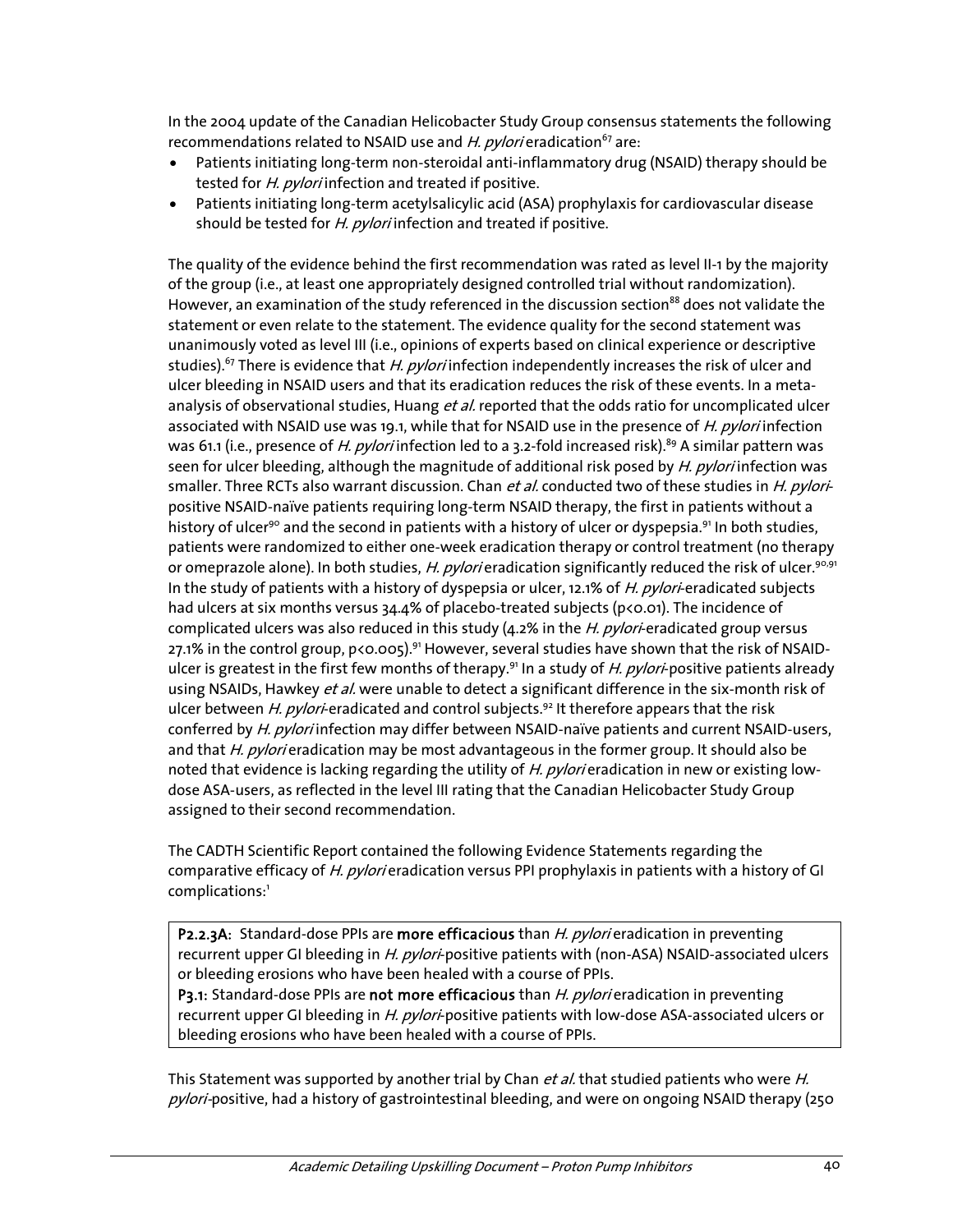took naproxen, 150 took low-dose ASA).<sup>93</sup> Patients were randomized to a one-week eradication regimen or daily omeprazole 20 mg for six months. The primary endpoint was recurrence of GI bleeding. The results for the primary endpoint are shown in Table 8.93

The significant difference in the naproxen patient group shows that ongoing PPI prophylaxis is more efficacious than H. pylori eradication. It also corroborates the view that, in existing NSAID users, *H. pylori* eradication alone is insufficient to prevent ulcer complications.<sup>91</sup> The results in the ASA group are difficult to interpret as the event rate, hence the power to detect a difference, is very low, although there is no evidence that one strategy is advantageous over the other. Unfortunately, this trial did not provide information on the efficacy of the combination of H. pylori eradication and PPI prophylaxis.

| Table 8: Recurrence rates of GI bleeding with continuous omeprazole<br>versus eradication therapy. <sup>93</sup> |                                      |                        |                                               |                        |                           |            |
|------------------------------------------------------------------------------------------------------------------|--------------------------------------|------------------------|-----------------------------------------------|------------------------|---------------------------|------------|
| Patient<br>Group                                                                                                 | Number of<br><b>Recurrent Bleeds</b> |                        | Probability of Recurrent<br>Bleeding (95% CI) |                        | Absolute<br>Difference in | <b>NNT</b> |
|                                                                                                                  | Omeprazole<br>Therapy                | Eradication<br>Therapy | Omeprazole<br>Therapy                         | Eradication<br>Therapy | Probability<br>$(95%$ CI) |            |
| ASA                                                                                                              |                                      | 2                      | $0.9$ (-0.8 to 2.6)                           | 1.9 (-0.7 to 4.5)      | $1.0$ (-1.9 to $3.9$ )    | <b>NS</b>  |
| Naproxen                                                                                                         | 3                                    | 13                     | $4.4$ (-0.5 to 9.3)                           | 18.8 (9.5 to 28.1)     | 14.4 (4.4 to 24.4)        |            |

Although the Chan paper did not show a difference between eradication and ongoing PPI use for recurrent bleeds in ASA users,<sup>93</sup> a similar population was chosen for a study by Lai et al. that looked at following eradication therapy with either one year of lansoprazole or placebo.<sup>94</sup> The results of this study formed the basis of the following evidence statement: $^1$ 

P3.2: In patients in whom H. pylorihas been eradicated, standard-dose PPIs are more efficacious than placebo for the secondary prevention of ulcer complications in users of low-dose  $(325)$ mg/day) ASA.

Although the study population was small (n=123) and the event rate low, there was a significant difference in the recurrence of complications: nine events (14.8%) occurred in the placebo group compared with one event (1.6%) in the treatment group.<sup>94</sup> This translates to an NNT of eight for the prevention of one complication recurrence. About seven times the number of complications were seen in the placebo arm of the Lai et al. study compared with the eradication arm of the Chan paper, even though both populations received essentially the same management.<sup>93,94</sup> This difference may be attributable to the longer duration of the study or inherent differences in the populations studied.

Once again, the take-home message for clinicians is somewhat unclear. There is evidence that H. pylori eradication reduces the risk of ulcers and ulcer complications in new NSAID users,  $90,91$ therefore the recommendation by the Canadian Helicobacter Study Group that higher risk patients should have H. pylori eradicated before starting NSAID therapy appears justified. However, H. pylori eradication may not be sufficient and ongoing prophylaxis may still be required especially in existing users, as shown by Chan  $et al.<sup>93</sup>$  The optimal strategy for users of low-dose ASA is even more ambiguous. H. pylori eradication appears to confer no benefit in ASA users as demonstrated by Chan *et al.*,<sup>93</sup> although the event rate was low in the subset of ASA users. The Lai *et al.* study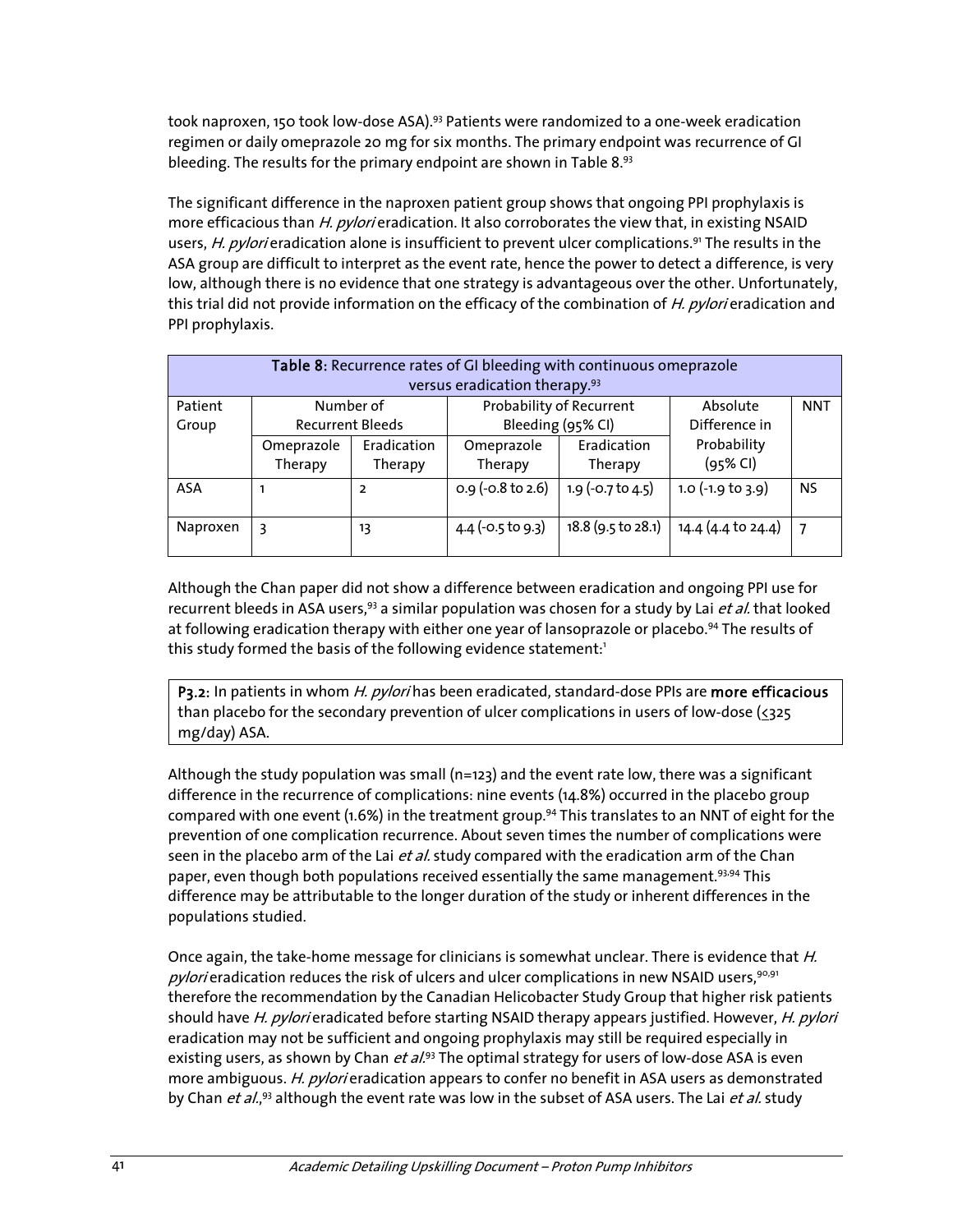indicates that PPI prophylaxis provides additional benefit beyond H. pylori eradication alone in existing users. Data on new users of ASA is lacking, as recognized by the level III rating given to the recommendation to eradicate H. pylori in new ASA users by the Canadian Helicobacter Study Group.

### Clopidogrel

The risk of GI bleeding with clopidogrel has been found to be somewhat lower than low-dose ASA.<sup>1</sup> As such, it may represent an option in managing patients with a history of GI bleeding with ASA. The treatment strategy of combining a PPI and low-dose ASA to reduce ulcer complications has also been compared with clopidogrel. The CADTH Scientific Report provides the following Evidence Statement:<sup>1</sup>

P3.3: In *H. pylori*-negative patients who have a history of ulcer bleeding on low-dose ASA alone, the combination of low-dose ASA and a PPI is associated with a lower risk of recurrence of ulcer complications as compared to clopidogrel alone.

Two RCTs of one-year duration reported a lower recurrence of ulcer complications with PPI plus ASA versus clopidogrel alone. Therefore, although there may be a lower risk of bleeding with clopidogrel versus ASA alone, the former is inferior to ASA in combination with gastroprotection with a PPI. It was noted within the comments for this statement in the CADTH Scientific Report that higher rates of GI complications have been seen when ASA is combined with clopidogrel (compared to each agent alone), however, there is no data indicating if PPIs have a role in reducing risk in combination users.

## 3.7 Recommended Reading

Hunt R, Thomson AB. Canadian Helicobacter pylori consensus conference. Canadian Association of Gastroenterology. *Can J Gastroenterol* 1998;12(1):31-41.

Hunt RH, Fallone CA, Thomson ABR. Canadian Helicobacter pylori Consensus Conference update: infections in adults. *Can J Gastroenterol* 1999; 13(3): 213-218.

Hunt RH, Fallone CA, Van Zanten VSJ, Sherman P, Smaill F, Flook N, Thomson ABR. Canadian Helicobacter Study Group Concensus Conference: update on the management of *Helicobacter pylori* – An evidence-based evaluation of six topics relevant to clinical outcomes in patients evaluated for *H pylori* infection. *Can J Gastroenterol* 2004;18(9): 547-554.

Rostom A, Dube C, Wells G, Tugwell P, Welch V, Jolicoeur E, et al. Prevention of NSAID-induced gastroduodenal ulcers. *Cochrane Database Syst Rev* 2002;(4):CD002296.

# 4 SECTION 4: PROTON PUMP INHIBITOR ADVERSE EFFECTS

## 4.1 Introduction

PPIs are generally well tolerated and most patients experience limited side effects from these medications. Diarrhea, abdominal pain, flatulence, headache, eructation (the oral ejection of gas from the stomach), nausea, and rash have been reported.<sup>14</sup> Prolonged high-dose PPI therapy may reduce serum B<sub>12</sub> concentrations.<sup>14,21</sup> The CADTH Scientific Report makes the following statement on adverse event rates for PPIs: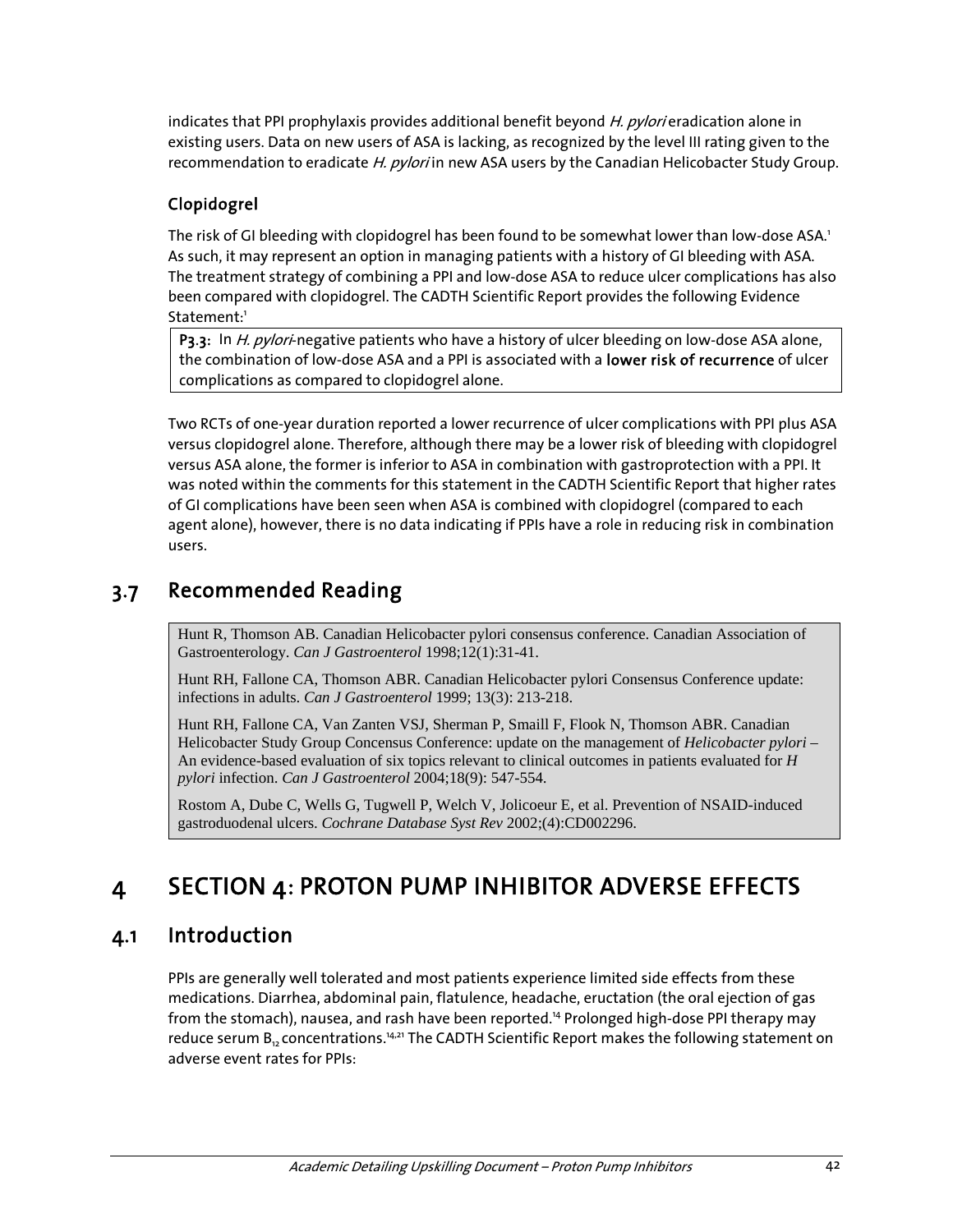G6.1: PPIs have a similar adverse event rate (generally minor) as H2RAs in GERD randomized controlled trials of up to one year duration.

Two case reports suggest that long-term PPI therapy may be associated with hypomagnesemia and hypocalcemia associated with low levels of parathyroid hormone. In both cases, the patients' electrolyte and hormone levels returned to normal when the PPI was stopped and replaced with ranitidine.95

PPIs have also been associated with a number of cases of acute interstitial nephritis (AIN).<sup>96</sup> It is estimated that PPI-induced AIN may occur in approximately one in 12,000 patients taking a PPI. AIN was more common in elderly patients and improved when the PPI was withdrawn. Fever, malaise, lethargy in conjunction with elevated erythrocyte sedimentation rate, C-reactive protein, and urinary sediment should raise the suspicion of AIN. Routine screening is likely not justified, but increased awareness of the potential of PPI-induced AIN may facilitate early detection and help to avoid permanent kidney damage.<sup>96</sup>

### 4.2 Proton Pump Inhibitors and Fracture Risk

Two case-control studies have recently been published suggesting that PPI are associated with increased risk of fracture.<sup>97,98</sup> It is biologically plausible that PPIs may limit the absorption of calcium from the GI tract through induction of hypochlorhydria. Given that hip fractures are associated with significant morbidity and mortality, further investigation and caution is warranted. The risk of fracture may be proportional to the dose and duration of PPI therapy. Increased duration of therapy was associated with an increasing risk of hip fracture in one observational study [adjusted OR: 1 year 1.22 (95% CI: 1.15 to 1.20), 2-year 1.41 (95% CI: 1.28 to 1.56), 3-year 1.54 (95% CI: 1.37 to 1.73), 4-year 1.59 (95% CI: 1.39 to 1.80)].<sup>98</sup> Likewise, higher dosages were associated with greater risk of hip fracture [(adjusted OR: Dose ≤1.75 doses per day 1.40 (95% CI: 1.26 to 1.54), Dose >1.75 doses per day 2.65 (95% CI: 1.80 to 3.90)].<sup>98</sup> The authors suggest that physicians should use the lowest effective dose of PPIs and consider increased calcium intake for long-term/high-dose PPI users.<sup>98</sup> It is important to remember that observational data such as that from case-control studies should be considered hypothesis-generating and must be interpreted with caution due to the possibility of confounding factors. The overall adjusted odds ratio of 1.44 (95% CI: 1.20-1.59) is relatively modest (OR of >3 are considered by some as the threshold for clinical importance in observational research).99 In fact, one of the case-control studies on PPIs and fracture risk concludes that the risk estimates are small and the clinical consequences limited.<sup>97</sup> The same studies also suggest an effect of H2RAs on fracture risk; one suggested an increase in risk of hip fracture [adjusted OR 1.23 (95% CI: 1.14 to 1.39)]<sup>98</sup> and the other a decreased risk in hip fractures [OR 0.69 (95 CI: 0.57 to 0.84)].<sup>97</sup> Clearly, more study is needed. Fracture risk is primarily a potential issue for long-term users of PPIs. Advising patients to limit PPI use to the lowest effective dose and ensuring adequate calcium/vitamin D intake is prudent regardless of whether the association between PPIs and fractures is corroborated by future research.

### 4.3 Proton Pump Inhibitors and Clostridium difficile

Clostridium difficile is a spore-forming gram-positive bacillus that produces a toxin that may cause symptoms ranging in severity from mild diarrhea to colitis and even death. Antibiotics use is a wellestablished risk factor in the development of C. difficile infection.<sup>100</sup> Recent attention has also focused on PPIs as a potential risk factor.<sup>101</sup> It is suggested that gastric acidity acts as an important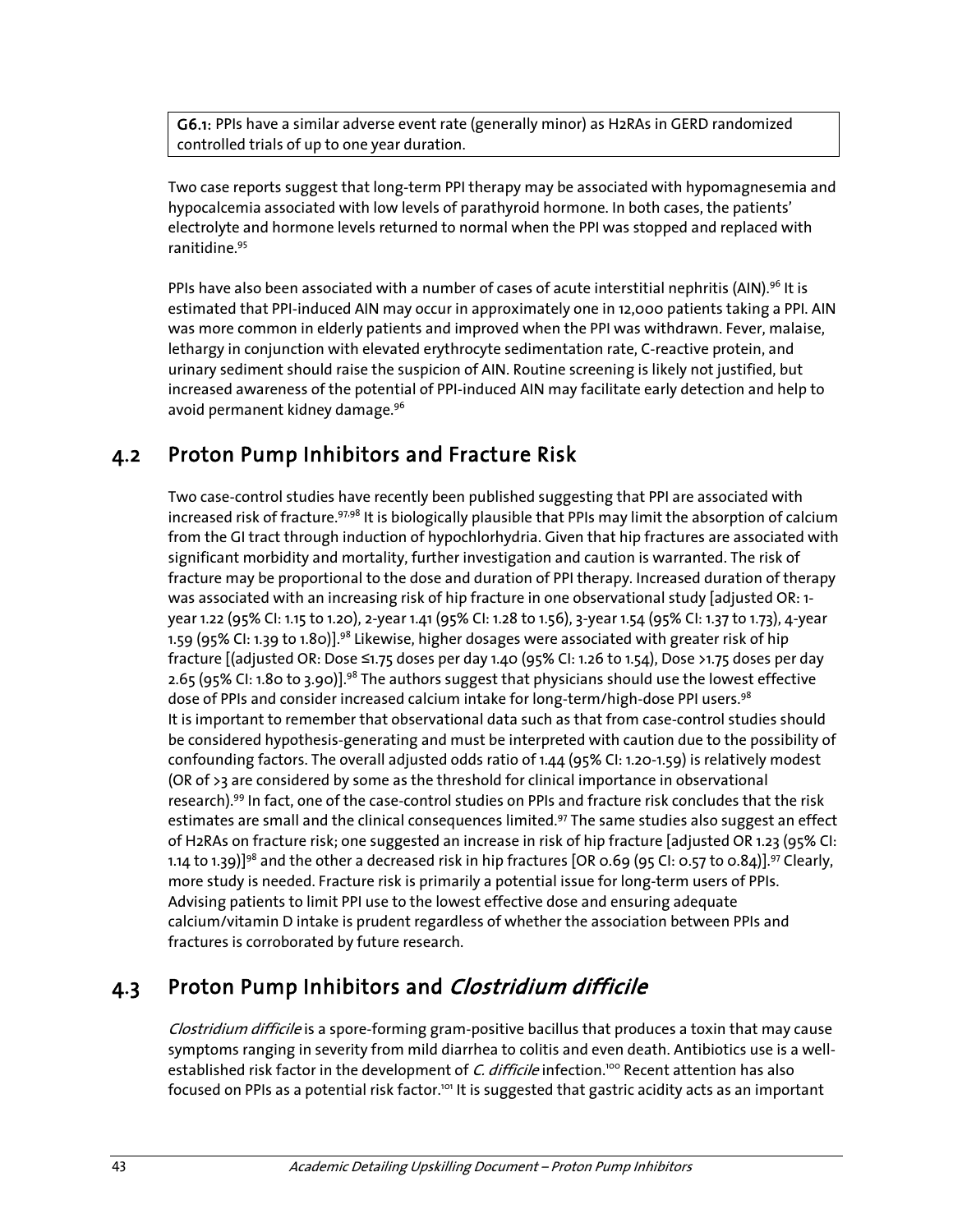defence mechanism against pathogens, and that PPIs allow greater colonization of pathogenic bacteria by increasing gastric pH. Figure 8 shows increasing rates of C. difficile infections (one per 100,000 in 1994 to 22 per 100,000 in 2004) set against a backdrop of decreasing antibiotic use and increasing use of PPIs.<sup>101</sup>

In the case-control study from which this figure is reproduced, PPI use was associated with an adjusted odds ratio of 2.9 (95% CI: 2.4 to 3.4) for *C. difficile* infection in community patients.<sup>101</sup> Other observational studies have produced results with similar odds ratios.<sup>102-104</sup> These results have generated considerable controversy. It has been suggested that the escalating rates of C. difficile may be related to increased reporting rather than a rising incidence of infection.<sup>105</sup> Studies have also been criticized for relying on physician reporting of the disease rather than laboratory confirmation.105,106 Oral vancomycin prescriptions have been used as an alternative marker of disease, since this is the only indication for this medication. Using this marker has also shown a significant increase in the development of C. difficile [OR 3.5 (95% CI: 2.3 to 5.2)].<sup>107</sup> However, not all of the observational evidence has shown a positive association.<sup>108</sup> Recent Canadian data failed to find an increased risk of hospitalization for C. difficile in patients using PPIs [adjusted OR 0.9 (95% CI: 0.8 to 1.1)].<sup>106</sup> Ultimately, this issue may be solved by studies of randomized design;<sup>109</sup> although, given the low absolute risk of infection, it may be difficult to prove with that PPIs predispose patients to C. difficile in the absence of antibiotic treatment.<sup>104</sup>

While many observational studies suggest an increased risk of C. difficile infection with the use of PPIs, the evidence is inconclusive at present. Many authors have suggested that the high level of use of PPIs is suggestive of overuse of these agents and that appropriate use may help to mitigate the potential risk.<sup>103,106,110,111</sup>



Figure 8: Clostridium difficile, antibiotics, and PPIs in United Kingdom General Practice Research Database

Reproduced with permission from the American Medical Association.<sup>101</sup>

### 4.4 Proton Pump Inhibitors and Pneumonia

As with C. difficile infection, it has been suggested that PPIs and other acid suppression therapy interfere with the protection against bacteria normally conferred by gastric pH of less than four.<sup>112</sup>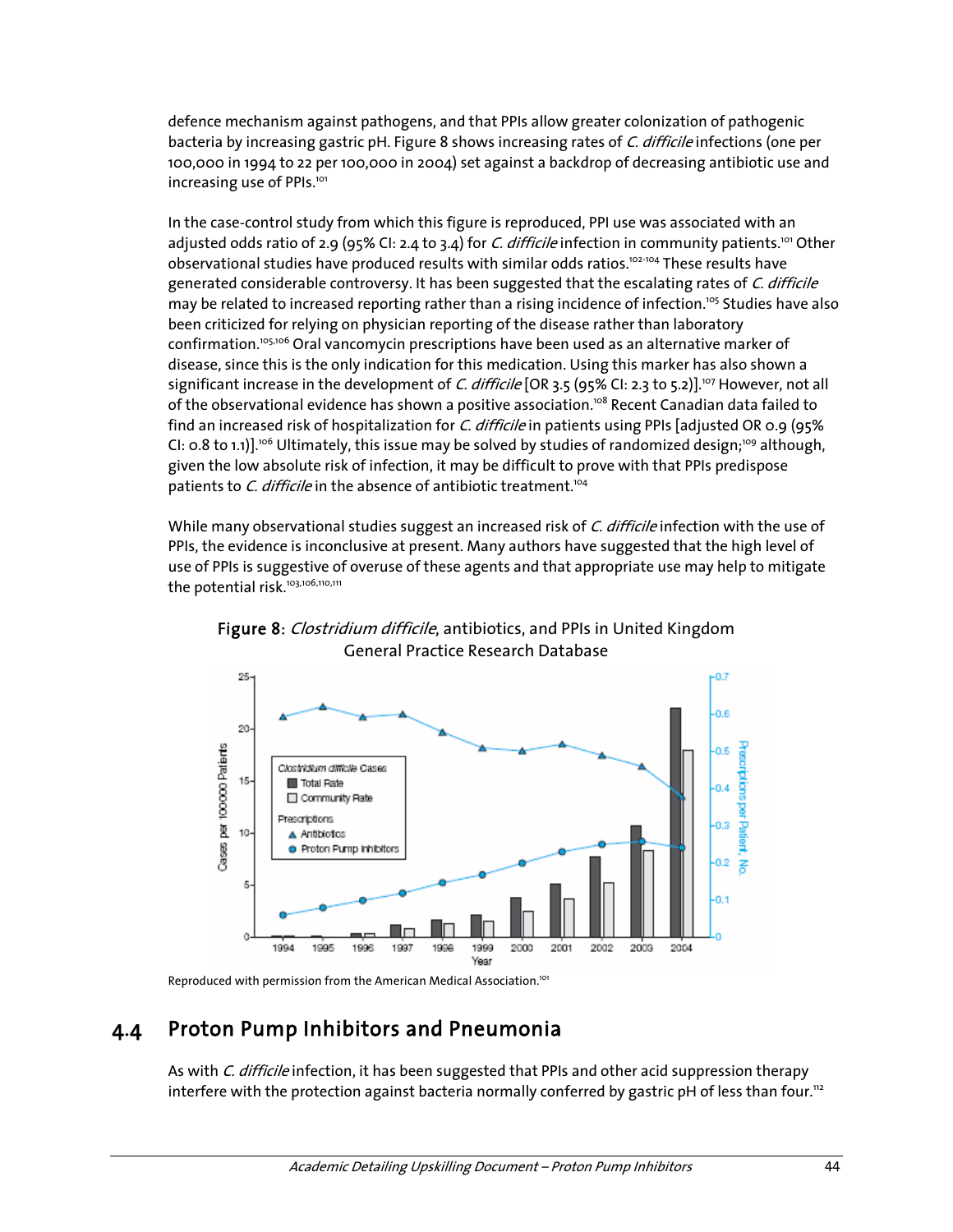A retrospective cohort study found an unadjusted relative risk for pneumonia of 4.63 (3.84 to 5.43) for PPI users compared with non-users of acid suppression therapy.<sup>113</sup> The lack of adjustment fails to take into account confounders and as such has limited meaning. The use of a nested case-control study attempted to deal with these concerns and found a much more modest odds ratio of 1.73  $(1.33$  to 2.25) for those on active PPI treatment.<sup>113</sup> There was an increased risk with higher doses of PPIs [adjusted OR for <1 dose per day 1.23 (95% CI: 0.78 to 1.93), 1 dose per day 1.94 (95% CI: 1.41 to 2.68), >1 dose per day 2.28 (95% CI: 1.26 to 4.10)]. The authors concluded that, given the average use of PPIs for approximately five months, it would be expected that one of 226 patients treated with PPI would develop pneumonia.<sup>113</sup>

It would be difficult to study pneumonia and PPIs in a randomized, controlled trial.<sup>114</sup> This outcome has only rarely been measured in trials of PPIs. In seven trials (total of 2,271 patients) that included respiratory infection as an outcome, patients using PPIs had an infection rate of 4.3% compared to 4.9% in the placebo group.<sup>115</sup> No firm conclusion can be drawn from these data, but they point to the need to weigh the benefits and risks of PPI treatment on a case-by-case basis. Evidence-based and appropriate use of PPIs, considering both dose and duration of therapy, should be encouraged.<sup>115</sup>

## 4.5 Recommended Reading

Yang, YX, Lewis JD, Epstein S, Metz DC. Long-term proton pump inhibitor therapy and the risk of fracture. *JAMA* 2006;296:2947-2953.

Lowe DO, Mamdani MM, Kopp A, Low DE, Juurlink DN. Proton pump inhibitors and hospitalization for *Clostridium difficile*-associated disease: a population-based study. *Clin Infect Dis* 2006:43:1272- 1276.

Dial S, Delaney JAC, Barkun AN, Suissa S. Use of gastric acid-suppressive agents and the risk of community-acquired *Clostridium difficile*-associated disease. *JAMA* 2005;294:2989-2995.

Canadian Association of Gastroenterology, Clinical Affairs. Community-acquired pneumonia and acidsuppressive drugs: Position Statement. *Can J Gastroenterol* 2006;20:119-121.

# 5 SECTION 5: PROTON PUMP INHIBITOR DRUG INTERACTIONS

### 5.1 Introduction

PPIs are widely used for the treatment of gastric acid-related conditions. While short-term treatment may be all that is required for many patients, long-term therapy will be required for some. The widespread and growing use of PPIs is manifest in the increasing numbers of prescriptions filled for these drugs in Canada. Such high levels of use translates into an increased risk of drug interactions with other medications that patients may be using.<sup>116</sup> The majority of drug interactions of PPIs relate to their effects on drug absorption and drug metabolism.

### 5.2 Interactions Related to Absorption

PPIs significantly increase the gastric pH by inhibiting the H+/K+ATPase pump. Increased pH has the potential to affect the absorption of other medications. Specifically, the absorption of weak bases is decreased while that of weak acids is increased. Weak bases (e.g., ketoconazole, chlorpromazine, indomethacin, and tetracycline) undergo increased ionization which decreases absorption. For weak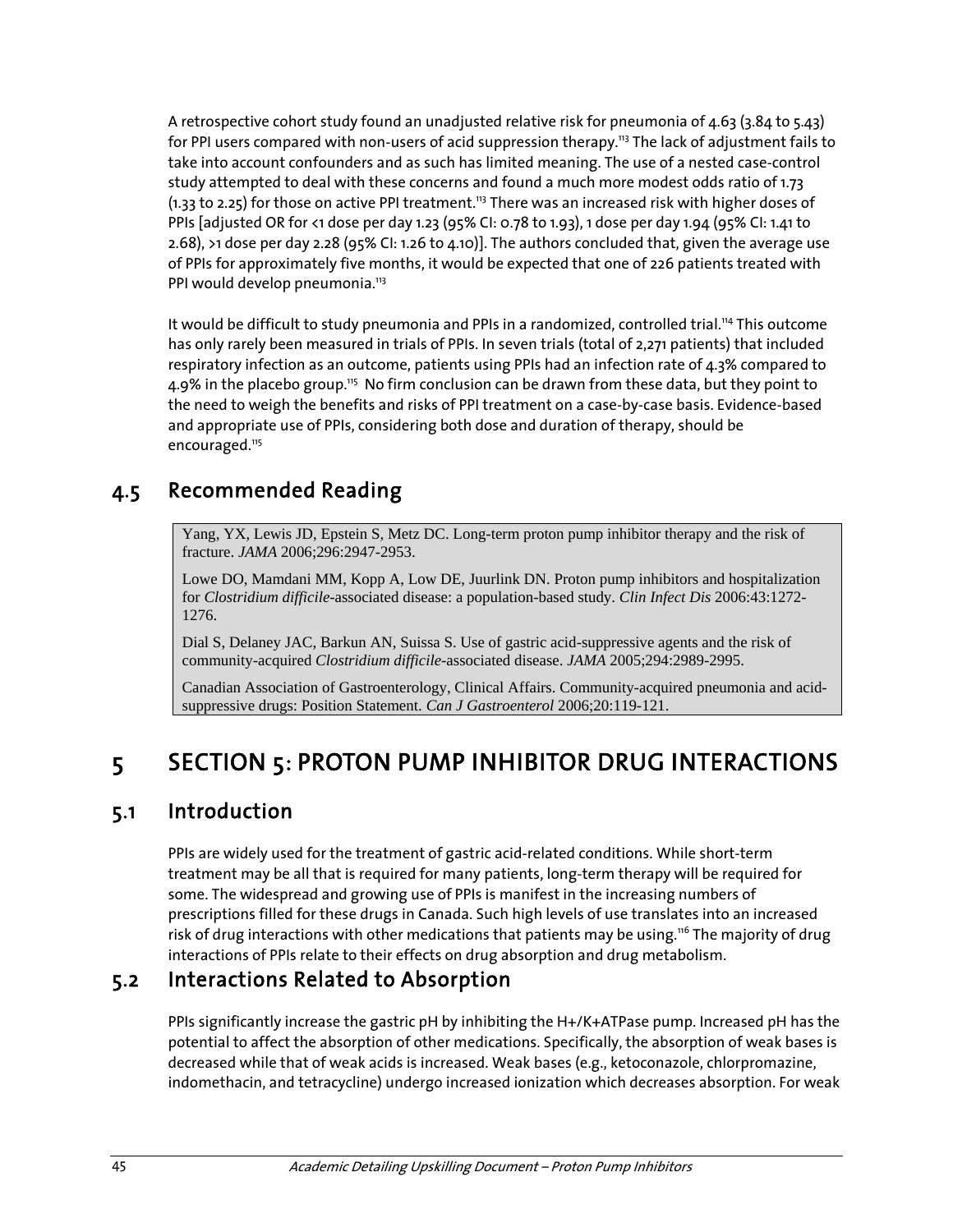acids (e.g., ASA, diazepam, furosemide), ionization is decreased, thereby allowing for increased absorption.<sup>117</sup>

Given that acid reduction is the basis of these theoretical interactions, a class effect would be expected. All five of the PPIs should be approximately equal in their potential for this type of interaction. While some of these interactions are of limited clinical significance, others merit more careful consideration. The absorption of some anti-infectives (e.g., ampicillin, atazanavir, ketoconazole, itraconazole) may be affected by PPIs, and concurrent administration is not recommended. The absorption of iron and calcium salts may be reduced with higher gastric pH, the latter of which has implications for the association between PPIs and the risk of fractures, as discussed in Section 4 of this upskilling document.

## 5.3 Interactions Related to Metabolism

All five PPIs are metabolized in the liver via the cytochrome P450 system. The CYP2C19 and CYP3A4 are the most important isoenzymes in PPI metabolism (Figure 9).<sup>118,119</sup> The relative affinity and importance of the CYP2C19 and CYP3A4 pathways varies between the various PPIs. The CYP2C19 pathway is the major pathway for most PPIs (except rabeprazole).



### Figure 9: Metabolic pathways of PPIs

From: Martin de Argila, Safety of potent gastric acid inhibition. Drugs 2005;65(S1): 97-104 (Figure 1 page 98).<sup>118</sup>

In some situations, genetic variation in the CYP2C19 isoenzyme may be relevant to whether a potential drug interaction with PPIs is clinically relevant. The genetic polymorphism associated with this isoenzyme results in two main phenotypes: poor metabolizers (a minority) and extensive metabolizers (the majority).<sup>118</sup> Although the bioavailability of PPIs will be greater in poor metabolizers, this is unlikely to result in a clinically significant effects.<sup>118,120</sup> Conversely, it is theoretically possible for some individuals who are extensive metabolizers to have reduced effects of PPIs.<sup>119,120</sup> In one small study, the degree of reduction in intragastric pH was related to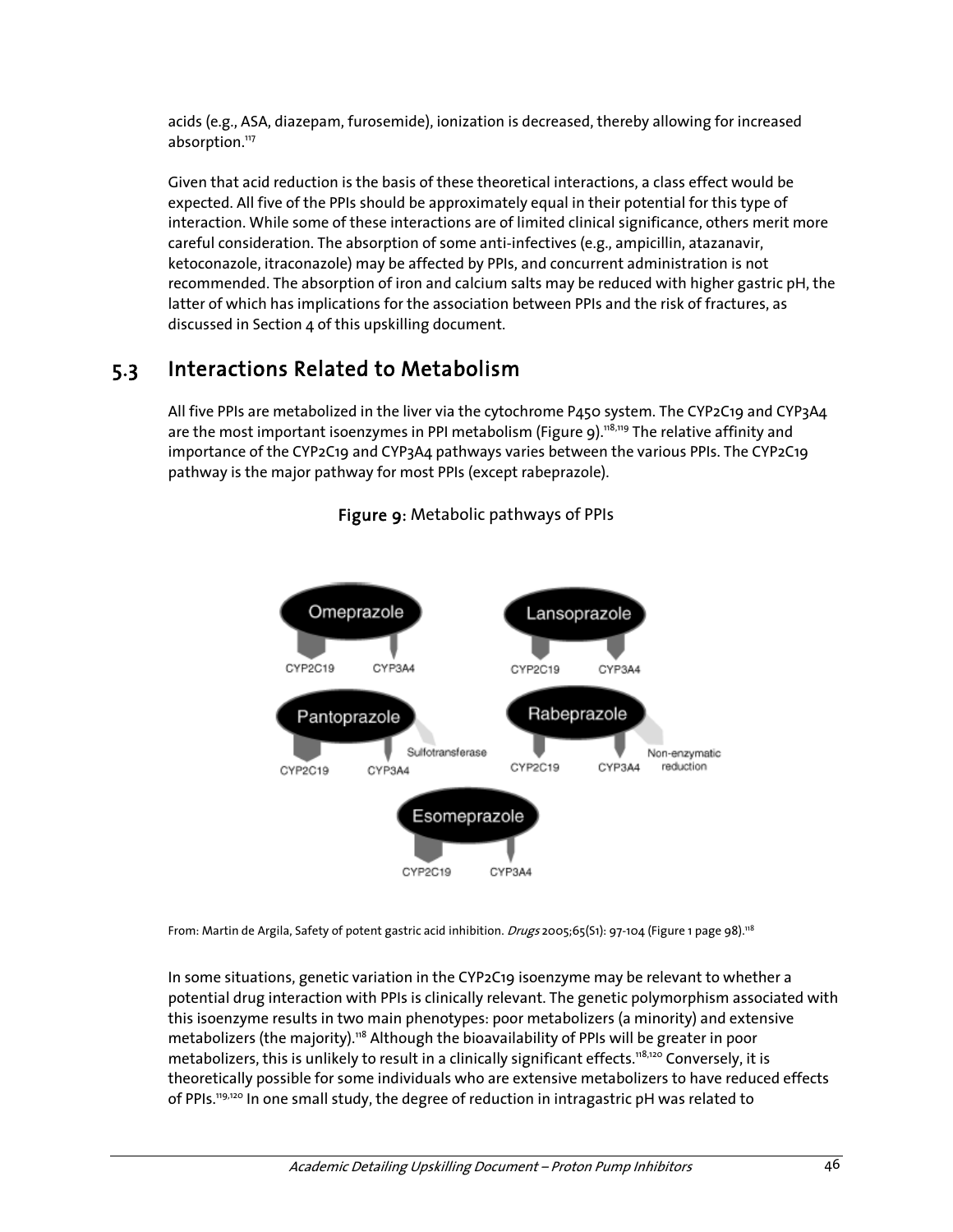polymorphism of CYP2C19 such that homozygous extensive metabolizers, heterozygous extensive metabolizers, and poor metabolizers given omeprazole 20 mg demonstrated a predictable pattern of gastric pH values (2.14, 3.30, and 4.47 respectively).<sup>121</sup> However, the contribution of genetic polymorphism has not been evaluated systematically in any major trials of PPIs.

Modest and inconsistent increases in digoxin levels are seen with PPIs because of their inhibitory effects on ATP-dependent glycoprotein, an intestinal transporter involved in digoxin efflux.<sup>116,117</sup> The consequent increase in the bioavailability of digoxin is likely to be of limited clinical significance.<sup>118</sup> Other drugs that have been hypothesized to interact with PPIs via a similar mechanism include nifedipine, tacrolimus, ketoconazole, and amitriptylline. $118$ 

The interaction profile of individual PPIs will be discussed in the remainder of this section with a view to understanding the clinical relevance of these interactions.

#### Omeprazole

Omeprazole is the oldest and best studied of the PPIs with regard to interactions. Theoretical interactions have been suggested with carbamazepine, diazepam, digoxin, phenytoin, methotrexate, nifedipine, and warfarin.<sup>117</sup> The interaction with diazepam may produce a 25% to 50% reduction in diazepam clearance and may be of clinical significance in some situations.<sup>118</sup> Kinetic studies have shown reduction in plasma clearance of phenytoin.<sup>122</sup> The clinical significance of this theoretical interaction is questionable since, in one study, no significant changes in phenytoin levels were found in a small group of patients with epilepsy.<sup>118,123</sup> Case reports of omeprazole/phenytoin interactions are exceedingly rare.<sup>124</sup>

Omeprazole decreases the metabolism of warfarin; a few isolated case reports of increased prothrombin time have been reported.118 While caution is warranted, there are a few factors that warrant consideration in the evaluation of the clinical significance of this interaction. Warfarin exists as two enantiomers. R-warfarin is less pharmacologically active than *S*-warfarin. Only Rwarfarin is metabolized by CYP2C19, therefore only the metabolism of this enantiomer is affected by omeprazole. Randomized studies have not shown clinically significant drug interactions between warfarin and omeprazole.<sup>125</sup> Case reports of such an interaction are rare (0.09 per million packages supplied).<sup>124</sup> It is interesting to note that the rate for warfarin interactions for omeprazole was no higher than reported for lansoprazole and pantoprazole (both at 0.11 interactions per million packages supplied).124

In summary, while caution and monitoring should be considered, the majority of omeprazole drug interactions have limited clinical significance.

#### Lansoprazole

Investigation into the interactions of lansoprazole with diazepam, oral contraceptives, prednisone, theophylline, phenytoin, and warfarin has failed to reveal significant effects.<sup>118,119</sup> Although not well studied, a potential interaction with tacrolimus should be noted because of the potential for considerable harm from increased tacrolimus bioavailability.<sup>119,126</sup>

### Pantoprazole

Pantoprazole has less inhibitory activity on the CYP450 enzyme system than omeprazole and lansoprazole and as such is associated with fewer reports of drug interactions.<sup>117,119</sup> No significant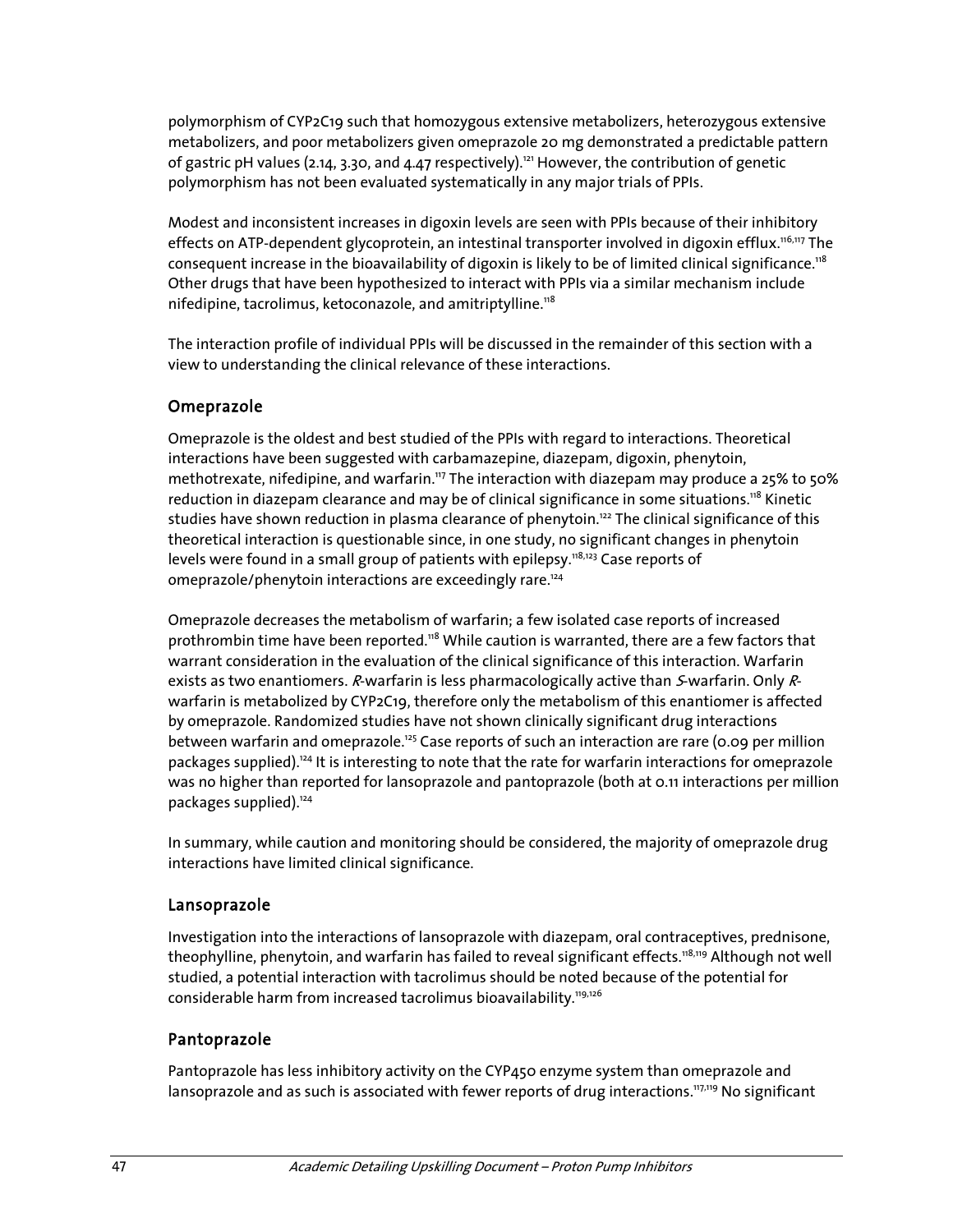interactions have been found with carbamazepine, diazepam, metoprolol, phenytoin, theophylline, or warfarin.119,120 Pantoprazole can also be metabolized outside of the CYP450 system by sulfotransferase (Figure 9). Pantoprazole can raise digoxin levels, but this is not related to CYP450 enzyme systems and is of limited clinical significance.<sup>117,127</sup>

### Rabeprazole

While rabeprazole is metabolized via the CYP2C19 and CYP3A4 pathways, its primary route of metabolism is through non-enzymatic reduction.<sup>117,118</sup> As such, rabeprazole may be less likely to cause interactions with other medications. Rabeprazole can raise digoxin levels but this is not related to CYP450 enzyme systems and is of limited clinical significance.<sup>117,118</sup>

### Esomeprazole

Esomeprazole was the last PPI to enter the Canadian market. Since it is simply the S-enantiomer of omeprazole, its interaction profile can be expected to be similar. It has been shown to produce similar effects on the metabolism of diazepam (45% decrease in clearance).<sup>118,128</sup> Like omeprazole, esomeprazole has been shown to increase phenytoin plasma levels, but a clinically significant interaction in individuals with epilepsy has not been demonstrated.<sup>118,128</sup> Esomeprazole also produces limited inhibition of the metabolism of R-warfarin, an effect that is not likely to be clinically significant.<sup>118,128</sup> Finally, clarithromycin has been shown to reduce the metabolism of esomeprazole and double its bioavailability by interfering with its metabolism though the CYP3A4 pathway.<sup>118,128</sup> On balance, it appears that the risk of clinically significant drug interactions with esomeprazole is low and approximately the same as that seen with omeprazole.<sup>119,128</sup>

### 5.4 Summary

The absolute magnitude of risk associated with PPI drug interactions is low.<sup>119,124</sup> Although the majority of interactions with PPIs have not been shown to be clinically significant, consideration should be given in patient populations at greatest risk, such as the elderly, and patients receiving medications with a low therapeutic index. $117,118$ 

## 5.5 Recommended Reading

Martin de Argila C. Safety of potent gastric acid inhibition. *Drugs* 2005; 65(Suppl 1):97-104.

Labenz J, Petersen KU, Rösch W, Koelz HR. A summary of Food and Drug Administration-reported adverse events and drug interactions occurring during therapy with omeprazole, lansoprazole and pantoprazole. *Aliment Pharmacol Ther* 2003; 17(8):1015-9.

Humphries TJ, Merritt GJ. Review article: drug interactions with agents used to treat acid-related diseases. *Aliment Pharmacol Ther* 1999;13 Suppl 3:18-26.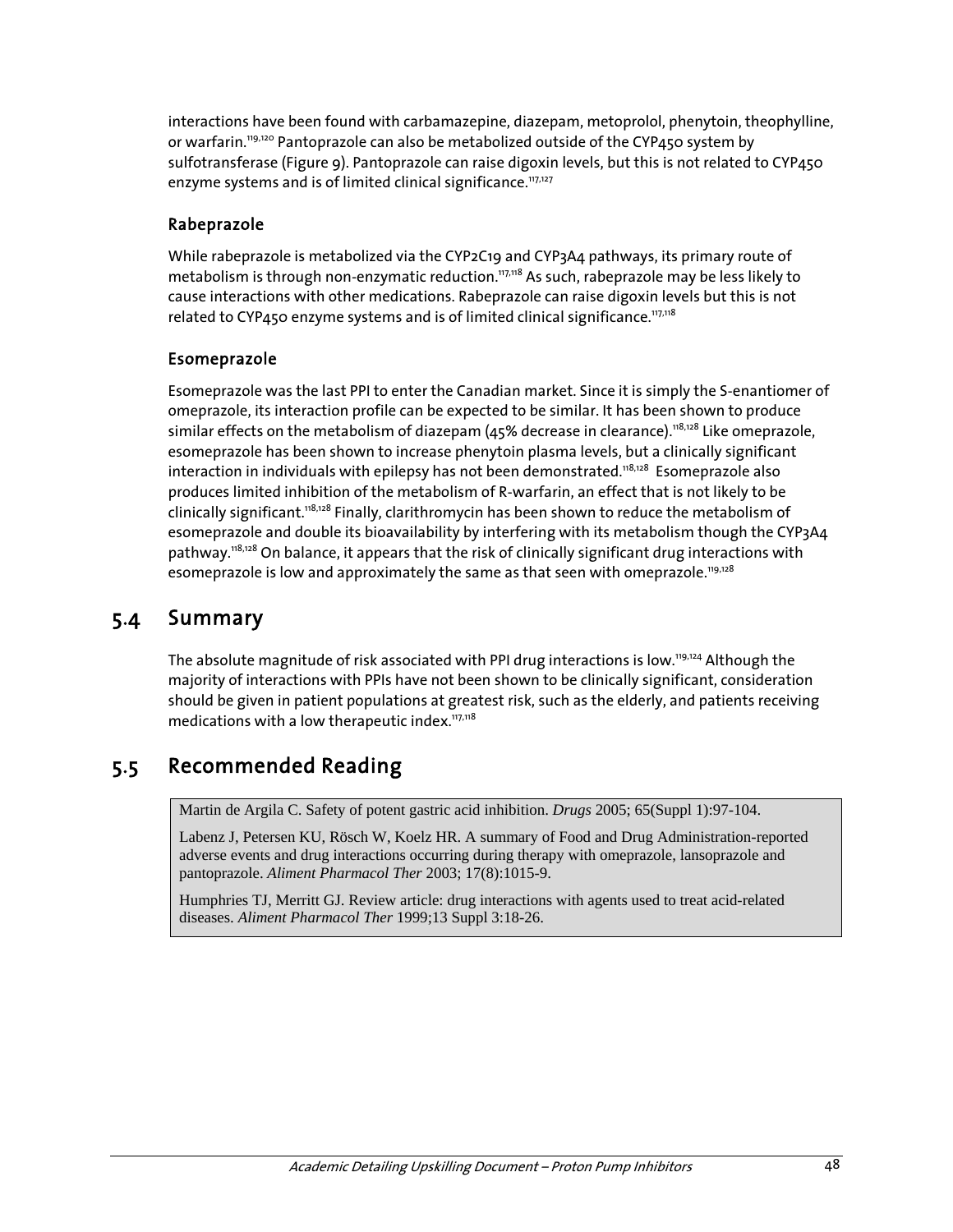# 6 REFERENCES

- 1. Canadian Agency for Drugs and Technologies in Health. Evidence for PPI use in gastroesophageal reflux disease, dyspepsia and peptic ulcer disease: scientific report. *Optimal Therapy Report - COMPUS* 2007;1(2). Available: http://www.cadth.ca/index.php/en/compus/current-topics/ppis (accessed 2007 Mar 28).
- 2. Tougas G, Chen Y, Hwang P, Liu MM, Eggleston A. Prevalence and impact of upper gastrointestinal symptoms in the Canadian population: findings from the DIGEST study. Domestic/International Gastroenterology Surveillance Study. *Am J Gastroenterol* 1999;94(10):2845-54.
- 3. Van Zanten VSJ, Flook N, Chiba N, Armstrong D, Barkun A, Bradette M, et al. An evidence-based approach to the management of uninvestigated dyspepsia in the era of Helicobacter pylori. *CMAJ* 2000;162(12 Suppl):S3-S23. Available: http://www.cmaj.ca/cgi/content/full/162/12\_suppl/s3 (accessed 2007 Apr 9).
- 4. Talley NJ, Stanghellini V, Heading RC, Koch KL, Malagelada JR, Tytgat GN. Functional gastroduodenal disorders. *Gut* 1999;45(Suppl 2):II37-II42. Available: http://gut.bmjjournals.com/cgi/content/full/45/suppl\_2/II37 (accessed 2007 Apr 9).
- 5. Tack J, Talley NJ, Camilleri M, Holtmann G, Hu P, Malagelada JR, et al. Functional gastroduodenal disorders. *Gastroenterology* 2006;130(5):1466-79. Available: http://www.romecriteria.org/pdfs/p1466FunctionalGastroduodenal1.pdf (accessed 2007 Apr 9).
- 6. Laheij RJ, Severens JL, Van de Lisdonk EH, Verbeek AL, Jansen JB. Randomized controlled trial of omeprazole or endoscopy in patients with persistent dyspepsia: a cost-effectiveness analysis. *Aliment Pharmacol Ther* 1998;12(12):1249-56.
- 7. Delaney B, Ford AC, Forman D, Moayyedi P, Qume M. Initial management strategies for dyspepsia. *Cochrane Database Syst Rev* 2005;(4):CD001961.
- 8. Malfertheiner P, Mégraud F, O'Morain C, Bell D, Bianchi PG, Deltenre M, et al. Current European concepts in the management of Helicobacter pylori infection the Maastricht Consensus Report. *Eur J Gastroenterol Hepatol* 1997;9(1):1-2.
- 9. Thomson AB, Barkun AN, Armstrong D, Chiba N, White RJ, Daniels S, et al. The prevalence of clinically significant endoscopic findings in primary care patients with uninvestigated dyspepsia: the Canadian Adult Dyspepsia Empiric Treatment - Prompt Endoscopy (CADET-PE) study. *Aliment Pharmacol Ther* 2003;17(12):1481-91.
- 10. Manes G, Menchise A, de Nucci C, Balzano A. Empirical prescribing for dyspepsia: randomised controlled trial of test and treat versus omeprazole treatment. *BMJ* 2003;326(7399):1118-21. Available: http://bmj.bmjjournals.com/cgi/reprint\_abr/326/7399/1118 (accessed 2007 Apr 9).
- 11. van Zanten SJOV, Chiba N, Armstrong D, Barkun A, Thomson A, Smyth S, et al. A randomized trial comparing omeprazole, ranitidine, cisapride, or placebo in helicobacter pylori negative, primary care patients with dyspepsia: the CADET-HN study. *Am J Gastroenterol* 2005;100(7):1477-88. Available: http://www.blackwell-synergy.com/loi/ajg (accessed 2007 Jul 23).
- 12. Moayyedi P, Soo S, Deeks J, Delaney B, Innes M, Forman D. Pharmacological interventions for non-ulcer dyspepsia. *Cochrane Database Syst Rev* 2006;(2):CD001960.
- 13. Blum AL, Arnold R, Stolte M, Fischer M, Koelz HR. Short course acid suppressive treatment for patients with functional dyspepsia: results depend on Helicobacter pylori status. The Frosch Study Group. *Gut* 2000;47(4):473-80. Available: http://gut.bmj.com/cgi/content/abstract/47/4/473 (accessed 2007 Apr 9).
- 14. Armstrong D, Marshall JK, Chiba N, Enns R, Fallone CA, Fass R, et al. Canadian consensus conference on the management of gastroesophageal reflux disease in adults: update 2004. *Can J Gastroenterol* 2005;19(1):15-35.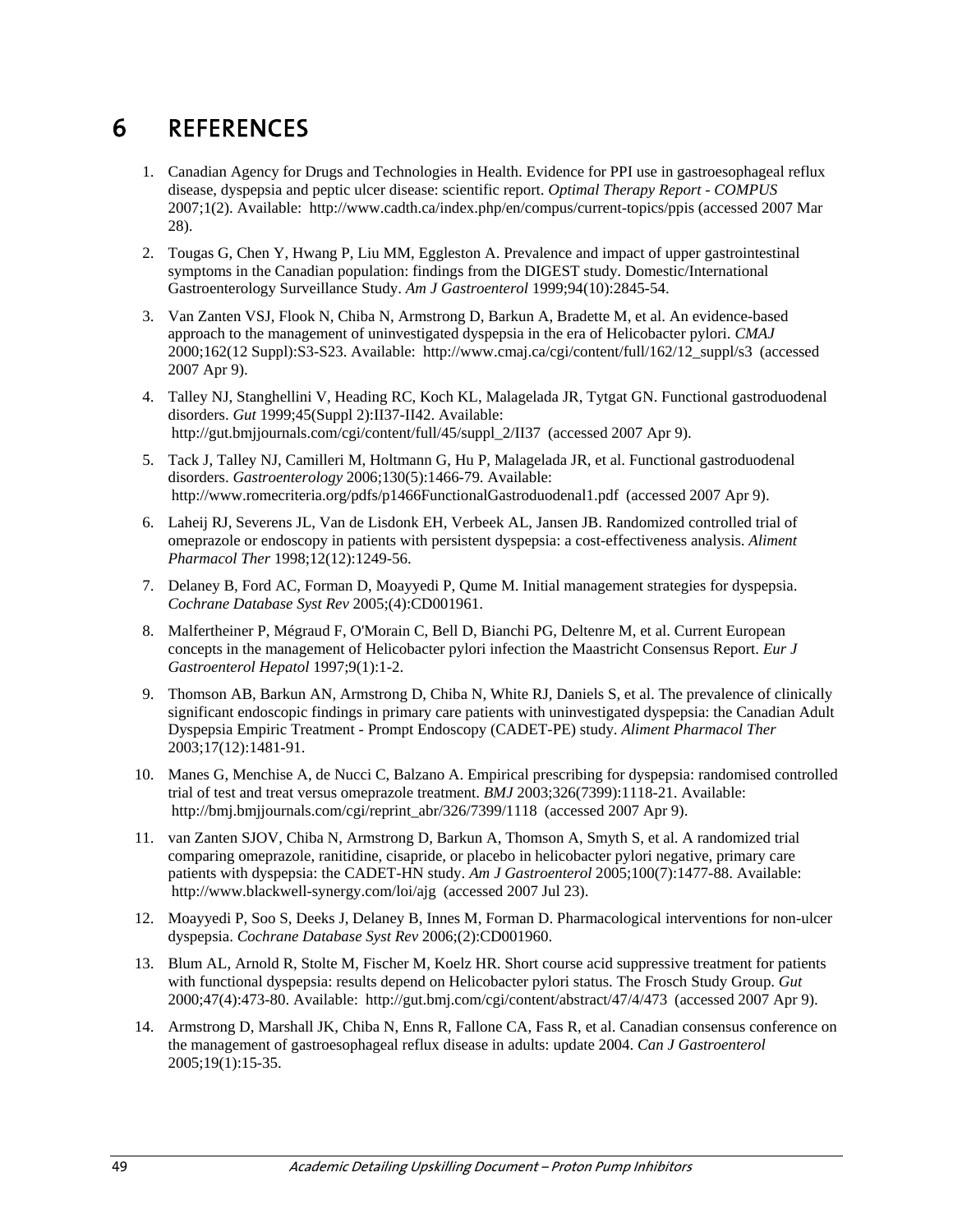- 15. Williams DB. Gastroesophageal reflux disease. In: DiPiro JT, Talbert RL, Yee GC, Matzke GR, Wells BG, Posey LM, editors. *Pharmacotherapy: a pathophysiologic approach*. 5th ed. Toronto: McGraw-Hill, Medical Pub. Division; 2002. p.585-601.
- 16. Richter JE. Gastroesophageal reflux disease during pregnancy. *Gastroenterol Clin North Am* 2003;32(1):235-61.
- 17. Revicki DA, Wood M, Maton PN, Sorensen S. The impact of gastroesophageal reflux disease on healthrelated quality of life. *Am J Med* 1998;104(3):252-8.
- 18. Lagergren J, Bergstrom R, Lindgren A, Nyren O. Symptomatic gastroesophageal reflux as a risk factor for esophageal adenocarcinoma. *N Engl J Med* 1999;340(11):825-31.
- 19. El-Serag HB, Graham DY, Satia JA, Rabeneck L. Obesity is an independent risk factor for GERD symptoms and erosive esophagitis. *Am J Gastroenterol* 2005;100(6):1243-50.
- 20. Jacobson BC, Somers SC, Fuchs CS, Kelly CP, Camargo CA. Body-mass index and symptoms of gastroesophageal reflux in women. *N Engl J Med* 2006;354(22):2340-8.
- 21. DeVault KR, Castell DO. Updated guidelines for the diagnosis and treatment of gastroesophageal reflux disease. *Am J Gastroenterol* 2005;100(1):190-200.
- 22. Hunt R, Thomson AB. Canadian Helicobacter pylori consensus conference. Canadian Association of Gastroenterology. *Can J Gastroenterol* 1998;12(1):31-41.
- 23. Avidan B, Sonnenberg A, Schnell TG, Sontag SJ. There are no reliable symptoms for erosive oesophagitis and Barrett's oesophagus: endoscopic diagnosis is still essential. *Aliment Pharmacol Ther* 2002;16(4):735- 42.
- 24. Ontario Program for Optimal Therapeutics. *Ontario guidelines for peptic ulcer disease and gastroesophageal reflux*. 1st ed. Toronto: Queen's Printer of Ontario; 2000. Available: http://www.thecem.net/Downloads/gerd.pdf (accessed 2005 Jul 5).
- 25. Lundell LR, Dent J, Bennett JR, Blum AL, Armstrong D, Galmiche JP, et al. Endoscopic assessment of oesophagitis: clinical and functional correlates and further validation of the Los Angeles classification. *Gut* 1999;45(2):172-80. Available: http://gut.bmj.com/cgi/reprint/45/2/172 (accessed 2007 Apr 11).
- 26. Lieberman DA. Medical therapy for chronic reflux esophagitis: long-term follow-up. *Arch Intern Med* 1987;147(10):1717-20.
- 27. Update on proton pump inhibitors. *Pharm Lett/Prescr Lett* 2007;23(3):1-4.
- 28. Canadian Agency for Drugs and Technologies in Health. Economic models and conclusions for the treatment of dyspepsia, gastroesophageal reflux disease-related heartburn and the prevention of nonsteroidal anti-inflammatory drug induced gastrointestinal complications. *Optimal Therapy Report - COMPUS* 2007;1(3). Available: http://www.cadth.ca/index.php/en/compus/current-topics/ppis (accessed 2007 Mar 28).
- 29. van Pinxteren B, Numans ME, Bonis PA, Lau J. Short-term treatment with proton pump inhibitors, H2 receptor antagonists and prokinetics for gastro-oesophageal reflux disease-like symptoms and endoscopy negative reflux disease. *Cochrane Database Syst Rev* 2006;(3):CD002095.
- 30. Kahrilas PJ, Fennerty MB, Joelsson B. High- versus standard-dose ranitidine for control of heartburn in poorly responsive acid reflux disease: a prospective, controlled trial. *Am J Gastroenterol* 1999;94(1):92-7.
- 31. van Pinxteren B, Numans ME, Lau J, de Wit NJ, Hungin AP, Bonis Peter AL. Short-term treatment of gastroesophageal reflux disease: a systematic review and meta-analysis of the effect of acid-suppressant drugs in empirical treatment and endoscopy-negative patients. *J Gen Intern Med* 2003;18(9):755-63.
- 32. Miner P, Orr W, Filippone J, Jokubaitis L, Sloan S. Rabeprazole in nonerosive gastroesophageal reflux disease: a randomized placebo-controlled trial. *Am J Gastroenterol* 2002;97(6):1332-9.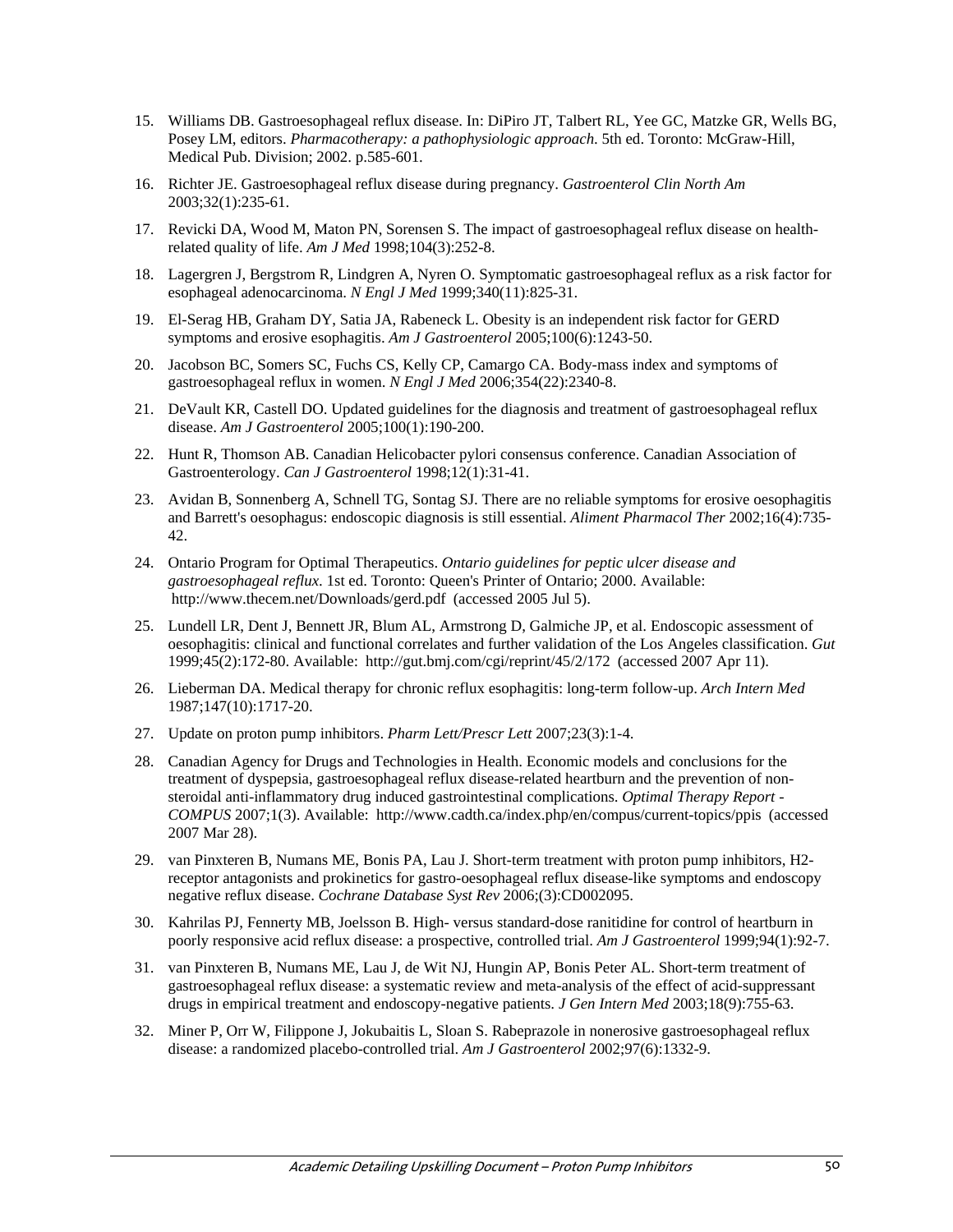- 33. Armstrong D, Talley NJ, Lauritsen K, Moum B, Lind T, Tunturi-Hihnala H, et al. The role of acid suppression in patients with endoscopy-negative reflux disease: the effect of treatment with esomeprazole or omeprazole. *Aliment Pharmacol Ther* 2004;20(4):413-21.
- 34. Richter JE, Kovacs TO, Greski-Rose PA, Huang section, Fisher R. Lansoprazole in the treatment of heartburn in patients without erosive oesophagitis. *Aliment Pharmacol Ther* 1999;13(6):795-804.
- 35. Lind T, Havelund T, Carlsson R, Anker Hansen O, Glise H, Hernqvist H, et al. Heartburn without oesophagitis: efficacy of omeprazole therapy and features determining therapeutic response. *Scand J Gastroenterol* 1997;32(10):974-9.
- 36. Chiba N, De Gara CJ, Wilkinson JM, Hunt RH. Speed of healing and symptom relief in grade II to IV gastroesophageal reflux disease: a meta-analysis. *Gastroenterology* 1997;112(6):1798-810.
- 37. Miner PB, Allgood LD, Grender JM. Comparison of gastric pH with omeprazole magnesium 20.6 mg (Prilosec OTC) o.m. famotidine 10 mg (Pepcid AC) b.d. and famotidine 20 mg b.d. over 14 days of treatment. *Aliment Pharmacol Ther* 2007;25(1):103-9.
- 38. Gillessen A, Beil W, Modlin IM, Gatz G, Hole U. 40 mg pantoprazole and 40 mg esomeprazole are equivalent in the healing of esophageal lesions and relief from gastroesophageal reflux disease-related symptoms. *J Clin Gastroenterol* 2004;38(4):332-40.
- 39. Hatlebakk JG, Katz PO, Kuo B, Castell DO. Nocturnal gastric acidity and acid breakthrough on different regimens of omeprazole 40 mg daily. *Aliment Pharmacol Ther* 1998;12(12):1235-40.
- 40. Katz PO, Castell DO, Chen Y, Andersson T, Sostek MB. Intragastric acid suppression and pharmacokinetics of twice-daily esomeprazole: a randomized, three-way crossover study. *Aliment Pharmacol Ther* 2004;20(4):399-406.
- 41. Orr WC, Finn A, Wilson T, Russell J. Esophageal acid contact time and heartburn in acute treatment with ranitidine and metoclopramide. *Am J Gastroenterol* 1990;85(6):697-700.
- 42. Inadomi JM, Jamal R, Murata GH, Hoffman RM, Lavezo LA, Vigil JM, et al. Step-down management of gastroesophageal reflux disease. *Gastroenterology* 2001;121(5):1095-100.
- 43. Hansen AN, Wahlqvist P, Jørgensen E, Bergheim R, Fagertun H, Lund H, et al. Six-month management of patients following treatment for gastroesophageal reflux disease symptoms: a Norwegian randomized, prospective study comparing the costs and effectiveness of esomeprazole and ranitidine treatment strategies in a general medical practitioners setting. *Int J Clin Pract* 2005;59(6):655-64.
- 44. Metz DC, Inadomi JM, Howden CW, Van Zanten SJ, Bytzer P. On-demand therapy for gastroesophageal reflux disease. *Am J Gastroenterol* 2007;102(3):642-53.
- 45. Goh KL. "On-demand" therapy for gastroesophageal reflux disease: are current proton pump inhibitors good candidates? *J Gastroenterol Hepatol* 2006;21 Suppl 5:S115-S118.
- 46. Donnellan C, Sharma N, Preston C, Moayyedi P. Medical treatments for the maintenance therapy of reflux oesophagitis and endoscopic negative reflux disease. *Cochrane Database Syst Rev* 2004;(4):CD003245.
- 47. Spechler SJ. Clinical practice: Barrett's esophagus. *N Engl J Med* 2002;346(11):836-42.
- 48. Holtmann G, Cain C, Malfertheiner P. Gastric Helicobacter pylori infection accelerates healing of reflux esophagitis during treatment with the proton pump inhibitor pantoprazole. *Gastroenterology* 1999;117(1):11-6.
- 49. Kuipers EJ, Nelis GF, Klinkenberg-Knol EC, Snel P, Goldfain D, Kolkman JJ, et al. Cure of Helicobacter pylori infection in patients with reflux oesophagitis treated with long term omeprazole reverses gastritis without exacerbation of reflux disease: results of a randomised controlled trial. *Gut* 2004;53(1):12-20. Available: http://gut.bmjjournals.com/cgi/reprint/53/1/12 (accessed 2006 Mar 2).
- 50. Moayyedi P, Bardhan C, Young L, Dixon MF, Brown L, Axon AT. Helicobacter pylori eradication does not exacerbate reflux symptoms in gastroesophageal reflux disease. *Gastroenterology* 2001;121(5):1120-6.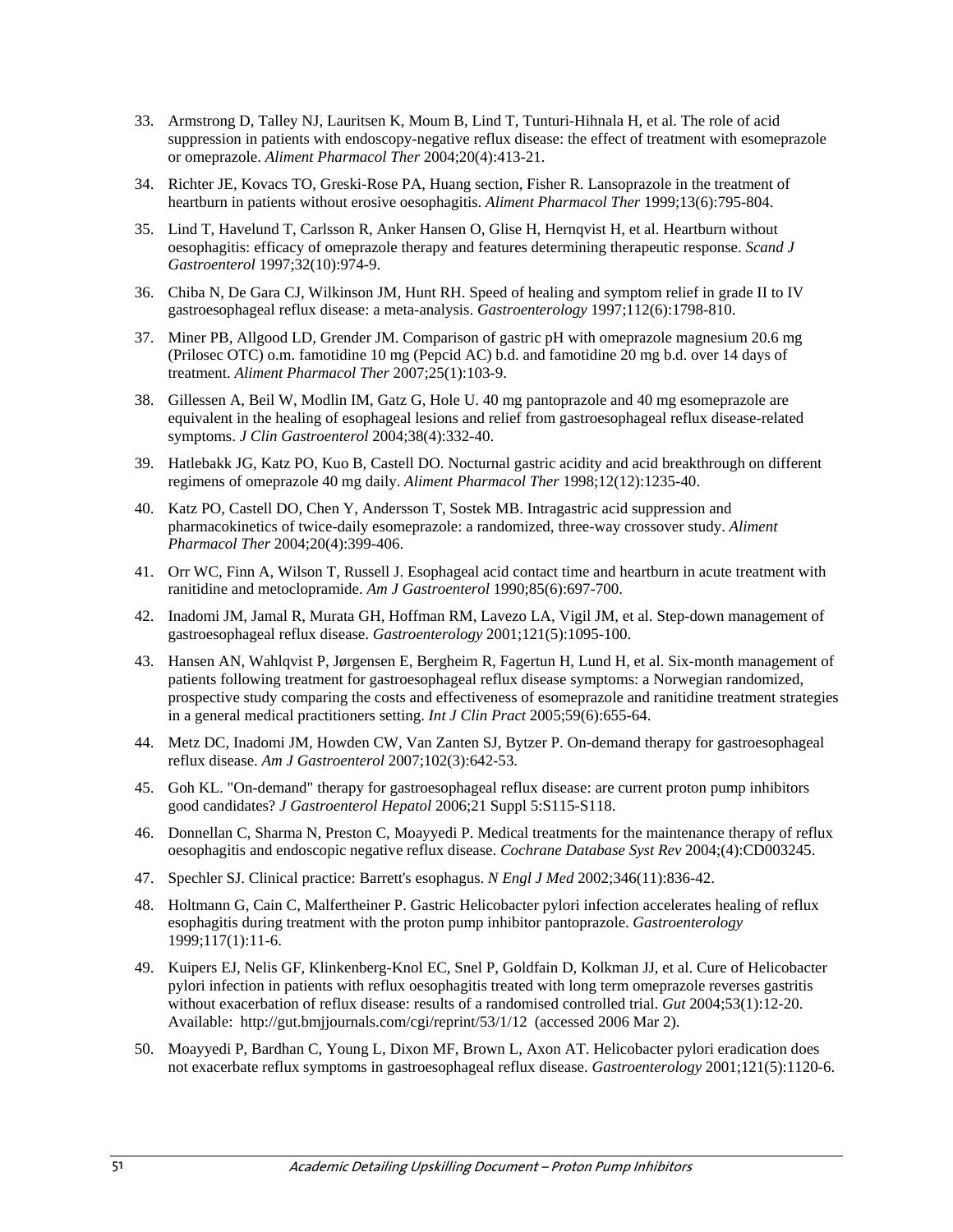- 51. Chiba N, Veldhuyzen van Zanten SJO, Sinclair P, Ferguson RA, Escobedo S, Grace E. Treating Helicobacter pylori infection in primary care patients with uninvestigated dyspepsia: the Canadian adult dyspepsia empiric treatment-Helicobacter pylori positive (CADET-Hp) randomised controlled trial. *BMJ* 2002;324(7344):1012-6. Available: http://bmj.bmjjournals.com/cgi/reprint/324/7344/1012 (accessed 2007 Apr 9).
- 52. Hirota WK, Loughney TM, Lazas DJ, Maydonovitch CL, Rholl V, Wong RK. Specialized intestinal metaplasia, dysplasia, and cancer of the esophagus and esophagogastric junction: prevalence and clinical data. *Gastroenterology* 1999;116(2):277-85.
- 53. Rex DK, Cummings OW, Shaw M, Cumings MD, Wong RK, Vasudeva RS, et al. Screening for Barrett's esophagus in colonoscopy patients with and without heartburn. *Gastroenterology* 2003;125(6):1670-7.
- 54. Rudolph RE, Vaughan TL, Storer BE, Haggitt RC, Rabinovitch PS, Levine DS, et al. Effect of segment length on risk for neoplastic progression in patients with Barrett esophagus. *Ann Intern Med* 2000;132(8):612-20. Available: http://www.annals.org/cgi/reprint/132/8/612.pdf (accessed 2007 Apr 10).
- 55. Shaheen N, Ransohoff DF. Gastroesophageal reflux, Barrett esophagus, and esophageal cancer: scientific review. *JAMA* 2002;287(15):1972-81.
- 56. Buttar NS, Wang KK, Sebo TJ, Riehle DM, Krishnadath KK, Lutzke LS, et al. Extent of high-grade dysplasia in Barrett's esophagus correlates with risk of adenocarcinoma. *Gastroenterology* 2001;120(7):1630-9.
- 57. Bytzer P, Christensen PB, Damkier P, Vinding K, Seersholm N. Adenocarcinoma of the esophagus and Barrett's esophagus: a population-based study. *Am J Gastroenterol* 1999;94(1):86-91.
- 58. Provenzale D, Schmitt C, Wong JB. Barrett's esophagus: a new look at surveillance based on emerging estimates of cancer risk. *Am J Gastroenterol* 1999;94(8):2043-53.
- 59. Del Valle J. Peptic ulcer disease and related disorders. In: Kasper DL, Fauci AS, Longo DL, Braunwald E, Hauser SL, Jameson JL, editors. *Harrison's principles of internal medicine*. 16th ed. Toronto: McGraw-Hill; 2005. p.1746-62.
- 60. Sonnenberg A, Everhart JE. Health impact of peptic ulcer in the United States. *Am J Gastroenterol* 1997;92(4):614-20.
- 61. Berardi RR. Peptic ulcer disease. In: DiPiro JT, Talbert RL, Yee GC, Matzke GR, Wells BG, Posey LM, editors. *Pharmacotherapy: a pathophysiologic approach*. 5th ed. Toronto: McGraw-Hill, Medical Pub. Division; 2002. p.603-24.
- 62. Hunt RH, Barkun AN, Baron D, Bombardier C, Bursey FR, Marshall JR, et al. Recommendations for the appropriate use of anti-inflammatory drugs in the era of the coxibs: defining the role of gastroprotective agents. *Can J Gastroenterol* 2002;16(4):231-40.
- 63. Garcia Rodriguez LA, Jick H. Risk of upper gastrointestinal bleeding and perforation associated with individual non-steroidal anti-inflammatory drugs. *Lancet* 1994;343(8900):769-72.
- 64. Dalton SO, Johansen C, Mellemkjaer L, Norgard B, Sorensen HT, Olsen JH. Use of selective serotonin reuptake inhibitors and risk of upper gastrointestinal tract bleeding: a population-based cohort study. *Arch Intern Med* 2003;163(1):59-64.
- 65. Silverstein FE, Graham DY, Senior JR, Davies HW, Struthers BJ, Bittman RM, et al. Misoprostol reduces serious gastrointestinal complications in patients with rheumatoid arthritis receiving nonsteroidal antiinflammatory drugs: a randomized, double-blind, placebo-controlled trial. *Ann Intern Med* 1995;123(4):241-9.
- 66. Rostom A, Dube C, Wells G, Tugwell P, Welch V, Jolicoeur E, et al. Prevention of NSAID-induced gastroduodenal ulcers. *Cochrane Database Syst Rev* 2002;(4):CD002296.
- 67. Hunt R, Fallone C, Veldhuyzen van Zanten S, Sherman P, Smaill F, Flook N, et al. Canadian Helicobacter Study Group consensus conference: update on the management of Helicobacter pylori: an evidence-based evaluation of six topics relevant to clinical outcomes in patients evaluated for H. pylori infection. *Can J Gastroenterol* 2004;18(9):547-54.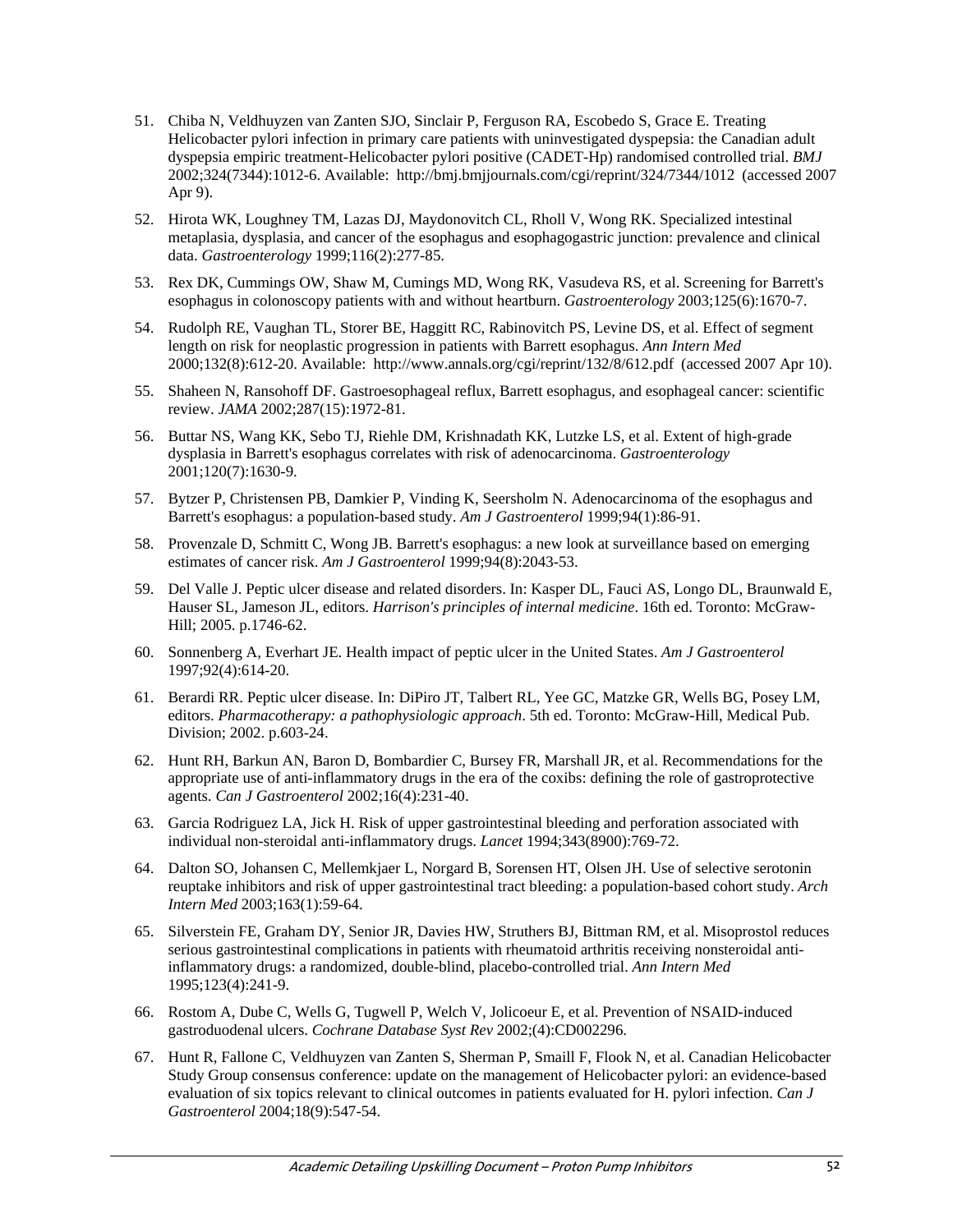- 68. North of England Dyspepsia Guideline Development Group. *Dyspepsia: management of dyspepsia in adults in primary care* [Evidence-based clinical practice guideline]. London: National Institute for Clinical Excellence; 2004 Aug. Available: http://www.nice.org.uk/pdf/CG017fullguideline.pdf (accessed 2005 Jul 27).
- 69. Hunt RH, Fallone CA, Thomson AB. Canadian Helicobacter pylori consensus conference update: infections in adults. Canadian Helicobacter Study Group. *Can J Gastroenterol* 1999;13(3):213-7.
- 70. Pylorid (DIN: 02231831). In: *Drug Product Database (DPD)* [database online]. Ottawa: Health Canada; 2007. Available: http://www.hc-sc.gc.ca/dhp-mps/prodpharma/databasdon/index\_e.html (accessed 2007 May 28).
- 71. Vergara M, Vallve M, Gisbert JP, Calvet X. Meta-analysis: comparative efficacy of different proton-pump inhibitors in triple therapy for Helicobacter pylori eradication. *Aliment Pharmacol Ther* 2003;18(6):647-54.
- 72. Court of Queen's Bench of Manitoba. *AstraZeneca Canada Inc. et al v. Government of Manitoba et al and AstraZeneca Canada Inc. et al v. The Minister of Health of the Province of Manitoba et al, 2005 MBQB 144 (CanLII)*. Ottawa: Federation of Law Societies of Canada; 2005 Aug 30. Docket: CI 04-01-38085; CI 04-01-38086. Available: http://www.canlii.org/en/mb/mbqb/doc/2005/2005mbqb144/2005mbqb144.html (accessed 2007 Apr 12).
- 73. Vallve M, Vergara M, Gisbert JP, Calvet X. Single vs. double dose of a proton pump inhibitor in triple therapy for Helicobacter pylori eradication: a meta-analysis. *Aliment Pharmacol Ther* 2002;16(6):1149-56.
- 74. Quan C, Talley NJ. Management of peptic ulcer disease not related to Helicobacter pylori or NSAIDs. *Am J Gastroenterol* 2002;97(12):2950-61.
- 75. Veldhuyzen van Zanten SJ, Bradette M, Chiba N, et al. Evidence-based recommendations for short- and long-term management of uninvestigated dyspepsia in primary care: an update of the Canadian Dyspepsia Working Group (CanDys) clinical management tool. *Can J Gastroenterol* 2005;19(5):285-303.
- 76. Gisbert JP, Pajares JM. Systematic review and meta-analysis: is 1-week proton pump inhibitor-based triple therapy sufficient to heal peptic ulcer? *Aliment Pharmacol Ther* 2005;21(7):795-804.
- 77. Agrawal NM, Campbell DR, Safdi MA, Lukasik NL, Huang B, Haber MM, et al. Superiority of lansoprazole vs ranitidine in healing nonsteroidal anti-inflammatory drug-associated gastric ulcers: results of a double-blind, randomized, multicenter study. *Arch Intern Med* 2000;160(10):1455-61.
- 78. Yeomans ND, Tulassay Z, Juhász L, Rácz I, Howard JM, van Rensburg CJ, et al. A comparison of omeprazole with ranitidine for ulcers associated with nonsteroidal antiinflammatory drugs. *N Engl J Med* 1998;338(11):719-26.
- 79. Goldstein JL, Johanson JF, Suchower LJ, Brown KA. Healing of gastric ulcers with esomeprazole versus ranitidine in patients who continued to receive NSAID therapy: a randomized trial. *Am J Gastroenterol* 2005;100(12):2650-7.
- 80. Hawkey CJ, Karrasch JA, Szczepanski L, Walker DG, Barkun A, Swannell AJ, et al. Omeprazole compared with misoprostol for ulcers associated with nonsteroidal antiinflammatory drugs. Omeprazole versus Misoprostol for NSAID-induced Ulcer Management (OMNIUM) Study Group. *N Engl J Med* 1998;338(11):727-34.
- 81. McDonagh MS, Carson S. *Drug class review on proton pump inhibitors: final report update 3*. Portland (OR): Oregon Health & Science University; 2005.
- 82. Hooper L, Brown TJ, Elliott R, Payne K, Roberts C, Symmons D. The effectiveness of five strategies for the prevention of gastrointestinal toxicity induced by non-steroidal anti-inflammatory drugs: systematic review: abridged version. *BMJ (Clinical research ed )* 2004;329(7472):948-52.
- 83. Silverstein FE, Faich G, Goldstein JL, Simon LS, Pincus T, Whelton A, et al. Gastrointestinal toxicity with celecoxib vs nonsteroidal anti-inflammatory drugs for osteoarthritis and rheumatoid arthritis: the CLASS study: a randomized controlled trial. Celecoxib Long-term Arthritis Safety Study. *JAMA* 2000;284(10):1247-55.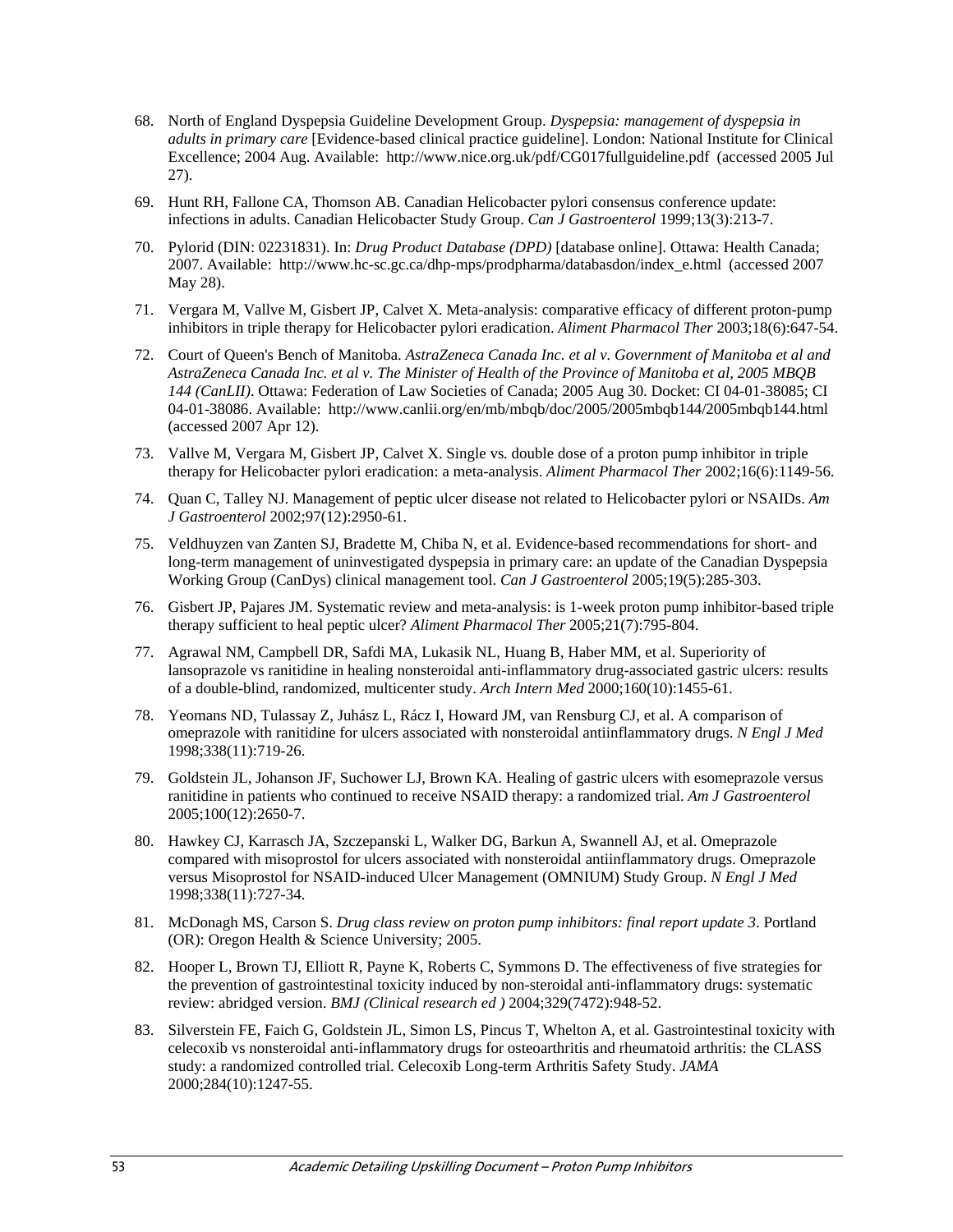- 84. Micklewright R, Lane S, Linley W, McQuade C, Thompson F, Maskrey N. Review article: NSAIDs, gastroprotection and cyclo-oxygenase-II-selective inhibitors. *Aliment Pharmacol Ther* 2003;17(3):321-32.
- 85. Graham DY, Agrawal NM, Campbell DR, Haber MM, Collis C, Lukasik NL, et al. Ulcer prevention in long-term users of nonsteroidal anti-inflammatory drugs: results of a double-blind, randomized, multicenter, active- and placebo-controlled study of misoprostol vs lansoprazole. *Arch Intern Med* 2002;162(2):169-75.
- 86. Verhagen AP, de Vet HC, de Bie RA, Kessels AG, Boers M, Bouter LM, et al. The Delphi list: a criteria list for quality assessment of randomized clinical trials for conducting systematic reviews developed by Delphi consensus. *J Clin Epidemiol* 1998;51(12):1235-41.
- 87. Regula J, Butruk E, Dekkers CP, de Boer SY, Raps D, Simon L, et al. Prevention of NSAID-associated gastrointestinal lesions: a comparison study pantoprazole versus omeprazole. *Am J Gastroenterol* 2006;101(8):1747-55.
- 88. Vaira D, Vakil N. Blood, urine, stool, breath, money, and Helicobacter pylori. *Gut* 2001;48(3):287-9. Available: http://gut.bmjjournals.com/cgi/reprint/48/3/287 (accessed 2005 Oct 3).
- 89. Huang JQ, Sridhar S, Hunt RH. Role of Helicobacter pylori infection and non-steroidal anti-inflammatory drugs in peptic-ulcer disease: a meta-analysis. *Lancet* 2002;359(9300):14-22.
- 90. Chan FK, Sung JJ, Chung SC, To KF, Yung MY, Leung VK, et al. Randomised trial of eradication of Helicobacter pylori before non-steroidal anti-inflammatory drug therapy to prevent peptic ulcers. *Lancet* 1997;350(9083):975-9.
- 91. Chan FK, To KF, Wu JC, Yung MY, Leung WK, Kwok T, et al. Eradication of Helicobacter pylori and risk of peptic ulcers in patients starting long-term treatment with non-steroidal anti-inflammatory drugs: a randomised trial. *Lancet* 2002;359(9300):9-13.
- 92. Hawkey CJ, Tulassay Z, Szczepanski L, van Rensburg CJ, Filipowicz Sosnowska A, Lanas A, et al. Randomised controlled trial of Helicobacter pylori eradication in patients on non-steroidal antiinflammatory drugs: HELP NSAIDs study. Helicobacter Eradication for Lesion Prevention. *Lancet* 1998;352(9133):1016-21.
- 93. Chan FK, Chung SC, Suen BY, Lee YT, Leung WK, Leung VK, et al. Preventing recurrent upper gastrointestinal bleeding in patients with Helicobacter pylori infection who are taking low-dose aspirin or naproxen. *N Engl J Med* 2001;344(13):967-73.
- 94. Lai KC, Lam SK, Chu KM, Wong BC, Hui WM, Hu WH, et al. Lansoprazole for the prevention of recurrences of ulcer complications from long-term low-dose aspirin use. *N Engl J Med* 2002;346(26):2033- 8.
- 95. Epstein M, McGrath S, Law F. Proton-pump inhibitors and hypomagnesemic hypoparathyroidism. *N Engl J Med* 2006;355(17):1834-6.
- 96. Simpson IJ, Marshall MR, Pilmore H, Manley P, Williams L, Thein H, et al. Proton pump inhibitors and acute interstitial nephritis: report and analysis of 15 cases. *Nephrology (Carlton)* 2006;11(5):381-5.
- 97. Vestergaard P, Rejnmark L, Mosekilde L. Proton pump inhibitors, histamine H2 receptor antagonists, and other antacid medications and the risk of fracture. *Calcif Tissue Int* 2006;79(2):76-83.
- 98. Yang YX, Lewis JD, Epstein S, Metz DC. Long-term proton pump inhibitor therapy and risk of hip fracture. *JAMA* 2006;296(24):2947-53.
- 99. Ioannidis JP. Why most published research findings are false. *PLoS Med* 2005;2(8):e124. Available: http://medicine.plosjournals.org/archive/1549-1676/2/8/pdf/10.1371\_journal.pmed.0020124-L.pdf (accessed 2007 Apr 12).
- 100. Bignardi GE. Risk factors for Clostridium difficile infection. *J Hosp Infect* 1998;40(1):1-15.
- 101. Dial S, Delaney JA, Barkun AN, Suissa S. Use of gastric acid-suppressive agents and the risk of community-acquired Clostridium difficile-associated disease. *JAMA* 2005;294(23):2989-95.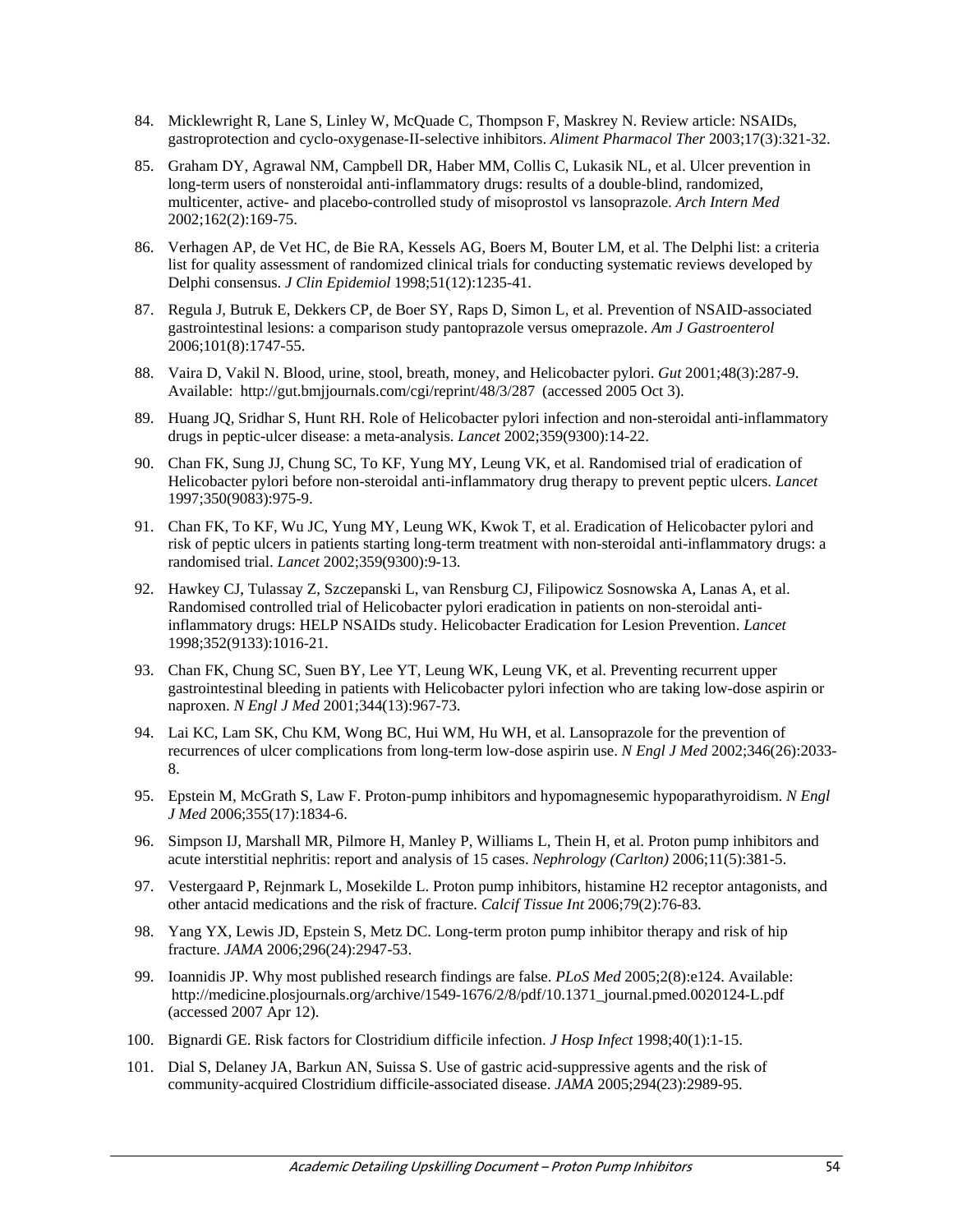- 102. Cunningham R, Dale B, Undy B, Gaunt N. Proton pump inhibitors as a risk factor for Clostridium difficile diarrhoea. *J Hosp Infect* 2003;54(3):243-5.
- 103. Dial S, Alrasadi K, Manoukian C, Huang A, Menzies D. Risk of Clostridium difficile diarrhea among hospital inpatients prescribed proton pump inhibitors: cohort and case-control studies. *CMAJ* 2004;171(1):33-8. Available: http://www.cmaj.ca/cgi/reprint/171/1/33 (accessed 2007 May 28).
- 104. Yearsley KA, Gilby LJ, Ramadas AV, Kubiak EM, Fone DL, Allison MC. Proton pump inhibitor therapy is a risk factor for Clostridium difficile-associated diarrhoea. *Aliment Pharmacol Ther* 2006;24(4):613-9.
- 105. van Staa TP, de Vries F, Leufkens HG. Gastric acid-suppressive agents and risk of Clostridium difficileassociated disease [letter]. *JAMA* 2006;295(22):2599-601.
- 106. Lowe DO, Mamdani MM, Kopp A, Low DE, Juurlink DN. Proton pump inhibitors and hospitalization for Clostridium difficile-associated disease: a population-based study. *Clin Infect Dis* 2006;43(10):1272-6.
- 107. Dial S, Delaney JA, Schneider V, Suissa S. Proton pump inhibitor use and risk of community-acquired Clostridium difficile-associated disease defined by prescription for oral vancomycin therapy. *CMAJ* 2006;175(7):745-8.
- 108. Shah S, Lewis A, Leopold D, Dunstan F, Woodhouse K. Gastric acid suppression does not promote clostridial diarrhoea in the elderly. *QJM* 2000;93(3):175-81.
- 109. Cunningham R. Proton pump inhibitors and the risk of Clostridium difficile-associated disease: further evidence from the community. *CMAJ* 2006;175(7):757-8.
- 110. Parente F, Cucino C, Gallus S, Bargiggia S, Greco S, Pastore L, et al. Hospital use of acid-suppressive medications and its fall-out on prescribing in general practice: a 1-month survey. *Aliment Pharmacol Ther* 2003;17(12):1503-6.
- 111. *Clostridium difficile*-associated diarrhea (CDAD) and proton pump inhibitor therapy: CAG position statement. *Can J Gastroenterol* 2005;19(6):373-5. Available: http://www.pulsus.com/Gastro/19\_06/Pdf/cage\_ed.pdf (accessed 2007 Apr 12).
- 112. Howden CW, Hunt RH. Relationship between gastric secretion and infection: progress report. *Gut* 1987;28(1):96-107.
- 113. Laheij RJ, Sturkenboom MC, Hassing RJ, Dieleman J, Stricker BH, Jansen JB. Risk of communityacquired pneumonia and use of gastric acid-suppressive drugs. *JAMA* 2004;292(16):1955-60.
- 114. Detsky ME, Juurlink DN. Does gastric acid suppression increase the risk of community-acquired pneumonia? *CMAJ* 2005;172(3):331.
- 115. Community-acquired pneumonia and acid-suppressive drugs: position statement. *Can J Gastroenterol* 2006;20(2):119-5.
- 116. Blume H, Donath F, Warnke A, Schug BS. Pharmacokinetic drug interaction profiles of proton pump inhibitors. *Drug Saf* 2006;29(9):769-84.
- 117. Humphries TJ, Merritt GJ. Review article: drug interactions with agents used to treat acid-related diseases. *Aliment Pharmacol Ther* 1999;13 Suppl 3:18-26.
- 118. Martin de Argila C. Safety of potent gastric acid inhibition. *Drugs* 2005;65(Suppl 1):97-104.
- 119. Robinson M, Horn J. Clinical pharmacology of proton pump inhibitors: what the practising physician needs to know. *Drugs* 2003;63(24):2739-54.
- 120. Ishizaki T, Horai Y. Review article: cytochrome P450 and the metabolism of proton pump inhibitors: emphasis on rabeprazole. *Aliment Pharmacol Ther* 1999;13(Suppl 3):27-36.
- 121. Furuta T, Ohashi K, Kosuge K, Zhao XJ, Takashima M, Kimura M, et al. CYP2C19 genotype status and effect of omeprazole on intragastric pH in humans. *Clin Pharmacol Ther* 1999;65(5):552-61.
- 122. Gugler R, Jensen JC. Omeprazole inhibits oxidative drug metabolism: studies with diazepam and phenytoin in vivo and 7-ethoxycoumarin in vitro. *Gastroenterology* 1985;89(6):1235-41.